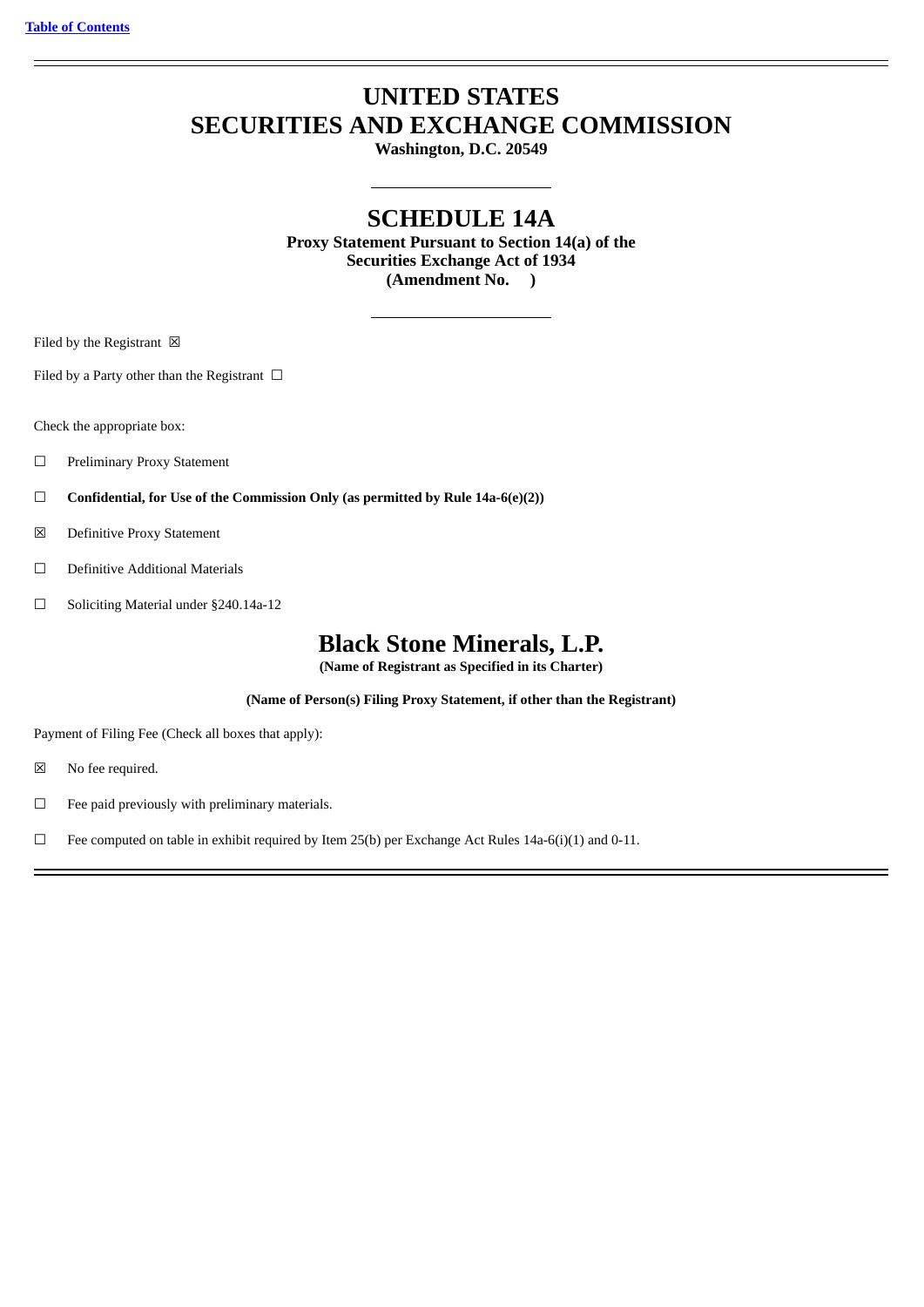

**Black Stone Minerals, L.P. 1001 Fannin Street Suite 2020 Houston, Texas 77002**

May 2, 2022

#### **NOTICE OF ANNUAL MEETING OF LIMITED PARTNERS TO BE HELD ON JUNE 16, 2022**

Dear Unitholders of Black Stone Minerals, L.P.:

Notice is hereby given that the 2022 annual meeting of limited partners (the "Annual Meeting") of Black Stone Minerals, L.P. (the "Partnership") will be held on June 16, 2022 at 12:00 p.m., Central Time, via live webcast, for the following purposes:

- 1. to elect directors to the Board of Directors (the "Board") of Black Stone Minerals GP, L.L.C., the general partner of the Partnership (the "General Partner"), each to serve until the 2023 annual meeting of limited partners and thereafter until such director's successor shall have been duly elected and qualified, or until such director's earlier death, resignation, or removal;
- 2. to ratify the appointment of Ernst & Young LLP ("Ernst & Young") as the Partnership's independent registered public accounting firm for the year ending December 31, 2022;
- 3. to approve, on a non-binding advisory basis, the compensation of the General Partner's named executive officers for the year ended December 31, 2021; and
- 4. to transact such other business as may properly come before the Annual Meeting or any postponements or adjournments thereof.

You can attend the Annual Meeting via the internet at *https://web.lumiagm.com/255252993*. Because the Annual Meeting is completely virtual and being conducted via the Internet, you will not be able to attend the meeting in person.

The Board of the General Partner has fixed the close of business on April 18, 2022 as the record date for the Annual Meeting. Holders of record of the Partnership's common units and preferred units as of the close of business on such date are entitled to notice of, and to vote at, the Annual Meeting.

Pursuant to the rules adopted by the Securities and Exchange Commission, the Partnership is providing access to its proxy materials primarily via the Internet, rather than mailing paper copies of these materials to each unitholder. On or about May 2, 2022, the Partnership began mailing a Notice of Internet Availability of Proxy Materials to its unitholders of record detailing how to access the proxy materials electronically and how to submit a proxy by telephone, Internet, or mail or vote during the Annual Meeting. The Notice of Internet Availability of Proxy Materials also provides instructions on how to request and obtain paper copies of the proxy materials.

If your units are held in street name, you will receive instructions from the holder of record detailing how to direct the voting of your units. Internet and/or telephone voting will also be offered to unitholders holding units in street name.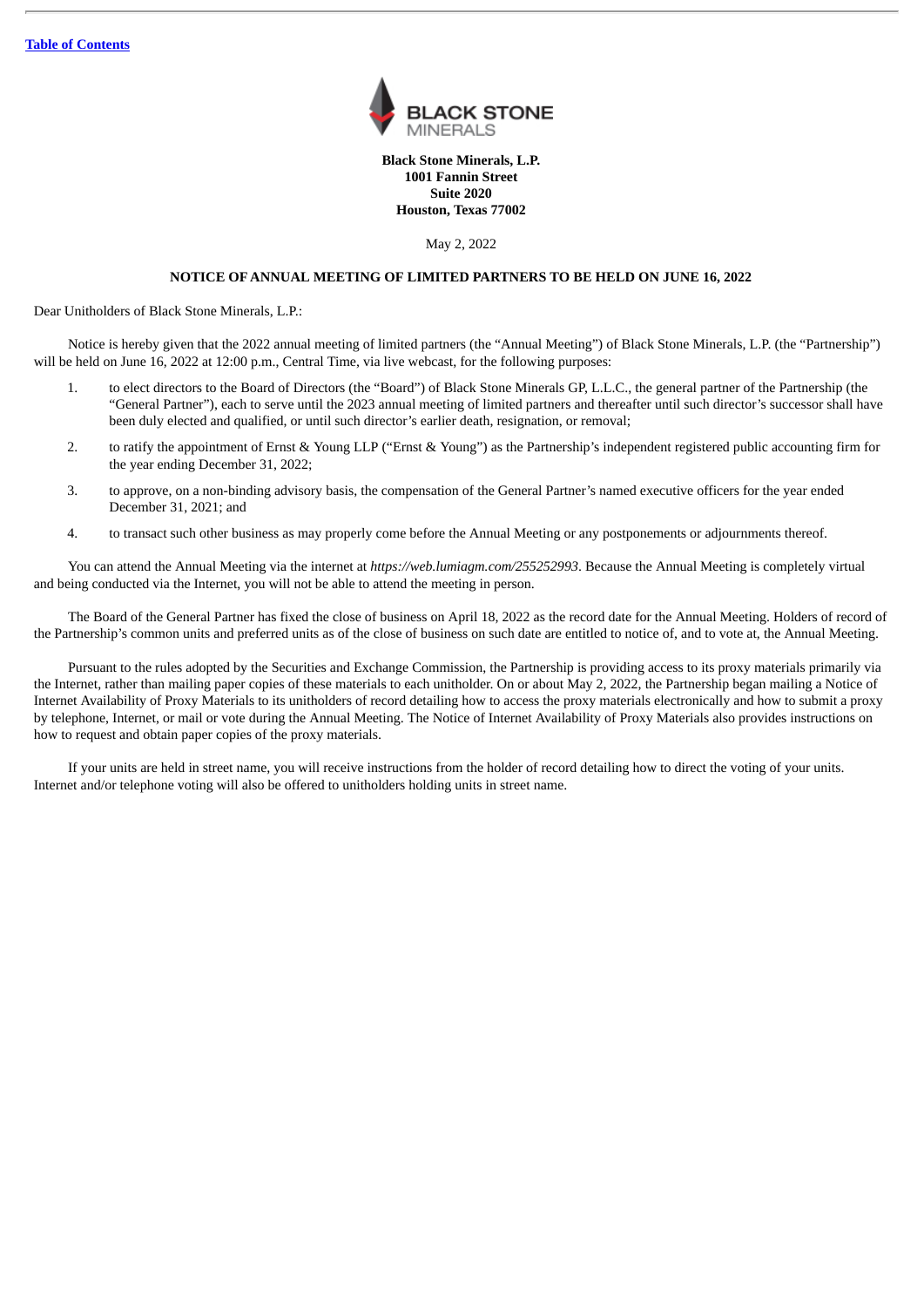The Partnership urges you to review the proxy materials carefully and to submit your proxy or voting instructions as soon as possible so that your units will be represented at the Annual Meeting.

By Order of the Board of the General Partner,

/s/ Steve Putman

Steve Putman *Senior Vice President, General Counsel, and Secretary of Black Stone Minerals GP, L.L.C.*

## **IMPORTANT NOTICE REGARDING THE AVAILABILITY OF PROXY MATERIALS FOR THE ANNUAL MEETING OF LIMITED PARTNERS TO BE HELD ON JUNE 16, 2022**

The Notice of Annual Meeting, the Proxy Statement, a form of proxy card, and the Partnership's Annual Report on Form 10-K for the year **ended December 31, 2021 are available at** *https://www.astproxyportal.com/ast/20065*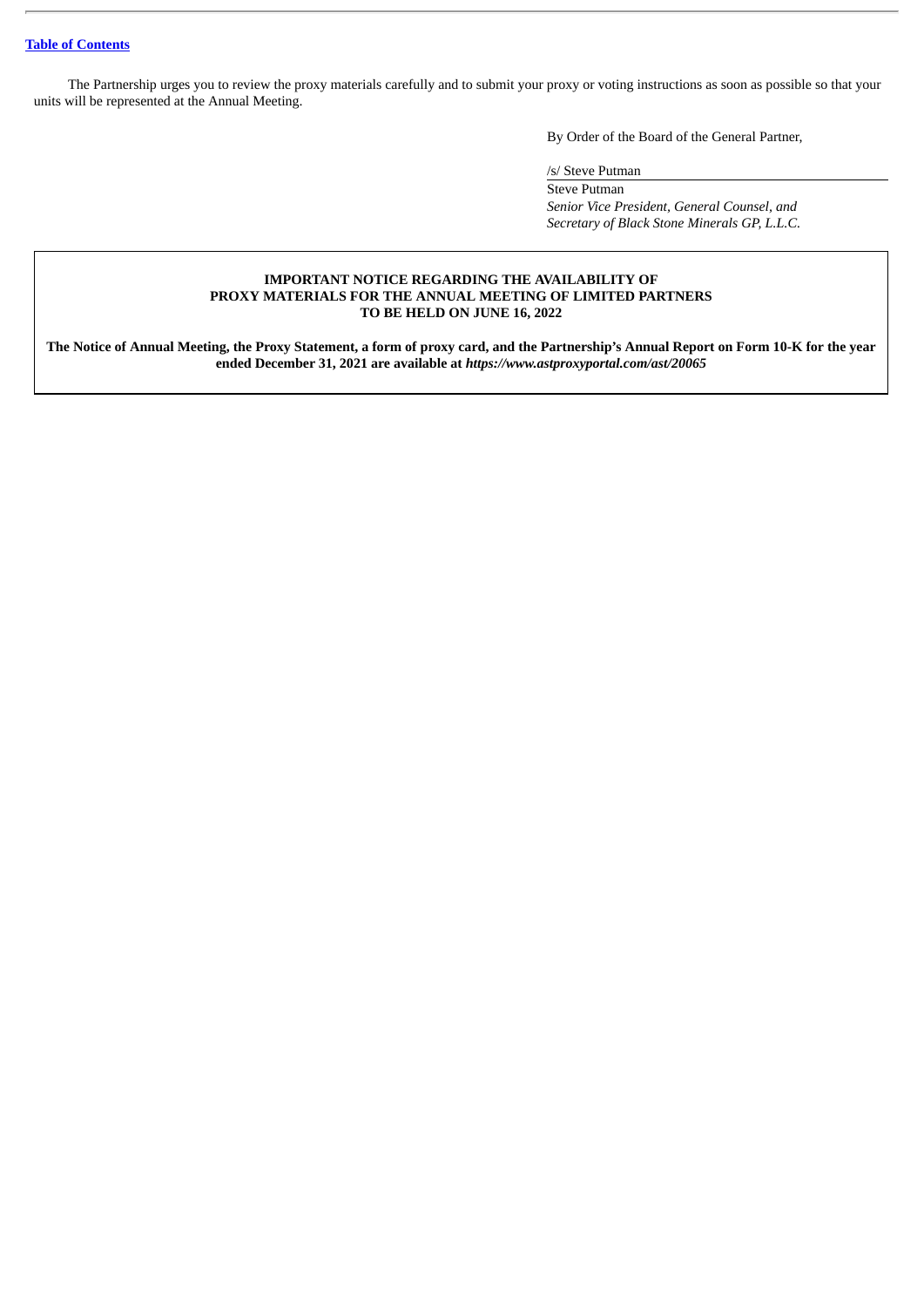

**Black Stone Minerals, L.P. 1001 Fannin Street Suite 2020 Houston, Texas 77002**

**PROXY STATEMENT FOR ANNUAL MEETING OF LIMITED PARTNERS TO BE HELD ON JUNE 16, 2022**

## **Table of Contents**

<span id="page-3-0"></span>

| <b>GENERAL INFORMATION</b>                                                             | $\mathbf{1}$   |
|----------------------------------------------------------------------------------------|----------------|
| <b>Purpose of the Annual Meeting</b>                                                   | $\mathbf{1}$   |
| Proposals to be Voted Upon at the Annual Meeting                                       | $\mathbf{1}$   |
| <b>Recommendation of the Board</b>                                                     | $\overline{2}$ |
| <b>Right to Vote</b>                                                                   | $\overline{2}$ |
| <b>Voting Procedures</b>                                                               | 3              |
| <b>Attending the Annual Meeting</b>                                                    | 4              |
| <b>Revoking Your Proxy</b>                                                             | $\overline{4}$ |
| Quorum                                                                                 | 5              |
| <b>Required Votes</b>                                                                  | 5              |
| <b>Solicitation of Proxies</b>                                                         | 6              |
| 2021 Annual Report                                                                     | 6              |
| PROPOSAL 1-ELECTION OF DIRECTORS                                                       | 7              |
| <b>EXECUTIVE OFFICERS AND DIRECTORS</b>                                                | 8              |
| <b>GOVERNANCE MATTERS</b>                                                              | 13             |
| <b>Corporate Governance Guidelines</b>                                                 | 13             |
| <b>Board Leadership Structure</b>                                                      | 13             |
| <b>Executive Sessions of Non-Management Directors</b>                                  | 13             |
| <b>Risk Oversight Procedures</b>                                                       | 14             |
| Director Independence                                                                  | 14             |
| <b>Committees of the Board</b>                                                         | 14             |
| <b>Board and Committee Meeting Attendance</b>                                          | 17             |
| Director Attendance at Annual Meetings of Limited Partners                             | 17             |
| <b>Director Nominations</b>                                                            | 17             |
| <b>Majority Voting Policy</b>                                                          | 17             |
| <b>Communication with the Board</b>                                                    | 18             |
| <b>Code of Ethics</b>                                                                  | 18             |
| <b>Environmental, Social, and Governance Matters</b>                                   | 19             |
| Procedures for Review, Approval, and Ratification of Transactions with Related Persons | 19             |
| <b>Insider Trading Policy</b>                                                          | 19             |
| EXECUTIVE COMPENSATION AND OTHER INFORMATION                                           | $20\,$         |
| <b>Pay and Partnership Performance Alignment</b>                                       | $20\,$         |
| <b>Compensation Best Practices</b>                                                     | 20             |
| <b>Compensation Strategy (Objectives of our Executive Compensation Program)</b>        | 21             |
| Peer Group (Demonstrating the Competitive Market for Pay)                              | 22             |
| <b>Key Components of our Compensation Program and Compensation Mix</b>                 | 22             |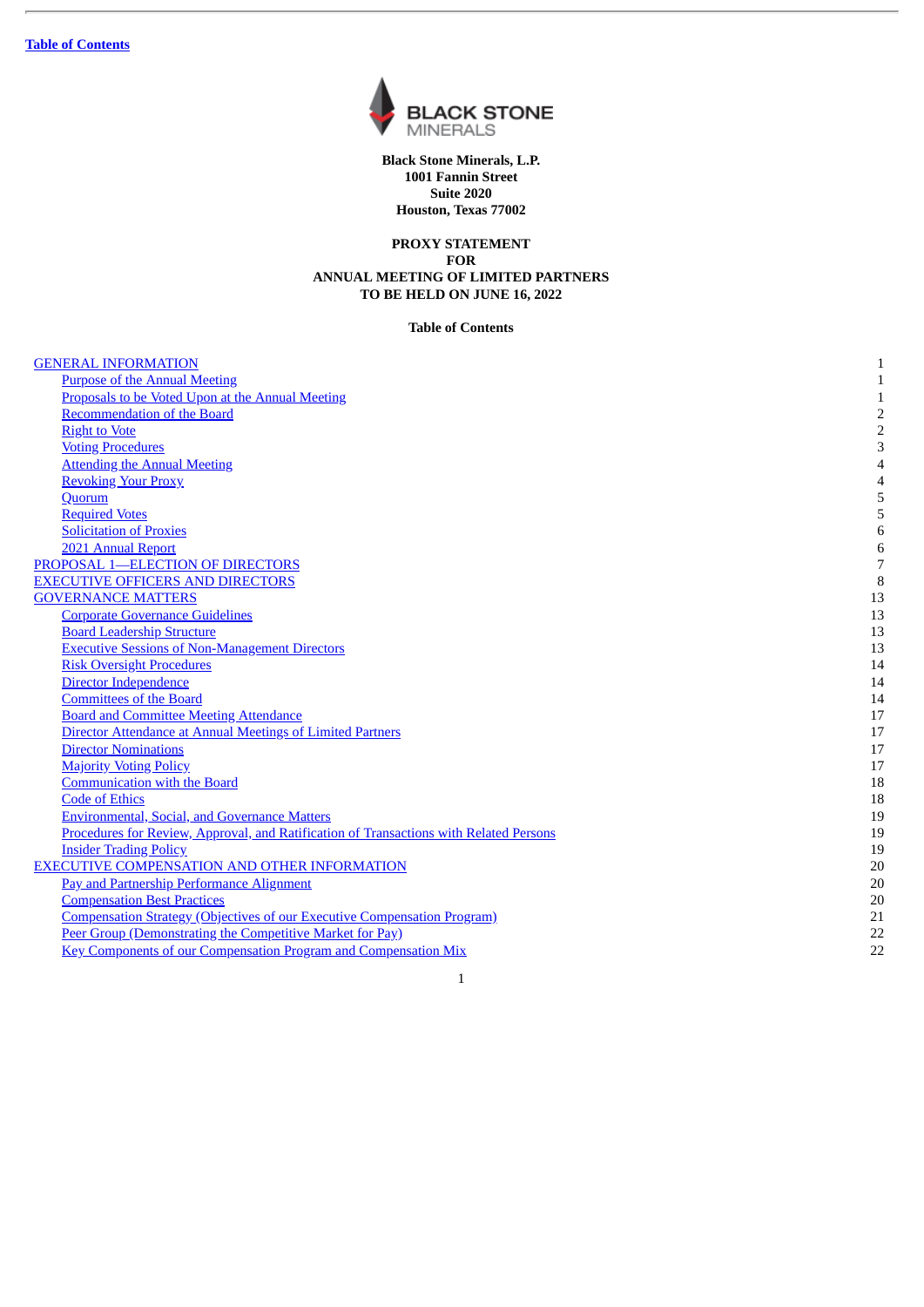$\overline{a}$ 

| ELEMENTS OF THE EXECUTIVE COMPENSATION PROGRAM                                                  | 24 |
|-------------------------------------------------------------------------------------------------|----|
| <b>Base Salary</b>                                                                              | 24 |
| <b>Short-Term Incentive Bonuses</b>                                                             | 24 |
| <b>Long-Term Incentives</b>                                                                     | 25 |
| Post-Employment and Change in Control Benefits                                                  | 27 |
| <b>Other Benefits</b>                                                                           | 27 |
| <b>Actions Taken After the 2021 Fiscal Year</b>                                                 | 28 |
| Say-on-Pay and Say-on-Frequency                                                                 | 28 |
| <b>Process and Procedures for Determining Executive Compensation</b>                            | 28 |
| <b>OTHER COMPENSATION ITEMS</b>                                                                 | 30 |
| <b>Tax and Accounting Implications</b>                                                          | 30 |
| <b>Clawback Policy</b>                                                                          | 30 |
| <b>Unit Ownership and Retention Guidelines</b>                                                  | 30 |
| <b>Risk Assessment</b>                                                                          | 31 |
| <b>COMPENSATION COMMITTEE REPORT</b>                                                            | 32 |
| <b>SUMMARY COMPENSATION TABLE</b>                                                               | 33 |
| <b>Grants of Plan-Based Awards for the 2021 Fiscal Year</b>                                     | 34 |
| <b>Outstanding Equity Awards at 2021 Fiscal Year-End</b>                                        | 35 |
| Option Exercises and Units Vested in the 2021 Fiscal Year                                       | 36 |
| Pension Benefits and Nonqualified Deferred Compensation                                         | 36 |
| Potential Payments Upon Termination or a Change in Control                                      | 36 |
| <b>Director Compensation</b>                                                                    | 40 |
| EQUITY COMPENSATION PLAN INFORMATION                                                            | 42 |
| <b>CEO PAY RATIO</b>                                                                            | 43 |
| SECURITY OWNERSHIP OF CERTAIN BENEFICIAL OWNERS AND MANAGEMENT                                  | 44 |
| PROPOSAL 2-RATIFICATION OF THE APPOINTMENT OF OUR INDEPENDENT REGISTERED PUBLIC ACCOUNTING FIRM | 47 |
| <b>General</b>                                                                                  | 47 |
| <b>Audit and Other Fees</b>                                                                     | 47 |
| PROPOSAL 3 - NON-BINDING ADVISORY VOTE TO APPROVE NAMED EXECUTIVE OFFICER COMPENSATION          | 49 |
| <b>AUDIT COMMITTEE REPORT</b>                                                                   | 51 |
| <b>OTHER MATTERS</b>                                                                            | 52 |
| PROPOSALS AND NOMINATION OF DIRECTOR CANDIDATES FOR THE 2023 ANNUAL MEETING                     | 52 |
|                                                                                                 |    |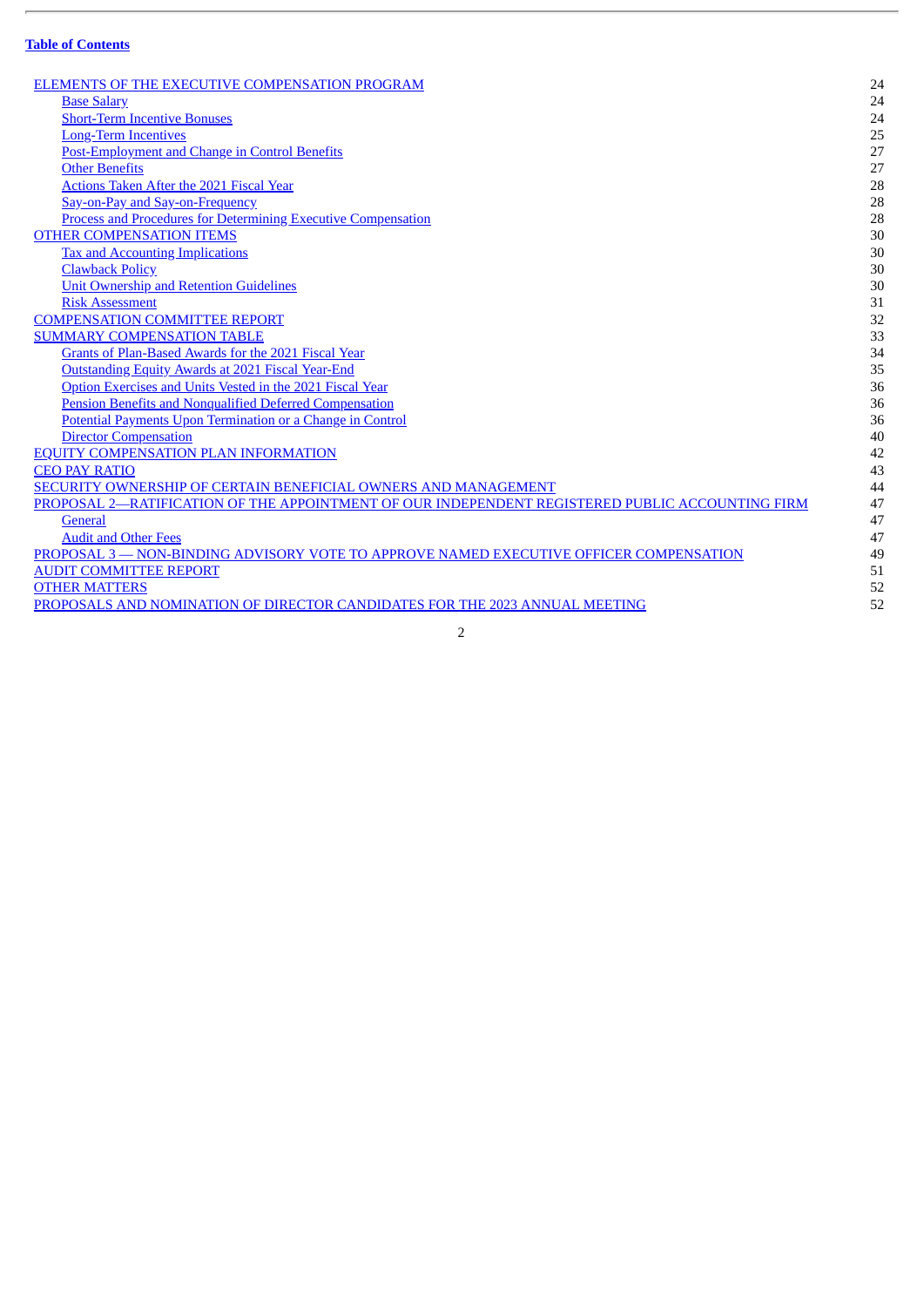

**Black Stone Minerals, L.P. 1001 Fannin Street Suite 2020 Houston, Texas 77002**

#### **PROXY STATEMENT FOR ANNUAL MEETING OF LIMITED PARTNERS TO BE HELD ON JUNE 16, 2022**

Unless the context clearly indicates otherwise, references to "we," "our," "us," "the Partnership," or like terms refer to Black Stone Minerals, *L.P. and its subsidiaries.*

This Proxy Statement is being furnished to you in connection with the solicitation of proxies by the Board of Directors (the "Board") of Black Stone Minerals GP, L.L.C., our general partner (the "General Partner"), for use at our 2022 annual meeting of limited partners (the "Annual Meeting") to be held on June 16, 2022, at 12:00 p.m. Central Time, and at any adjournment or postponement thereof. We will hold the Annual Meeting virtually via live webcast on the Internet at *https://web.lumiagm.com/255252993*. On or about May 2, 2022, we began mailing a Notice of Internet Availability of Proxy Materials to our unitholders of record detailing how to access the proxy materials electronically and how to submit a proxy by telephone, Internet, or mail or vote during the Annual Meeting. The Notice of Internet Availability of Proxy Materials also provides instructions on how to request and obtain paper copies of the proxy materials.

If your units are held in street name, you will receive instructions from the holder of record detailing how to direct the voting of your units. Internet and/or telephone voting will also be offered to unitholders holding units in street name.

#### **GENERAL INFORMATION**

#### <span id="page-5-1"></span><span id="page-5-0"></span>**Purpose of the Annual Meeting**

The purpose of the Annual Meeting is for our unitholders to consider and act upon the proposals described in this Proxy Statement and upon any other matters that properly come before the Annual Meeting or any adjournment or postponement thereof. In addition, management will report on our performance and respond to questions from unitholders.

#### <span id="page-5-2"></span>**Proposals to be Voted Upon at the Annual Meeting**

At the Annual Meeting, unitholders will be asked to consider and vote upon the following proposals:

- 1. Proposal 1: to elect directors to the Board of the General Partner, each to serve until the 2023 annual meeting of limited partners (the "2023 Annual Meeting") and thereafter until such director's successor shall have been duly elected and qualified, or until such director's earlier death, resignation, or removal;
- 2. Proposal 2: to ratify the appointment of Ernst & Young as our independent registered public accounting firm for the year ending December 31, 2022; and
- 3. Proposal 3: to approve, on a non-binding advisory basis, the compensation of our named executive officers for the year ended December 31, 2021.

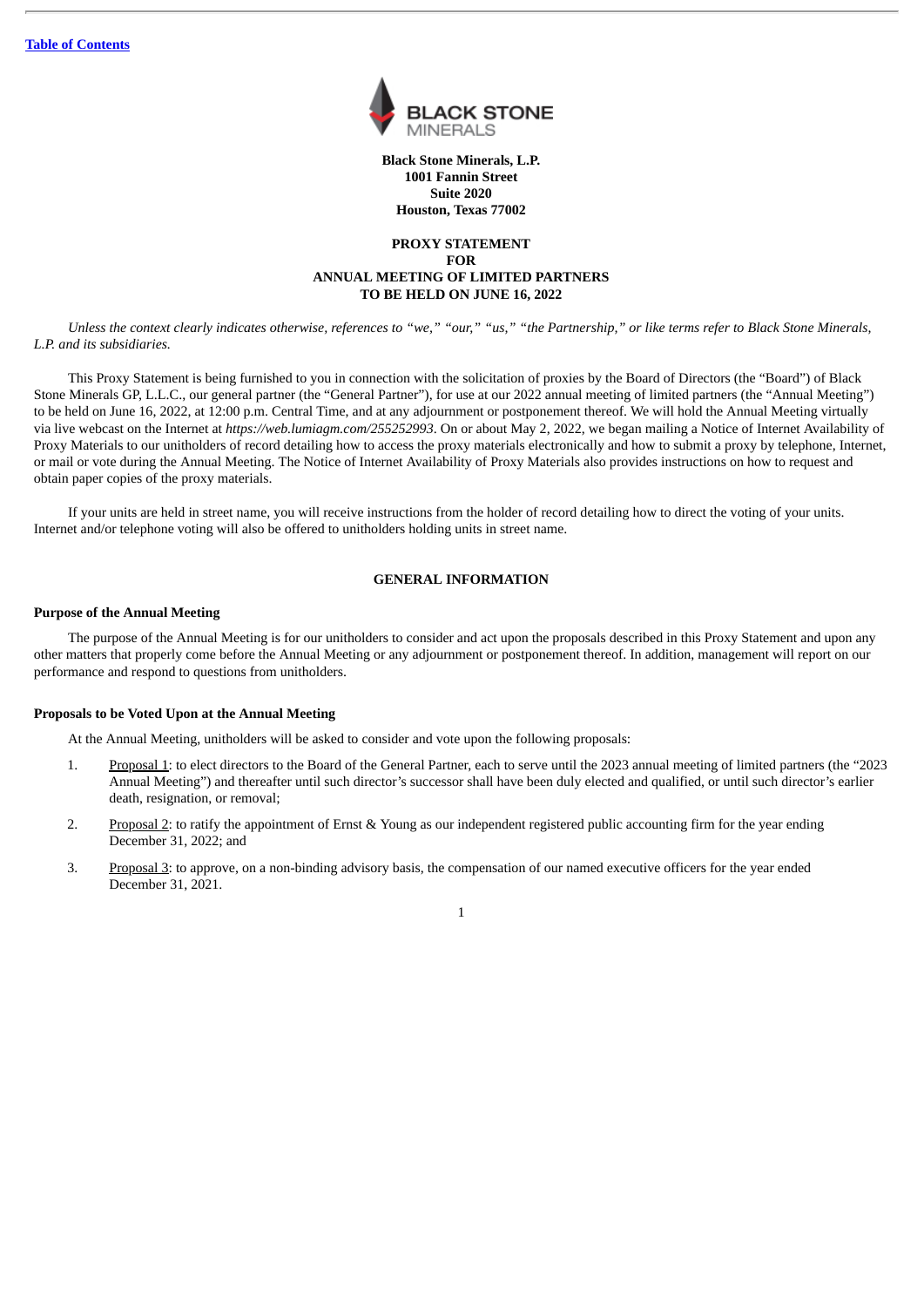In addition, any other matters that properly come before the Annual Meeting or any adjournments or postponements thereof will be considered. Management is not presently aware of any other business to properly come before the Annual Meeting.

#### <span id="page-6-0"></span>**Recommendation of the Board**

The Board recommends that you vote "FOR ALL" the director nominees to the Board of the General Partner set forth in this Proxy Statement (Proposal 1), "FOR" the ratification of the appointment of Ernst & Young as our independent registered public accounting firm for the year ending December 31, 2022 (Proposal 2), and "FOR" the approval, on a non-binding advisory basis, of the compensation of our named executive officers for the year ended December 31, 2021 (Proposal 3).

#### <span id="page-6-1"></span>**Right to Vote**

Pursuant to the First Amended and Restated Agreement of Limited Partnership of Black Stone Minerals, L.P., dated May 6, 2015, as amended (the "Partnership Agreement"), only holders of common units and preferred units on the Record Date (as defined below) are entitled to notice of, and to vote at, the Annual Meeting. Such unitholders will vote together as a single class. Holders of common units are entitled to one vote per unit at the Annual Meeting, and holders of preferred units are entitled to vote their preferred units on an "as-converted basis."

If any person or group (other than the limited partners of Black Stone Minerals Company, L.P. ("BSMC") prior to our initial public offering; their transferees; persons who acquired their units with the prior approval of the Board of the General Partner; holders of Series B preferred units in connection with any vote, consent, or approval of the Series B preferred units as a separate class; and persons who own 15% or more of any class as a result of any redemption or purchase of any other person's units or similar action by us or any conversion of the Series B preferred units at our option) beneficially owns 15% or more of any class of common units or preferred units as of the Record Date, that person or group will not be entitled to notice of, nor to vote at, the Annual Meeting.

In addition, solely with respect to the election of directors, the Partnership Agreement provides that we and the General Partner are not entitled to vote our units, if any, and such units will not be counted when calculating the required votes for the election of directors and will not be deemed outstanding for purposes of determining a quorum for the Annual Meeting. These units will not be treated as a separate class of partnership securities for purposes of the Partnership Agreement.

The Board has fixed the close of business on April 18, 2022 as the record date (the "Record Date") for the determination of unitholders entitled to notice of, and to vote at, the Annual Meeting. As of close of business on the Record Date, there were, outstanding and entitled to vote, 209,397,814 common units held by 423 holders of record and 14,711,219 Series B preferred units held by 1 holder of record (representing 14,711,219 common units on an as-converted basis). In the aggregate, as of the Record Date, there were outstanding and entitled to vote 224,109,033 units.

A list of holders of record as of the Record Date will be available for inspection during ordinary business hours at our offices located at 1001 Fannin Street, Suite 2020, Houston, Texas, 77002 from May 2, 2022 to the date of our virtual Annual Meeting. A copy of this list will be provided to you at no charge upon written request to Investor Relations at Black Stone Minerals, L.P. at the above listed address. The list will also be available for inspection by any unitholder in attendance at the Annual Meeting.

Units held in a nominee or street name account will be voted by the broker or other nominee in accordance with the instruction of the beneficial owner unless the arrangement between the beneficial owner and his nominee provides otherwise.

 $\overline{2}$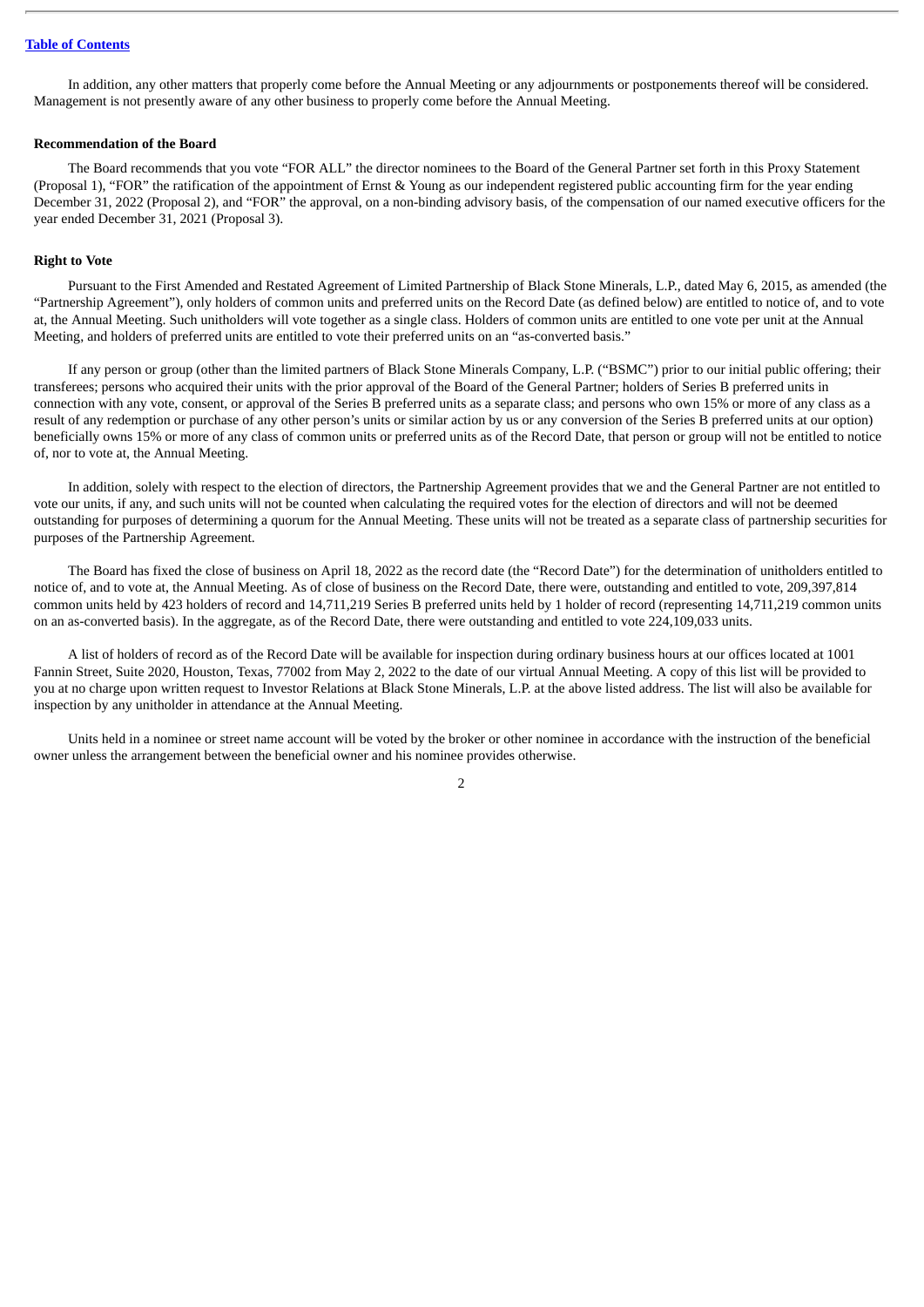#### <span id="page-7-0"></span>**Voting Procedures**

#### *Registered Holders*

If, on the Record Date, you hold units that are registered directly in your name with our transfer agent, American Stock Transfer & Trust Company, LLC ("AST"), you are considered a registered holder with respect to those units and entitled to notice of and to vote at the Annual Meeting. On or about May 2, 2022, we began mailing a Notice of Internet Availability of Proxy Materials to our registered holders of record detailing how to access the proxy materials electronically and how to submit a proxy by telephone, Internet, or mail or vote during the Annual Meeting. As a registered holder of record, you may vote your units by one of the following methods:

- *By Internet*. You may submit a proxy electronically via the Internet by following the on-screen instructions at *www.voteproxy.com*. Please have your Notice of Internet Availability of Proxy Materials, which includes your personal control number, in hand when you log onto the website. Internet voting facilities will close and no longer be available on the date and time specified on the Notice of Internet Availability of Proxy Materials.
- *By Telephone*. You may view the proxy materials and obtain the toll-free number to call at *www.voteproxy.com*. Telephone voting facilities will close and no longer be available on the date and time specified on the Notice of Internet Availability of Proxy Materials.
- *By Mail*. If you request paper copies of the proxy materials, you may submit a proxy by signing, dating, and returning the proxy card in the pre-addressed envelope. If you wish to cumulate your votes, you must vote by using the proxy card rather than voting by telephone or the Internet.
- *During the Annual Meeting*. You may vote your units during the Annual Meeting, virtually via the Internet. Please read "—Attending the Annual Meeting."

If you submit an executed proxy but do not give voting instructions as to how your units should be voted on a particular proposal at the Annual Meeting, your units will be voted in accordance with the recommendation of the Board as stated in this Proxy Statement. If you are a registered holder and you do not submit a proxy or vote virtually during the Annual Meeting, your units will not be voted on the proposals or counted for the purpose of establishing a quorum at the Annual Meeting.

If you receive more than one Notice of Internet Availability of Proxy Materials, it is because your units are registered in more than one name or are registered in different accounts. Please follow the instructions on each Notice of Internet Availability of Proxy Materials received to ensure that all your units are voted.

#### *Beneficial Owners*

If you hold units in an account with a brokerage firm, bank, or other nominee, then you are a beneficial owner with respect to these units and hold such units in "street name." If you are a beneficial owner of units on the Record Date, the brokerage firm, bank, or other nominee (the "intermediary") will provide instructions detailing how to direct the voting of your units through the intermediary. The intermediary that holds your units is considered the holder of record for purposes of voting at the Annual Meeting. Internet and/or telephone voting is also generally offered to unitholders holding units in street name, but you must follow the instructions provided by the intermediary.

As a beneficial owner, you are also invited to attend the Annual Meeting virtually. However, since you are not the holder of record, you may not vote your units during the Annual Meeting unless you follow your intermediary's procedures for obtaining a legal proxy.

After obtaining a valid legal proxy from your intermediary, to then register to vote at the Annual Meeting virtually, you must submit proof of your legal proxy reflecting the number of your units along with your name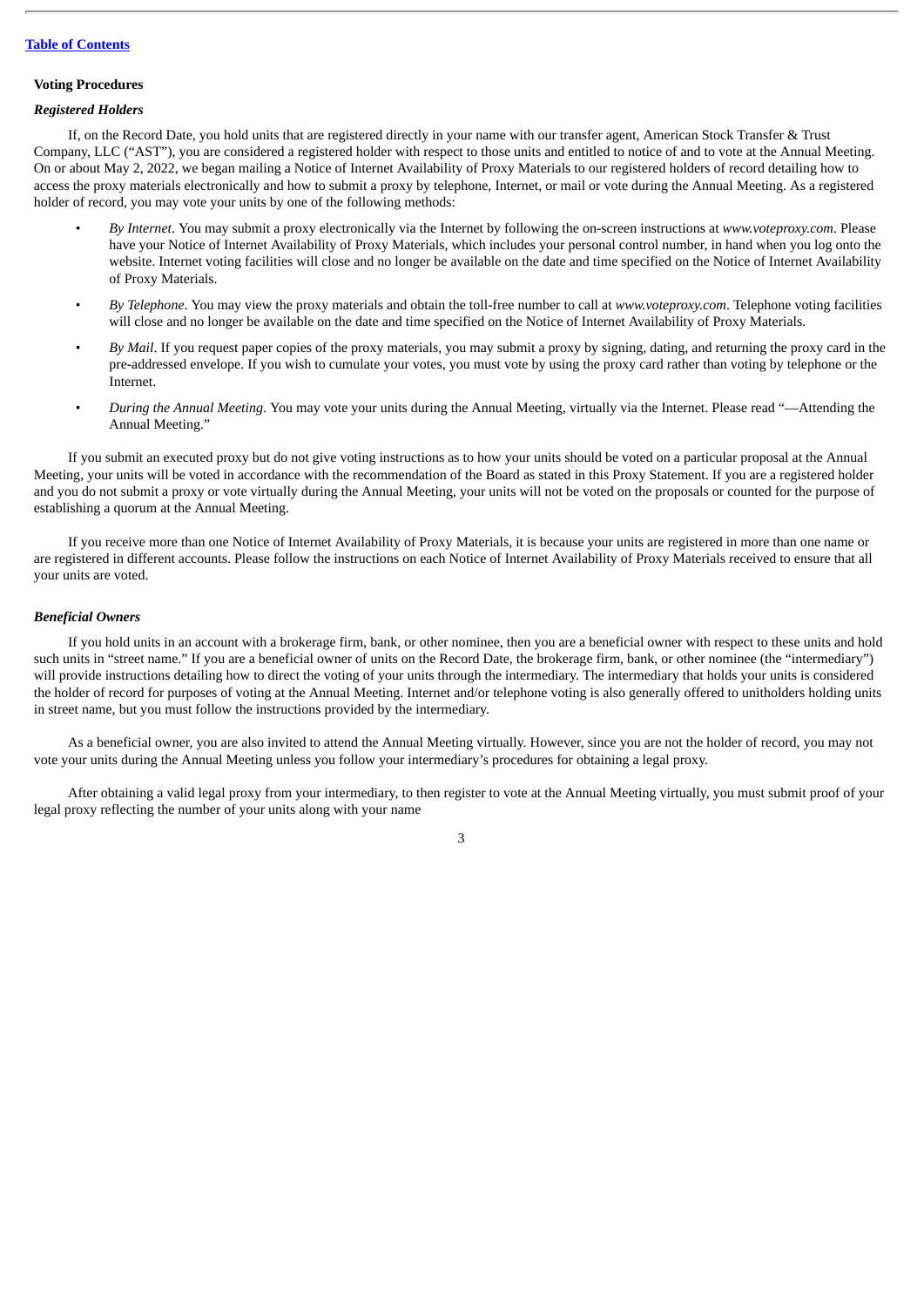and email address to AST. Requests for registration should be directed to proxy@astfinancial.com or to facsimile number 718-765-8730. Written requests can be mailed to:

> American Stock Transfer & Trust Company LLC Attn: Proxy Tabulation Department 6201 15th Avenue Brooklyn, NY 11219

Requests for registration must be labeled as "Legal Proxy" and be received no later than 5:00 p.m., Eastern Time, on June 2, 2022.

You will receive a confirmation of your registration and 11-digit voter control number by email issued by AST after we receive your registration materials. You may attend the Annual Meeting virtually and vote your units at *https://web.lumiagm.com/255252993* during the meeting. The password for the meeting is "bsmvirt22". Follow the instructions provided to vote. We encourage you to access the meeting prior to the start time so that you have sufficient time to check in. Please read "---Attending the Annual Meeting."

If you do not vote your units during the Annual Meeting or instruct the intermediary how to vote your units, the intermediary may vote your units as they decide for each matter for which they have discretionary authority under New York Stock Exchange ("NYSE") rules. The election of directors (Proposal 1) and approval of the compensation of our named executive officers (Proposal 3) are non-discretionary matters, meaning that intermediaries do not have discretionary authority to vote unless they receive timely instruction from you. As such, for Proposals 1 and 3 to be voted on at the Annual Meeting, you must provide timely instructions on how the intermediary should vote your units. When an intermediary does not have discretion to vote on a particular matter, you have not given timely instructions on how the intermediary should vote your units, and the intermediary indicates it does not have authority to vote such units on its proxy, a "broker non-vote" results. Although any broker non-vote would be counted as present at the Annual Meeting for purposes of determining a quorum, it would be treated as not entitled to vote with respect to non-discretionary matters, and, as such, broker non-votes will not be counted as a vote "FOR" or "AGAINST" Proposals 1 and 3.

The ratification of the appointment of our independent registered public accounting firm for the year ending December 31, 2022 (Proposal 2) is a discretionary matter on which intermediaries may vote in the absence of timely instructions from you.

#### <span id="page-8-0"></span>**Attending the Annual Meeting**

Only unitholders of record or their legal proxy holders as of the Record Date may attend the Annual Meeting. This year's annual meeting will be a virtual meeting via live webcast on the Internet. You will be able to attend the Annual Meeting, vote and submit your questions during the meeting by visiting *https://web.lumiagm.com/255252993*. In order to vote or submit a question during the Annual Meeting, you will need an 11-digit voter control number included on your Notice of Internet Availability of Proxy Materials or proxy card, or provided by AST if you are a beneficial owner with the password of "bsmvirt22". If you do not have an 11-digit voter control number issued by AST, you will be able to listen to the meeting only by registering as a guest. You will not be able to vote or submit your questions during the meeting.

The Annual Meeting will be held at 12:00 p.m., Central Time.

#### <span id="page-8-1"></span>**Revoking Your Proxy**

If you are a registered holder, you may change your vote or revoke your proxy at any time before the units are voted at the Annual Meeting by:

4

timely delivering a valid, later-dated, executed proxy card;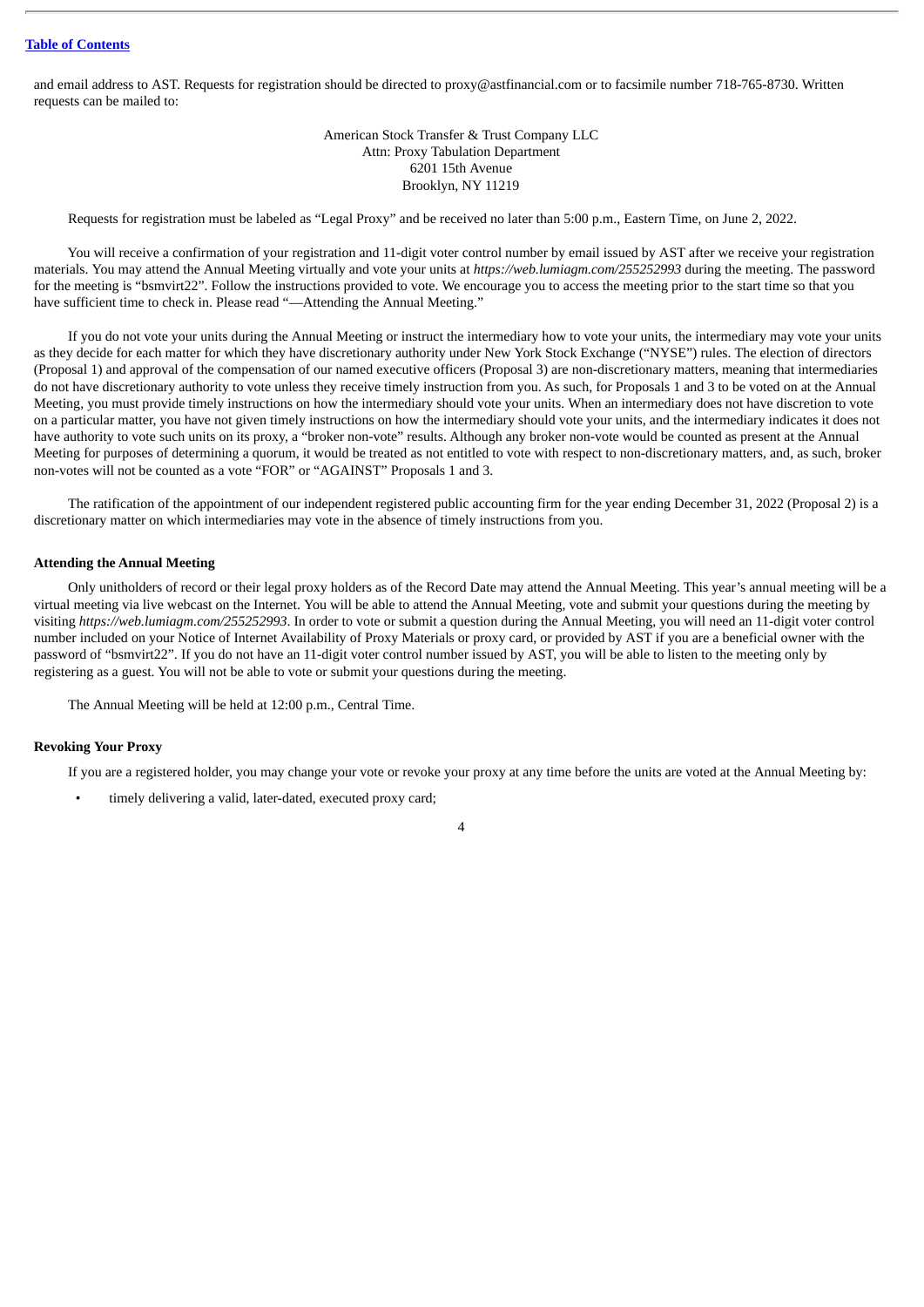- timely submitting a proxy with new voting instructions through the Internet or by telephone prior to the time the Internet and telephone voting facilities are closed and no longer available (the date and time of which is specified on the Notice of Internet Availability of Proxy Materials);
- attending and voting, virtually via the Internet (attending the meeting without voting will not revoke any previously submitted proxy); or
- filing a written notice of revocation on or before the date of the Annual Meeting with the General Counsel of Black Stone Minerals, L.P. at 1001 Fannin Street, Suite 2020, Houston, Texas, 77002.

If you are a beneficial owner and you submit voting instructions to your intermediary, you may change your vote by submitting new voting instructions in accordance with such intermediary's procedures.

#### <span id="page-9-0"></span>**Quorum**

The holders of a majority of the common units and preferred units (on an as-converted basis), in the aggregate, represented by virtual attendance or by proxy shall constitute a quorum at the Annual Meeting, unless any such action requires approval by holders of a greater percentage of the units, in which case the quorum shall be the greater percentage. Proxies received but marked as abstentions and broker non-votes will be included in the number of units considered to be present at the Annual Meeting for purposes of establishing a quorum. The unitholders present at a duly called or held meeting at which a quorum is present may continue to transact business until adjournment, notwithstanding the withdrawal of enough unitholders to leave less than a quorum. In the absence of a quorum, the Annual Meeting may be adiourned from time to time until a quorum is obtained, but no other business may be transacted, except as otherwise provided in the **Partnership Agreement.**

#### <span id="page-9-1"></span>**Required Votes**

## *Election of Directors (Proposal 1)*

Pursuant to the Partnership Agreement, the directors of the Board of the General Partner are elected by a plurality of the votes cast by the unitholders entitled to vote at the Annual Meeting. Each unitholder entitled to vote at the Annual Meeting is entitled to cumulate his or her votes in the election of directors and give one candidate, or divide among any number of candidates, a number of votes equal to the product of  $(x)$  the number of common units and preferred units (on an as-converted basis) held by the unitholder, multiplied by (y) the number of directors to be elected at the Annual Meeting. Abstentions and broker non-votes will be counted for purposes of establishing quorum but otherwise will have no effect on the election of directors. In addition, as described below under "Majority Voting Policy," each of the incumbent director nominees is required to tender his or her resignation as a director if he or she fails to receive at least a majority vote election to the Board of the General Partner.

#### *Ratification of our Independent Registered Public Accounting Firm (Proposal 2)*

Pursuant to the Partnership Agreement, the proposal to ratify the appointment of Ernst & Young as our independent registered public accounting firm for the year ending December 31, 2022 requires approval by a majority of the votes cast by the unitholders entitled to vote at the Annual Meeting. Abstentions will be counted for purposes of establishing quorum but otherwise will have no effect on this proposal. Because intermediaries will have discretion to vote units without the direction of their clients with respect to this proposal, there will not be any broker non-votes with respect to this proposal.

### *Approval of the Compensation of our Named Executive Officers (Proposal 3)*

Pursuant to the Partnership Agreement, the proposal to approve, on a non-binding advisory basis, the compensation of our named executive officers for the year ended December 31, 2021 requires approval by a

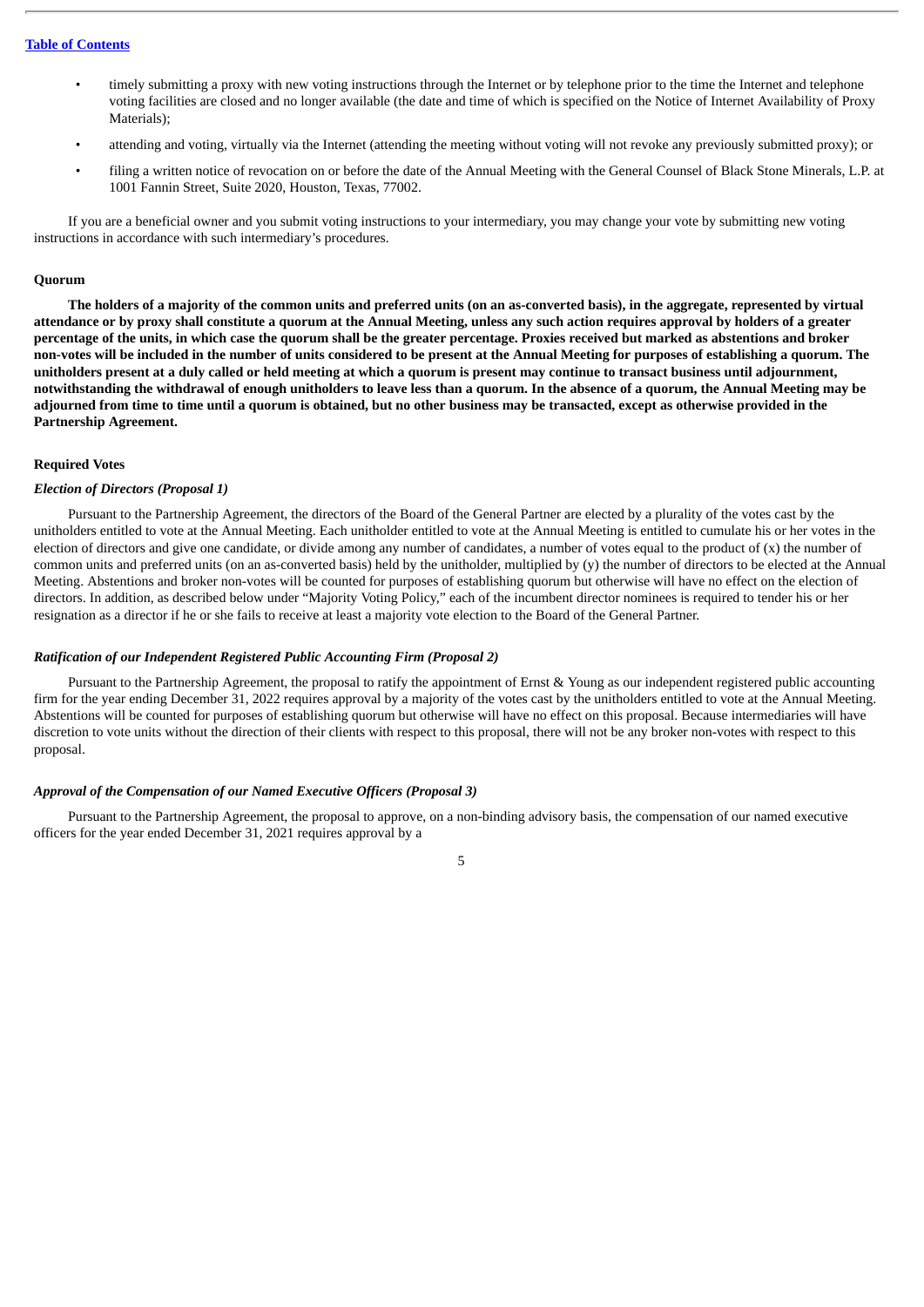majority of the votes cast by the unitholders entitled to vote at the virtual Annual Meeting. Abstentions and broker non-votes will be counted for purposes of establishing quorum but otherwise will have no effect on this proposal. While this vote does not bind the Board to any particular action, the Board values the input of the limited partners and will take into account the outcome of this vote in considering future compensation arrangements.

#### <span id="page-10-0"></span>**Solicitation of Proxies**

This solicitation of proxies is being made by the Board of the General Partner, and we will bear all costs incurred in the solicitation of proxies. This includes the charges and expenses of brokerage firms and others for forwarding solicitation material to beneficial owners of our units. We may solicit proxies by mail, telephone, or via the Internet through our executive officers, directors, and other management employees, who will receive no additional compensation for their services.

### <span id="page-10-1"></span>**2021 Annual Report**

Our Annual Report on Form 10-K for the fiscal year ended December 31, 2021 is available on our website at *www.blackstoneminerals.com* in the "SEC Filings" subsection of the "Investors" section. A copy of our Annual Report on Form 10-K for the fiscal year ended December 31, 2021, including the financial statements and the financial statement schedules, if any, but not including exhibits, will be furnished at no charge to each unitholder to whom a Notice of Internet Availability of Proxy Materials is delivered upon the written request of such person addressed to Investor Relations at Black Stone Minerals, L.P., 1001 Fannin Street, Suite 2020, Houston, Texas, 77002.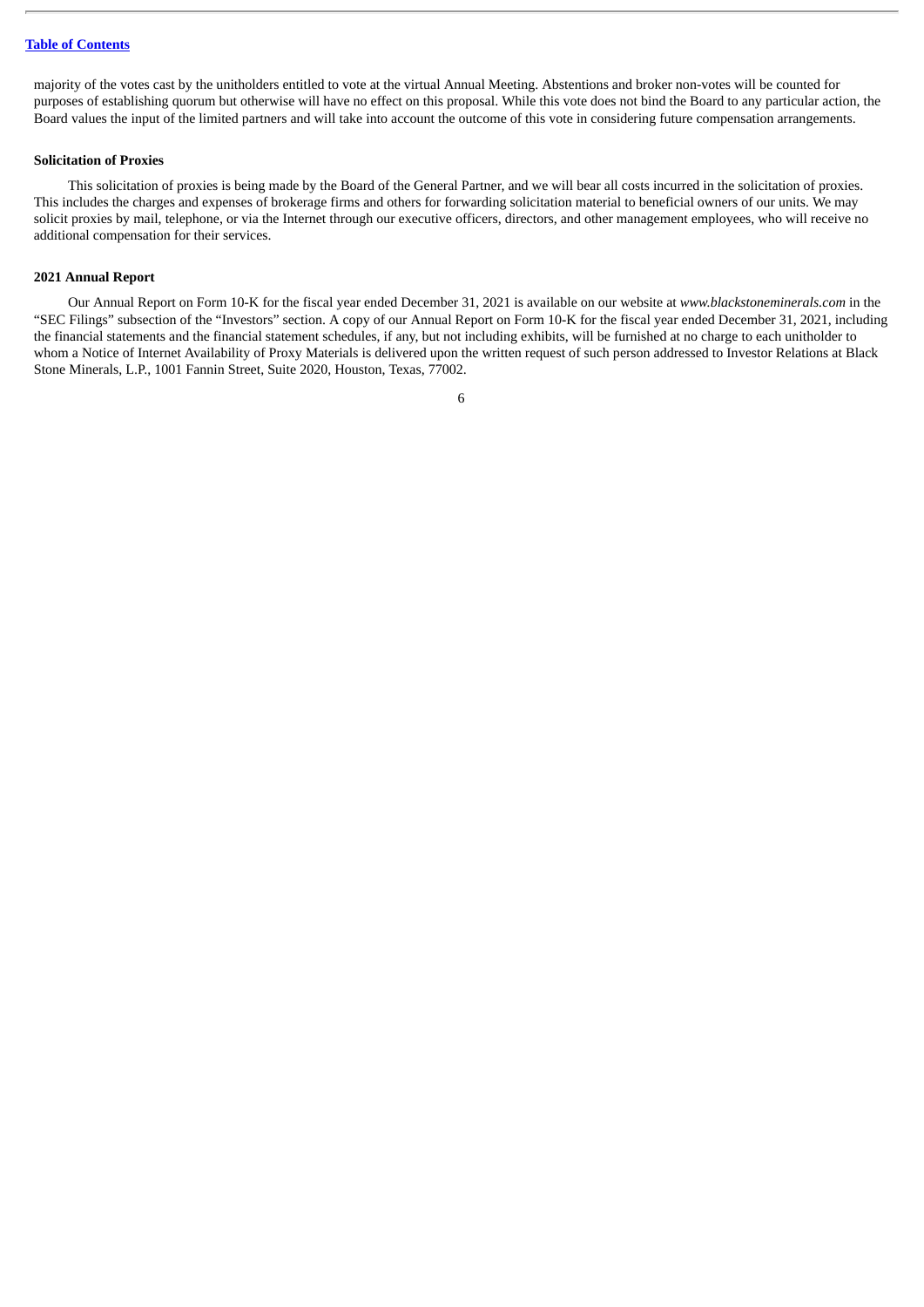#### **PROPOSAL 1—ELECTION OF DIRECTORS**

<span id="page-11-0"></span>At the recommendation of the Nominating and Governance Committee of the Board, the Board of the General Partner has nominated the following individuals for election as directors of the Board of the General Partner, each to serve until the 2023 Annual Meeting and thereafter until such director's successor shall have been duly elected and qualified, or until such director's earlier death, resignation, or removal:

Carin M. Barth Thomas L. Carter, Jr. D. Mark DeWalch Jerry V. Kyle, Jr. Michael C. Linn John H. Longmaid William N. Mathis William E. Randall Alexander D. Stuart Allison K. Thacker

Each director nominee is currently serving on the Board of the General Partner. Certain individual qualifications and skills of our directors that contribute to the Board's effectiveness as a whole are described below in each director's biographical information under the heading "Executive Officers and Directors."

The election of directors in this Proposal 1 requires the affirmative vote of a plurality of the votes cast by the unitholders entitled to vote at the Annual Meeting. Each unitholder entitled to vote at the Annual Meeting is entitled to cumulate his or her votes in the election of directors and give one candidate, or divide among any number of candidates, a number of votes equal to the product of  $(x)$  the number of common units and preferred units (on an as-converted basis) held by the unitholder, multiplied by (y) the number of directors to be elected at the Annual Meeting. Abstentions and broker non-votes will have no effect on the election of directors. In addition, as described below under "Majority Voting Policy," each of the incumbent director nominees is required to tender his or her resignation as a director if he or she fails to receive at least a majority vote election to the Board of the General Partner.

Unless otherwise indicated on the proxy, the persons named as proxies will vote "*FOR ALL*" of the nominees listed above. Although we have no reason to believe that any of the nominees will be unable to serve if elected, should any of the nominees become unable to serve prior to the Annual Meeting, the proxies will be voted for the election of such other persons as may be nominated by the Board of the General Partner.

## *THE BOARD UNANIMOUSLY RECOMMENDS A VOTE "FOR ALL" OF THE DIRECTOR NOMINEES.*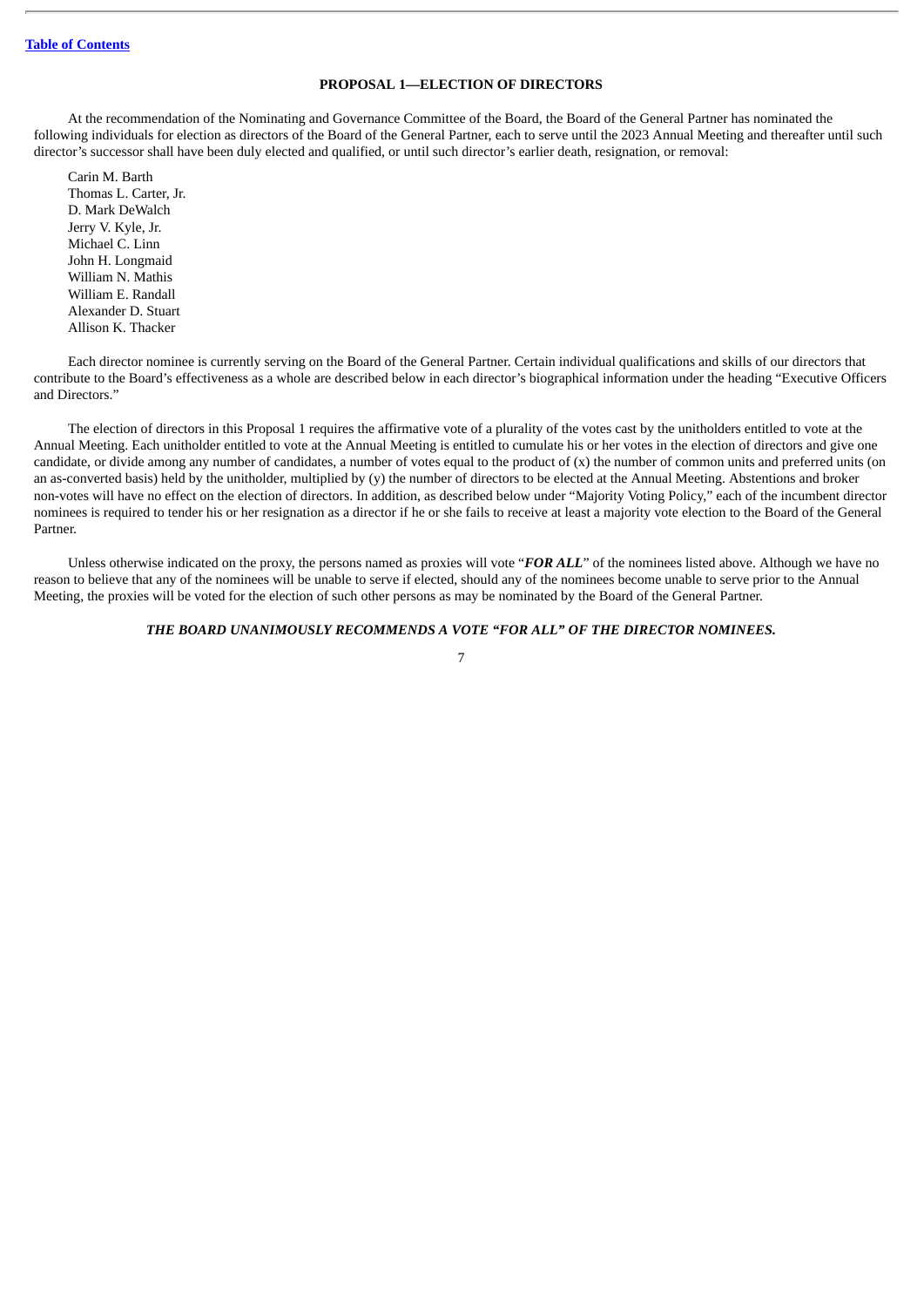## **EXECUTIVE OFFICERS AND DIRECTORS**

<span id="page-12-0"></span>The following table shows information for the executive officers and directors of the General Partner. Executive officers serve at the discretion of the Board. Directors hold office until their successors are duly elected and qualified. There are no family relationships among any of our directors or executive officers.

| Name                   | Age as of the<br><b>Annual Meeting</b> | <b>Position With The General Partner</b>              |
|------------------------|----------------------------------------|-------------------------------------------------------|
| Thomas L. Carter, Jr.* | 70                                     | Chairman and Chief Executive Officer                  |
| Jeffrey P. Wood        | 51                                     | President, Chief Financial Officer, and Treasurer     |
| L. Steve Putman        | 47                                     | Senior Vice President, General Counsel, and Secretary |
| Carrie P. Clark        | 45                                     | Senior Vice President, Land & Commercial              |
| Dawn K. Smajstrla      | 51                                     | Vice President and Chief Accounting Officer           |
| Carin M. Barth*        | 59                                     | Director                                              |
| D. Mark DeWalch*       | 60                                     | <b>Director</b>                                       |
| Jerry V. Kyle, Jr.*    | 61                                     | Director                                              |
| Michael C. Linn*       | 70                                     | <b>Director</b>                                       |
| John H. Longmaid*      | 76                                     | Director                                              |
| William N. Mathis*     | 56                                     | <b>Director</b>                                       |
| William E. Randall *   | 55                                     | Director                                              |
| Alexander D. Stuart*   | 71                                     | <b>Director</b>                                       |
| Allison K. Thacker*    | 48                                     | Director                                              |

Nominated for election to the Board at the 2022 Annual Meeting

*Thomas L. Carter, Jr.* Mr. Carter has served as Chairman and Chief Executive Officer of the General Partner since November 2014. Mr. Carter served as President of the General Partner from November 2014 to June 2018. Mr. Carter founded BSMC, our predecessor, and served as President, Chief Executive Officer, and Chairman of Black Stone Natural Resources, L.L.C. ("BSNR"), the former general partner of BSMC, from 1998 to 2015. Mr. Carter served as Managing General Partner of W.T. Carter & Bro. from 1987 to 1992 and Black Stone Energy Company from 1980 to present, both of which preceded the General Partner. Mr. Carter founded Black Stone Energy Company, BSMC's operating and exploration subsidiary, in 1980. From 1978 to 1980, Mr. Carter served as a lending officer in the Energy Department of Texas Commerce Bank in Houston, Texas, after serving in various other roles from 1975. Mr. Carter received M.B.A. and B.B.A. degrees from the University of Texas at Austin. Mr. Carter served as a director of Carrizo Oil & Gas Inc. from 2005 to 2019. Mr. Carter currently serves on the University Lands Advisory Board and as a Trustee Emeritus of The Lawrenceville School.

Mr. Carter's extensive industry and executive management experience and his background in finance qualify him to serve on the Board of the General Partner.

*Jeffrey P. Wood*. Mr. Wood has served as President and Chief Financial Officer of the General Partner since June 2018 and November 2016, respectively. Mr. Wood served as Senior Vice President of the General Partner from November 2016 to June 2018. Mr. Wood has over 20 years of senior financial leadership and capital markets experience, most recently as Executive Vice President and Chief Financial Officer of Siluria Technologies, Inc., a leading innovator of process technologies for the energy and petrochemical industries. Prior to Siluria, Mr. Wood was Senior Vice President and Chief Financial Officer of Eagle Rock Energy Partners, a publicly traded master limited partnership with upstream, midstream, and minerals operations. Prior to Eagle Rock, Mr. Wood spent 11 years at Lehman Brothers Holdings, Inc. in a number of investment banking and investment management positions focused primarily on the upstream and midstream sectors. Mr. Wood started his career in public accounting with Price Waterhouse LLP. He has an MBA from the University of Chicago, Booth School of Business and a B.A. from Baylor University. Mr. Wood also serves as a member of the board of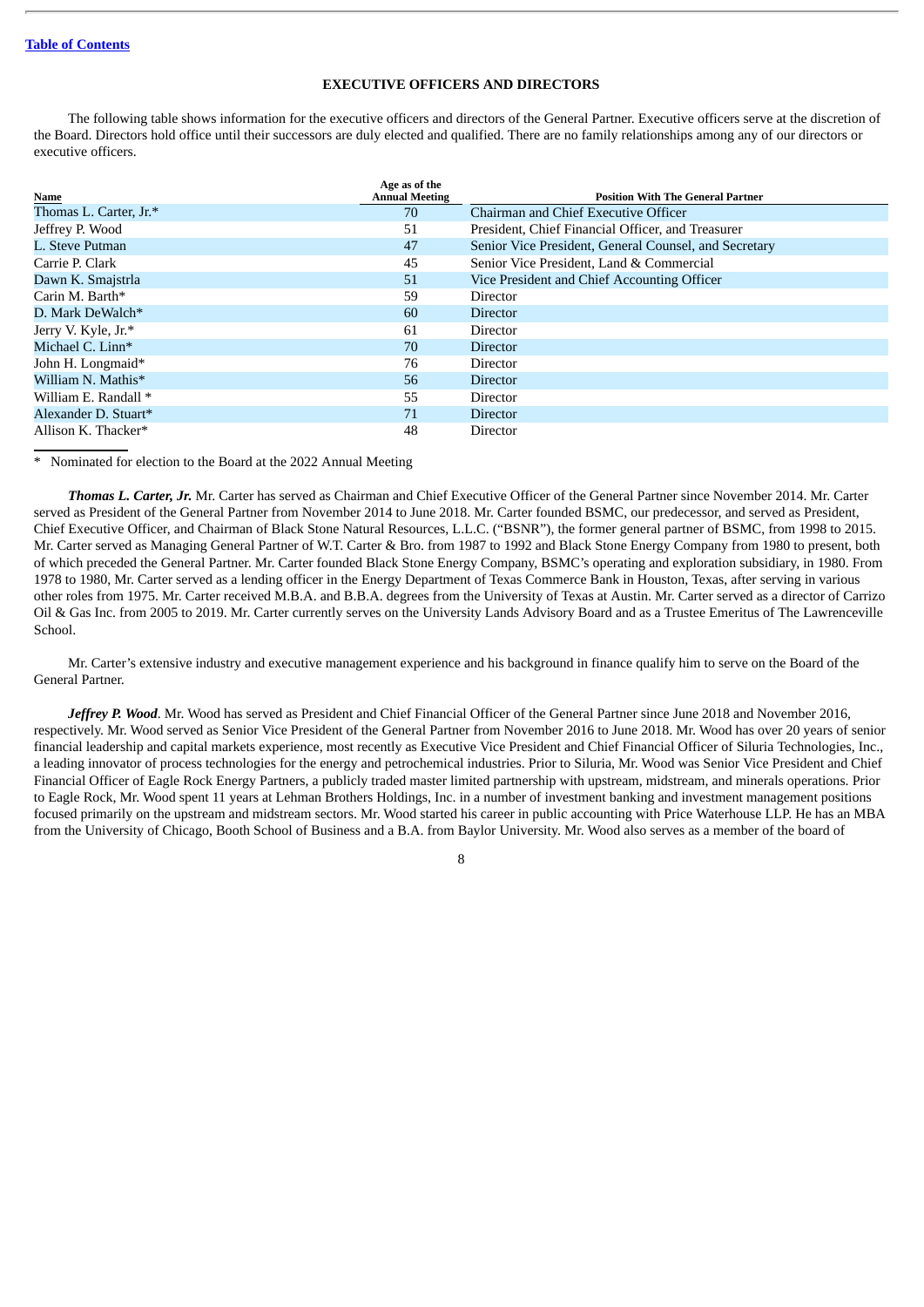directors of the general partner of USD Partners LP and serves as Chairman of its audit committee and as a member of its conflicts committee.

*L. Steve Putman*. Mr. Putman has served as Senior Vice President, General Counsel, and Secretary of the General Partner since November 2014. Mr. Putman served as Senior Vice President, General Counsel, and Secretary of BSNR from 2013 to 2015. Prior to joining BSMC, Mr. Putman was Managing Director and General Counsel of Quintana Capital Group from 2008 to 2013 and Vice President, General Counsel, and Secretary of Quintana Maritime Limited from 2005 to 2008. He also worked as an associate at Vinson & Elkins L.L.P. from 2001 to 2005 and Mayer Brown LLP from 2000 to 2001. Mr. Putman received a B.A. from the University of Texas at Austin and a J.D. from the University of Chicago. He is licensed to practice law in the states of Texas and Illinois.

*Carrie P. Clark*. Ms. Clark has served as Senior Vice President, Land & Commercial (formerly Land & Legal) of the General Partner since August 2021. From 2020 until she joined the General Partner, Ms. Clark served as Executive Vice President, Chief Administrative Officer, and General Counsel of University Lands, where she developed and managed legal and land management strategy for over 2.1 million acres of fee lands in Texas to generate oil and gas royalty and surface revenue for the benefit of the University of Texas and Texas A&M University Systems. From 2015 to 2020, Ms. Clark was Senior Vice President, Land and General Counsel of University Lands. From 2014 to 2015, Ms. Clark was Deputy General Counsel at Talos Energy, LLC, now a public exploration and production company focused on the Gulf of Mexico and offshore Mexico. From 2011 to 2015, she served as Vice President, Land & Legal at EnerVest Operating LLC, a private oil and gas operator, where she led a large, diverse team of land and legal professionals in supporting the ownership, operation, and management of EnerVest's oil and gas assets in North America. Ms. Clark served as Assistant General Counsel and Corporate Secretary for a wholesale generation and transmission electric cooperative from 2008 to 2011. Ms. Clark began her career in land and legal roles at Shell Oil Company. She served on the Board of Directors of Brigham Minerals Corporation from February 2020 until June 2021. She has a J.D. from the University of Houston Law Center and a B.B.A. in Petroleum Land Management and Finance from Texas Tech University.

*Dawn K. Smajstrla*. Ms. Smajstrla has served as Vice President and Chief Accounting Officer of the General Partner since September 2015. Prior to joining the General Partner, she was employed at LRR Energy, LP from December 2013 to September 2015 as Vice President, Controller, and Chief Accounting Officer. She also worked at Goodrich Petroleum from 2010 through 2013 as Vice President, Controller, and Principal Accounting Officer. Ms. Smajstrla was employed by Anadarko Petroleum from 2008 to 2010 in financial reporting and corporate audit roles. Prior to joining Anadarko, Ms. Smajstrla worked in various financial reporting and corporate accounting roles for 13 years. Ms. Smajstrla received B.S. and M.B.A. degrees from The University of Houston. Ms. Smajstrla is a Certified Public Accountant.

*Carin M. Barth*. Ms. Barth has served as a director of the General Partner since March 2015. She has served as President of LB Capital, Inc., a private capital firm she co-founded in 1988, since 2005. She has also served on the boards of directors of Enterprise Products Holdings LLC since 2015; Group 1 Automotive, Inc. since 2017; Fulcrum BioEnergy since 2020; and she has served as a trustee of The Welch Foundation since 2012. Ms. Barth served on the boards of directors of BBVA USA Bancshares, Inc. (a subsidiary of BBVA Group) from January 2020 until May 2021; Halcón Resources Corporation from April 2019 to October 2019; Western Refining, Inc., a public crude oil refiner and marketer of refined products, from 2006 to 2016; and the Bill Barrett Corporation, a public oil and natural gas exploration and development company, from 2012 to 2016. From 2007 to 2021, she served as a board member of The Ronald McDonald House of Houston. From 2008 to 2014, she served as a Commissioner to the Department of Public Safety for the State of Texas. She served as a member of the Board of Regents of Texas Tech University from 1999 to 2005 and was Chairman of the University's endowment from 2001 to 2005, 2006 to 2010, and was again appointed as Chairman in 2012 to 2018. During 2004 to 2005, Ms. Barth took a leave of absence from LB Capital, Inc., to serve as Chief Financial Officer of the U.S. Department of Housing and Urban Development in Washington, D.C. From September 2006 to July 2007, she also served as Interim Senior Vice President of Finance and Administration (CFO) at Texas Southern University.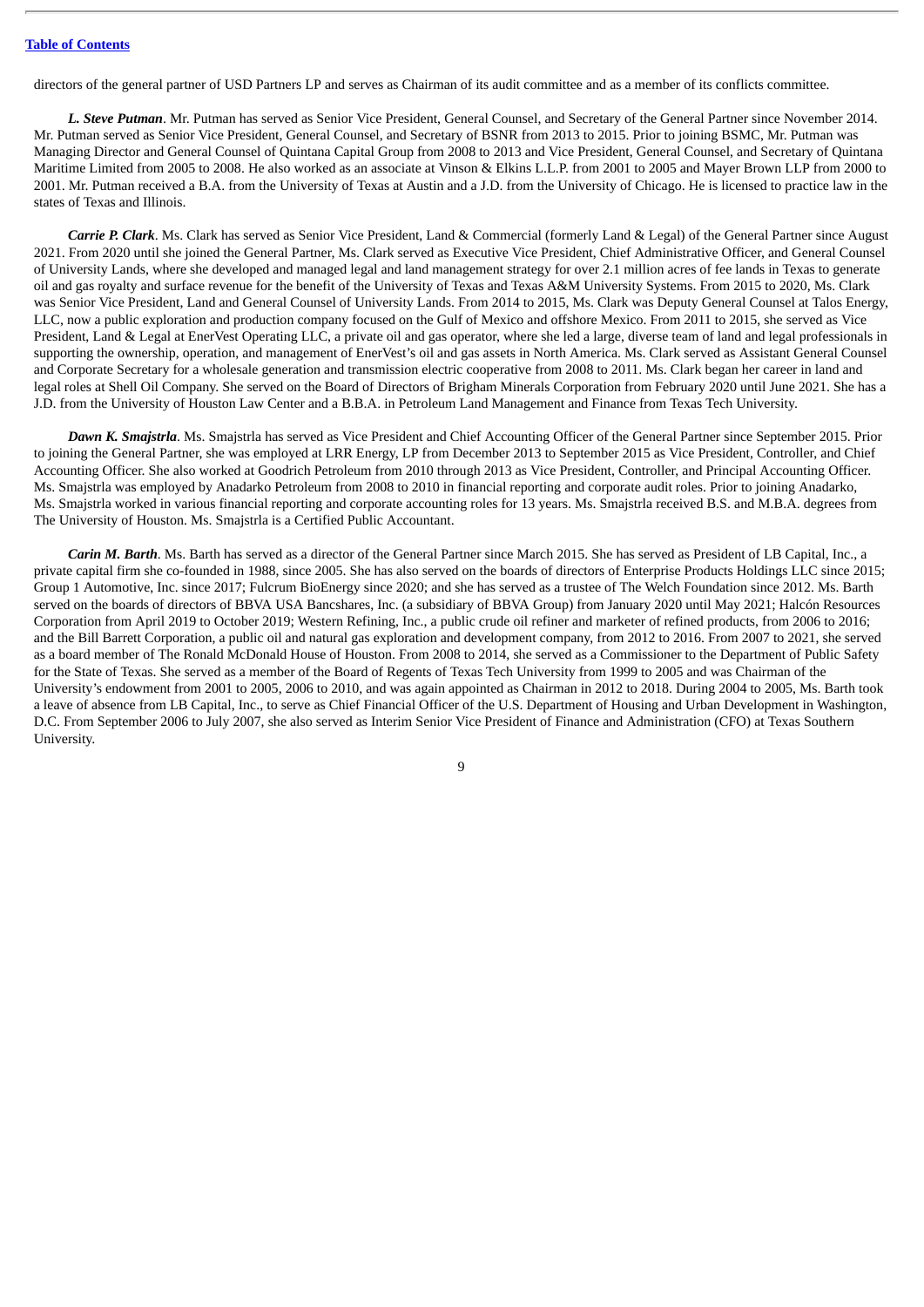Except as listed above, Ms. Barth has not served as a director of a publicly traded company or a registered investment company in the past five years. Ms. Barth received a B.S. from the University of Alabama, summa cum laude, and a M.B.A. from the Owen Graduate School of Management at Vanderbilt University.

Ms. Barth's experience in varied financial matters, including as chief financial officer for several entities, her experience with mergers and acquisitions, her experience in operating a private capital company and her service on numerous public and private company boards are key attributes, among others, that make her well qualified to serve on the Board of the General Partner.

*D. Mark DeWalch*. Mr. DeWalch has served as director of the General Partner since March 2015. Mr. DeWalch served as director of BSNR from 2009 to 2015. Mr. DeWalch has served as Executive Vice President and Chief Financial Officer of DeWalch Technologies, Inc. since 1993 and has been a co-owner of DeWalch Technologies, Inc. since 1995. Mr. DeWalch has served on the board of directors of DeWalch Technologies, Inc. since 1985. Mr. DeWalch also serves as President of DeWalch Holdings LLC and is co-owner of DeWalch Holdings LLC. Mr. DeWalch is Executive Vice President and co-owner of DeWalch FM LLC. Mr. DeWalch began his career in commercial banking in New York with the Irving Trust Company where he served as a lending officer. Mr. DeWalch currently serves on the board of Texas Children's Hospital. He received M.B.A. and B.B.A. degrees from the University of Texas at Austin.

Mr. DeWalch provides valuable financial expertise to the Board of the General Partner due to his background in commercial banking, as well as a unique operational perspective due to his experience with DeWalch Technologies, Inc.

*Jerry V. Kyle, Jr*. Mr. Kyle has served as director of the General Partner since March 2015. Mr. Kyle served as director of BSNR from January 2013 to 2015. Mr. Kyle has been a Partner at Orrick, Herrington & Sutcliffe LLP since 2018. From 2002 until 2018, Mr. Kyle was a Partner at Andrews Kurth Kenyon LLP. Mr. Kyle received his J.D. from the University of Texas School of Law in 1990 and his B.A. from The Colorado College in 1984. He is a member of the Texas Bar Foundation and the Austin Bar Association.

Mr. Kyle's extensive experience as a lawyer practicing in matters related to finance, lending, securities issuance and regulation, and legislative and regulatory affairs qualify him to serve on the Board of the General Partner.

*Michael C. Linn*. Mr. Linn has served as a director of the General Partner since March 2015. Mr. Linn served as director of BSNR from January 2013 to 2015. Mr. Linn is the founder of Linn Energy LLC and served as a director of Linn Energy LLC from December 2011 to 2017. Prior to such time, he was Executive Chairman of the board of directors of Linn Energy LLC since January 2010 and Chairman and Chief Executive Officer of Linn Energy, LLC from December 2007 to January 2010. Following his retirement as Executive Chairman of the board of Linn Energy LLC in December 2011, Mr. Linn formed MCL Ventures LLC, a private investment vehicle that focuses on purchasing oil and natural gas royalty interests as well as non-operated interests in oil and natural gas wells. Mr. Linn has served as President and CEO of MCL Ventures LLC since 2012. Mr. Linn has also served as a member of the board of directors of Nabors Industries Ltd. Since 2012 (where he served as Chairman of its compensation committee from 2012 until 2020 and has served as Chairman of its ESG committee since 2020), a senior advisor to Quantum Energy Partners since 2012 and a member of the board of managers of Cavallo Mineral Partners, LLC and Wireline Holding Company, LLC. Mr. Linn served as a member of the board of directors and Chairman of the conflicts committee of Western Refining GP, LLC from 2013 to 2017, a member of the board of directors of Centrica plc from June 2013 to April 2016, and Chairman of the SHESEC Committee of Centrica plc, and as a member of the board of directors and compensation committee of Jagged Peak Energy from 2017 to 2019. Mr. Linn received his J.D., cum laude, from the University of Baltimore School of Law in 1977 and his B.A. cum laude from Villanova University in 1974.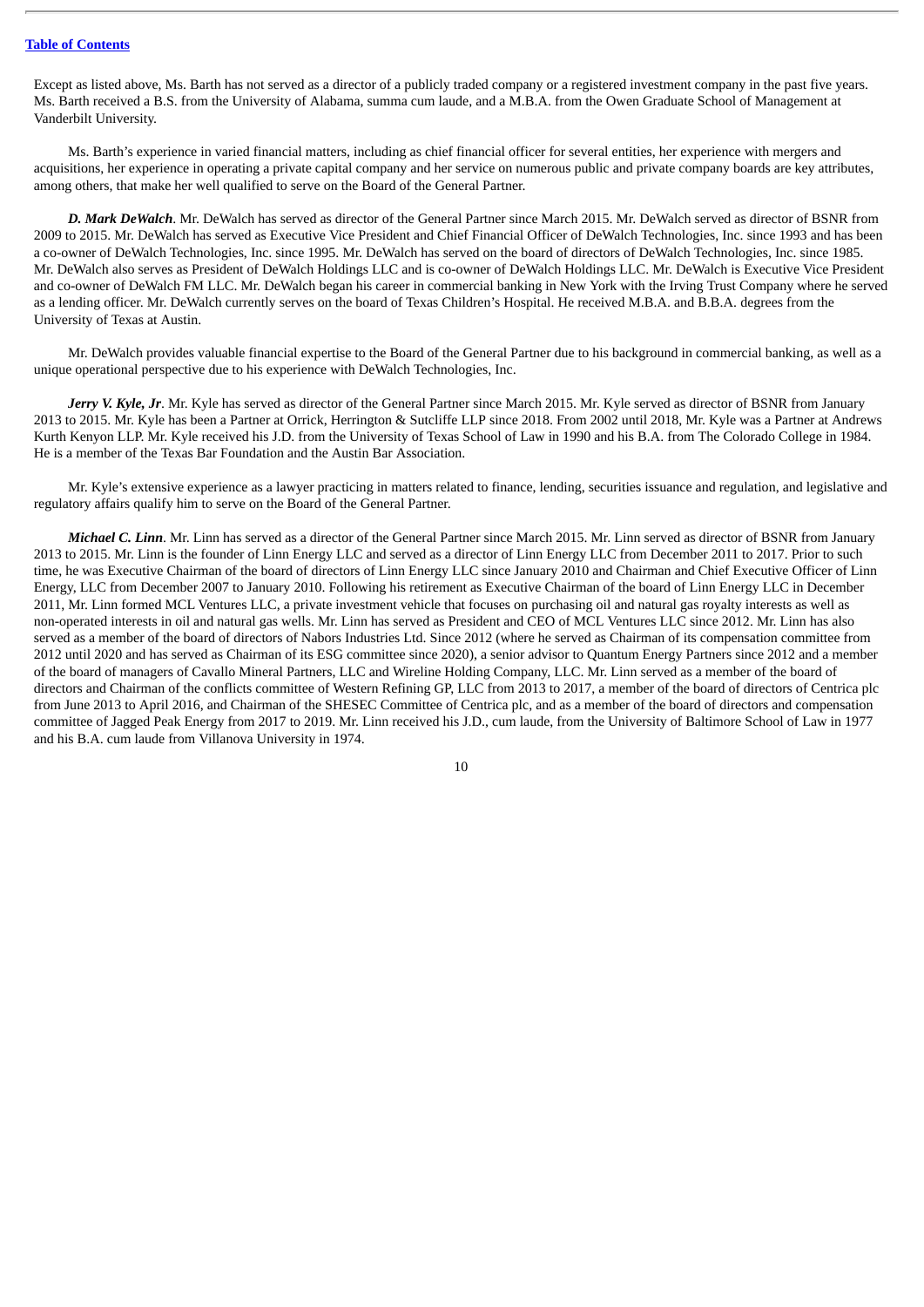Mr. Linn's many years of experience as the Chief Executive Officer of a publicly traded oil and natural gas master limited partnership, as well as his deep industry knowledge and prior public company board experience, make him particularly well suited to serve on the Board of the General Partner.

*John H. Longmaid*. Mr. Longmaid has served as director of the General Partner since March 2015. Mr. Longmaid served as director of W.T. Carter & Bro., a predecessor to BSMC, then BSNR from 1984 to 2015. He has been the President of John Longmaid Designs, Inc., a Maine corporation since 1982. Mr. Longmaid holds a B.S. degree in physics/environmental science from the University of Puget Sound with additional studies in physical chemistry, advanced math, and engineering. He attended post graduate studies at Washington State University.

Mr. Longmaid brings a wealth of experience to the Board of the General Partner due to his continuous membership on the board of directors of W.T. Carter & Bro., as well as BSNR, where he gained experience overseeing entities in the oil and natural gas industry.

*William N. Mathis*. Mr. Mathis has served as director of the General Partner since March 2015. Mr. Mathis served as director of BSNR from 2009 to 2015. Since 2001, he has been the managing partner of Conti Street Partners LLC, an investment company in Houston, Texas. He has served on the board of Highland Resources, Inc. since 2004 and the board of The GRB Partnership since 1998 and has been chairman of Australis Aquaculture LLC since 2009. He has also served as managing member of Wellspring Energy Partners, L.P. since 2012. Mr. Mathis served on the board of Wilson Industries Inc. from 1994 to 1998, Paradigm Services LP from 1998 to 2008, and EnTouch Communications from 1999 to 2007. In addition, Mr. Mathis served on the board and executive committee of Davidson College and currently serves on the boards of The Museum of Fine Arts – Houston, The Chinquapin School, The Brown Foundation Inc. of Houston, The Texas Medical Center, and Texas Children's Hospital. Mr. Mathis is a graduate of Davidson College.

Mr. Mathis's extensive experience in the oil and natural gas industry as well as extensive director-level corporate governance expertise qualify him to serve on the Board of the General Partner.

*William E. Randall*. Mr. Randall has served as director of the General Partner since June 2017. Mr. Randall has been a commercial real estate developer since 2001, and owns, manages, and leases retail shopping centers in the greater Houston, Texas area in various single purpose entities not affiliated with the Partnership. Additionally, Mr. Randall is an active manager in family investments, including venture capital, farming and ranching operations, and stock portfolios. Mr. Randall is a retired Navy Captain with over 30 years of service in active and reserve component commands leading troops in combat and peace time operations. Mr. Randall currently serves on the boards of Episcopal High School, The Beacon of Downtown Houston, and the Wayne Duddlesten Foundation. Mr. Randall received his B.S. from the United States Naval Academy in 1990 and M.B.A. from Rice Business School in 2001.

Mr. Randall provides valuable investment and acquisition expertise to the Board of the General Partner due to his background in commercial real estate development, as well as a unique perspective due to his service as a Captain in the Naval Reserve.

*Alexander D. Stuart*. Mr. Stuart has served as director of the General Partner since March 2015. Mr. Stuart served as director of BSNR from 1990 to 2015. He has been the President of North Star Investments, an investment firm responsible for identifying and managing a wide variety of assets, since 2004 and has served as the managing partner of RDS Investments, a limited partnership with extensive holdings in private equity, venture capital, real estate, energy, and publicly traded stocks and bonds since 2005. Mr. Stuart became a trustee of Lake Forest College in 2012 and St. Andrews School in 2009 and serves on the endowment committees for both institutions. Since 2006, Mr. Stuart has been a director of Northwestern Lake Forest Hospital and is also a member of the investment committee for the parent organization, Northwestern Memorial Hospital. Mr. Stuart received his A.B. from Princeton University and his M.B.A. from Harvard Business school.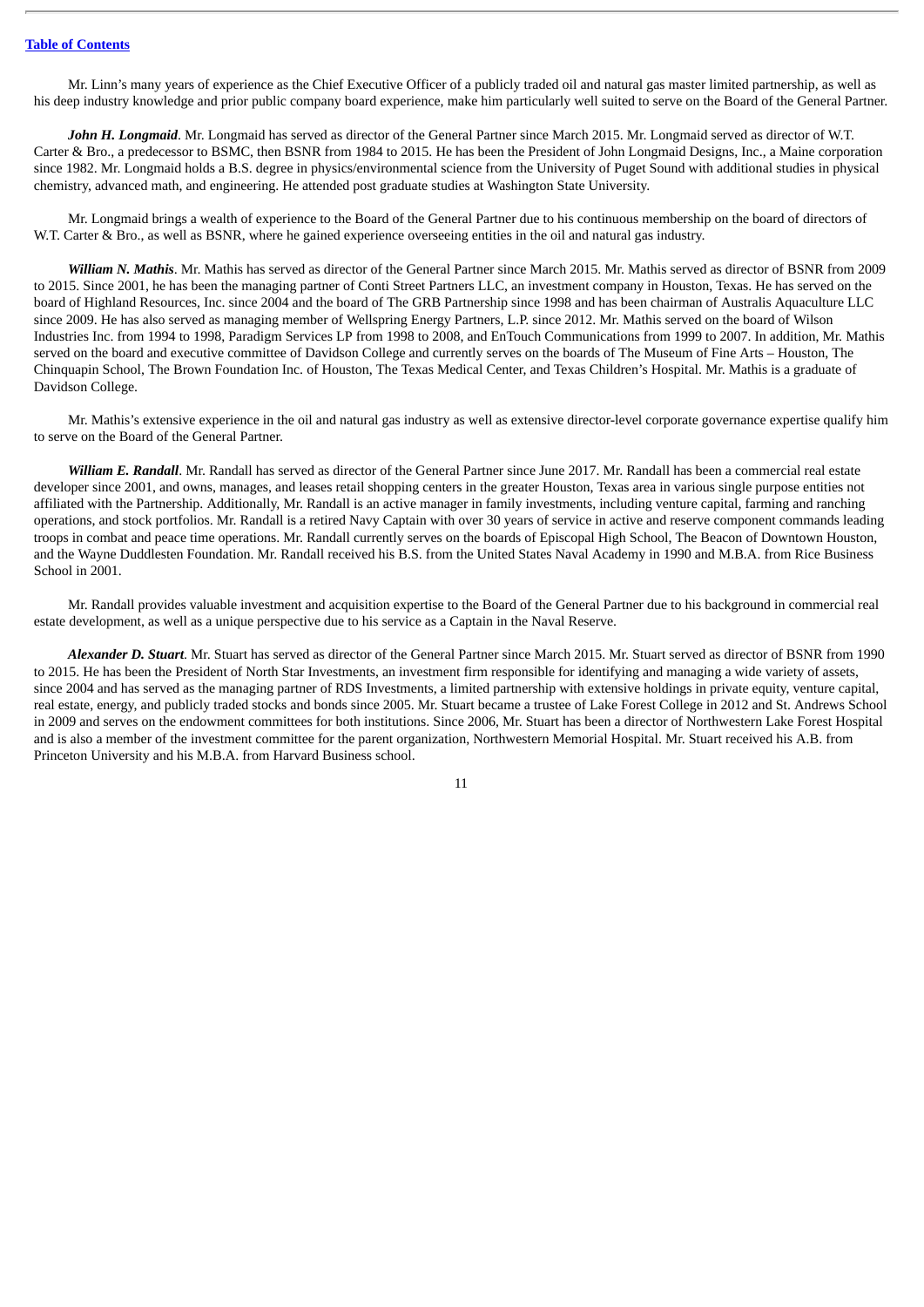Mr. Stuart's investment management experience and experience serving as a director of BSNR qualify him to serve on the Board of the General Partner.

*Allison K. Thacker*. Ms. Thacker has served as director of the General Partner since March 2015. Ms. Thacker served as director of BSNR from January 2013 to 2015. She joined Rice University in 2011 as Vice President for Investments and Treasurer and President of the Rice Management Company with the responsibility of managing a \$8 billion endowment fund. Prior to joining Rice University, Ms. Thacker spent 11 years with RS Investments, a San Francisco-based investment firm specializing in public equities. At RS Investments, Ms. Thacker held roles including portfolio manager, managing director, and research analyst. In the earlier portion of her career, Ms. Thacker served as a summer analyst at Putnam Investments and as a financial analyst in the energy investment banking group at Merrill Lynch & Co. She is currently a member of the KIPP Texas Board and the Houston Ballet board of trustees and serves as an investment committee member for the Houston Endowment. Ms. Thacker is a graduate of Harvard Business School, where she received an M.B.A. She has a B.A. degree in economics with honors from Rice University.

Ms. Thacker brings significant financial expertise to the Board of the General Partner due to her extensive prior experience in investment management as well as her experience as a board member of BSNR.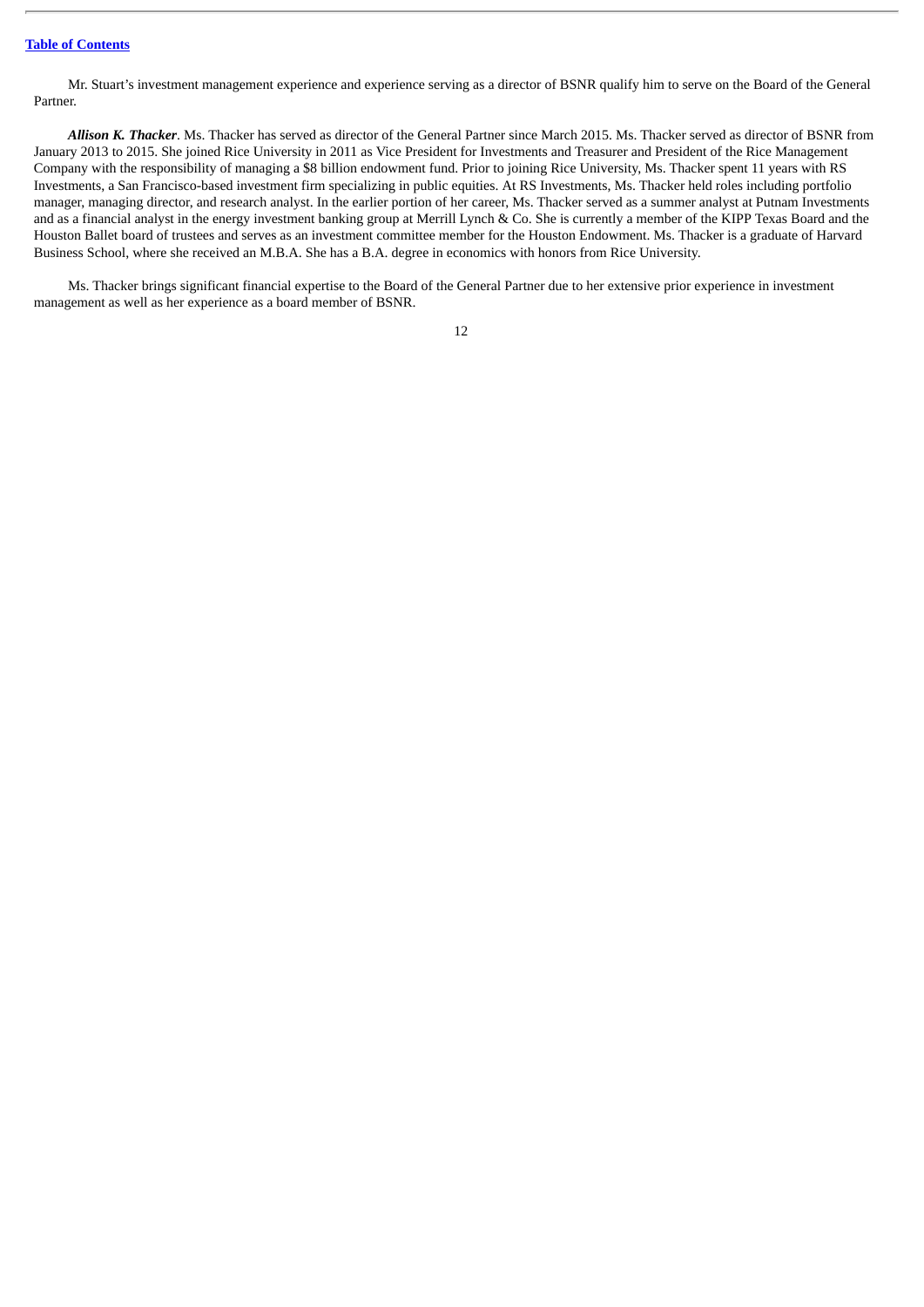#### **GOVERNANCE MATTERS**

#### <span id="page-17-1"></span><span id="page-17-0"></span>**Corporate Governance Guidelines**

The Board of the General Partner believes that sound governance practices and policies provide an important framework to assist it in fulfilling its duty to unitholders. Our Corporate Governance Guidelines cover the following principal subjects:

- the size of the Board;
- qualifications and independence standards for the Board;
- director responsibilities;
- meetings of the Board and of non-management directors;
- committee functions and independence of committee members;
- compensation of the Board;
- self-evaluation and succession planning;
- unitholder communications with directors; and
- access to management and to independent advisors.

The Corporate Governance Guidelines are available on our website at *www.blackstoneminerals.com* under the "Corporate Governance" subsection of the "Investors" section. The Corporate Governance Guidelines will be reviewed periodically and as necessary by our Nominating and Governance Committee, and any proposed additions to or amendments of the Corporate Governance Guidelines will be presented to the Board of the General Partner for its approval.

The NYSE has adopted rules that require listed companies to adopt governance guidelines covering certain matters. We believe that the Corporate Governance Guidelines comply with the NYSE rules.

#### <span id="page-17-2"></span>**Board Leadership Structure**

The Board's leadership structure does not separate the Chief Executive Officer and Chairman of the Board positions. The Board retains the authority to modify this structure as and when appropriate, and it is possible that the Board may decide to separate the Chief Executive Officer and Chairman of the Board positions in the future.

The Board believes that there is no single, generally accepted approach to providing Board leadership and that each of the possible leadership structures for a board must be considered in the context of the individuals involved and the specific circumstances facing a company as the right leadership structure may vary as circumstances change. The Board currently is of the view that it is in our best interest for the Chief Executive Officer to also serve as the Board's Chairman. Mr. Carter serves as our Chief Executive Officer as well as Chairman of the Board. As the director most familiar with our business and industry and most capable of effectively identifying strategic priorities, he is best positioned to lead the Board through reviews of key business and strategic issues.

#### <span id="page-17-3"></span>**Executive Sessions of Non-Management Directors**

The Board of the General Partner holds regular executive sessions in which the non-management directors meet without any members of management present. The purpose of these executive sessions is to promote open and candid discussion among the non-management directors. The director who presides at these meetings, the Lead Director, is elected by the Board and serves for a two-year term. Carin M. Barth currently serves as Lead Director and was elected in 2020. The Lead Director is responsible for preparing an agenda for the meetings of the non-management directors in executive session. Currently, all the non-management directors of the Board are independent under the listing requirements of the NYSE.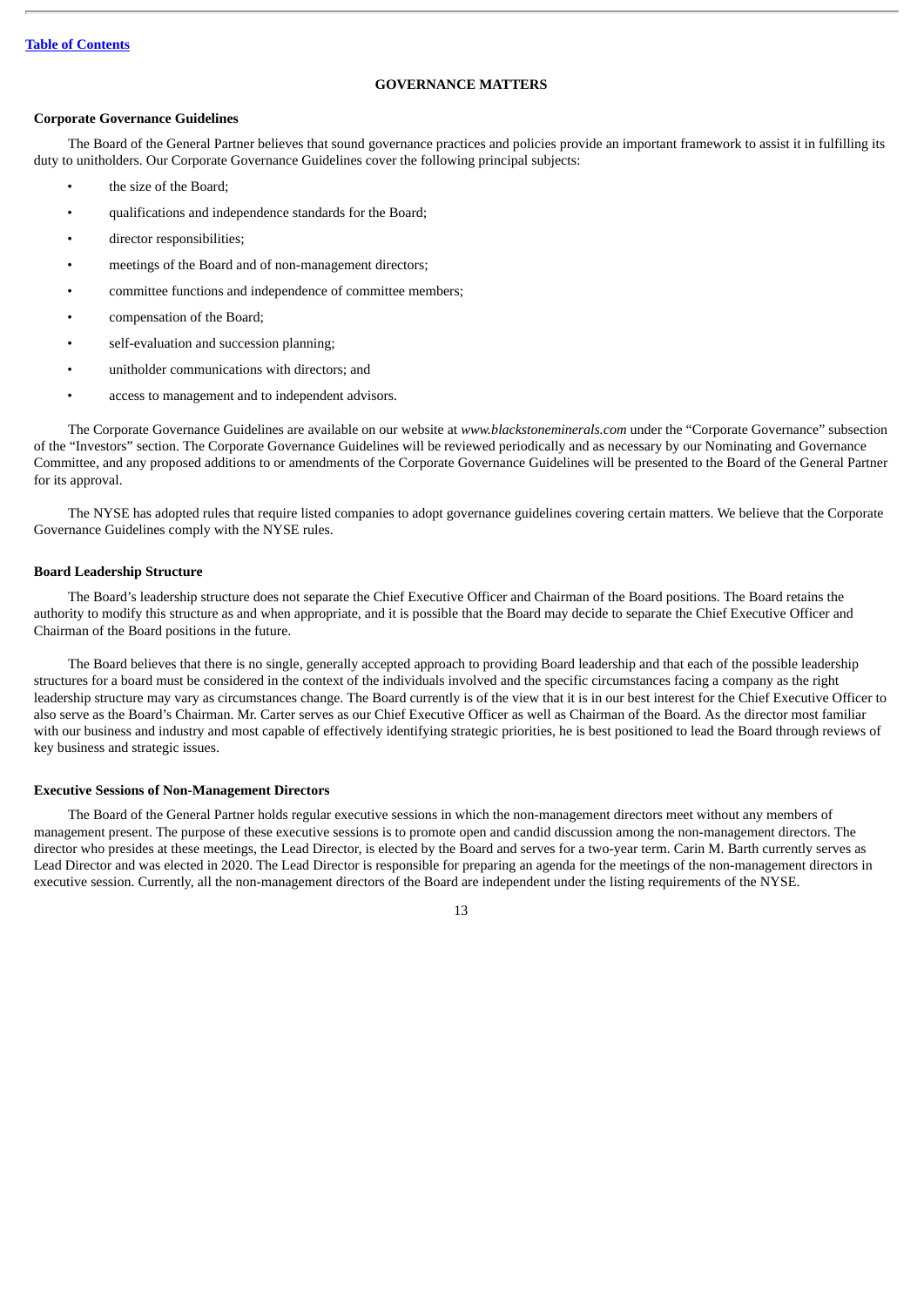#### <span id="page-18-0"></span>**Risk Oversight Procedures**

The Board of the General Partner as a whole oversees our assessment of major risks and the measures taken to manage such risks. For example, the Board:

- oversees our long-term strategic plans, assesses risks that would cause us to fail to achieve our strategic plans and reviews strategies to mitigate those risks;
- oversees management of our exposure to commodity prices through regular review of our hedging position and hedging policy;
- monitors our liquidity profile and our compliance with the financial covenants contained in our borrowing arrangements;
- oversees environmental, social, and governance ("ESG") matters;
- oversees management of our exposure to cybersecurity threats and data breaches;
- monitors ongoing developments related to the COVID-19 pandemic and its impact on our business; and
- has established specific dollar limits on the commitment authority of members of management for certain transactions and requires Board approval of expenditures exceeding that authority and of other material contracts and transactions.

The Audit Committee is responsible for overseeing and discussing with management our guidelines and policies with respect to risk assessment and risk management, including our major financial risk exposures and the steps management has taken to monitor and control such exposures as well as the risks associated with our hedging strategy. The Compensation Committee is responsible for reviewing our incentive compensation arrangements to determine whether they encourage excessive risk-taking. It also reviews and discusses the relationship between risk management policies and practices and compensation and evaluates compensation policies and practices that could mitigate any such risk. The Board of the General Partner does not consider its role in oversight of our risk management function to be relevant to its choice of leadership structure.

#### <span id="page-18-1"></span>**Director Independence**

The Board has determined that Ms. Barth, Mr. DeWalch, Mr. Kyle, Mr. Linn, Mr. Longmaid, Mr. Mathis, Mr. Randall, Mr. Stuart, and Ms. Thacker are independent as defined by the rules of the NYSE.

#### <span id="page-18-2"></span>**Committees of the Board**

The Board of the General Partner has the following standing committees: Audit Committee, Compensation Committee, and Nominating and Governance Committee. The Board will appoint a conflicts committee as necessary. The Audit Committee, the Compensation Committee, and the Nominating and Governance Committee each have a written charter approved by the Board of the General Partner. Each of these written charters is available on our website at *www.blackstoneminerals.com* under the "Corporate Governance" subsection of the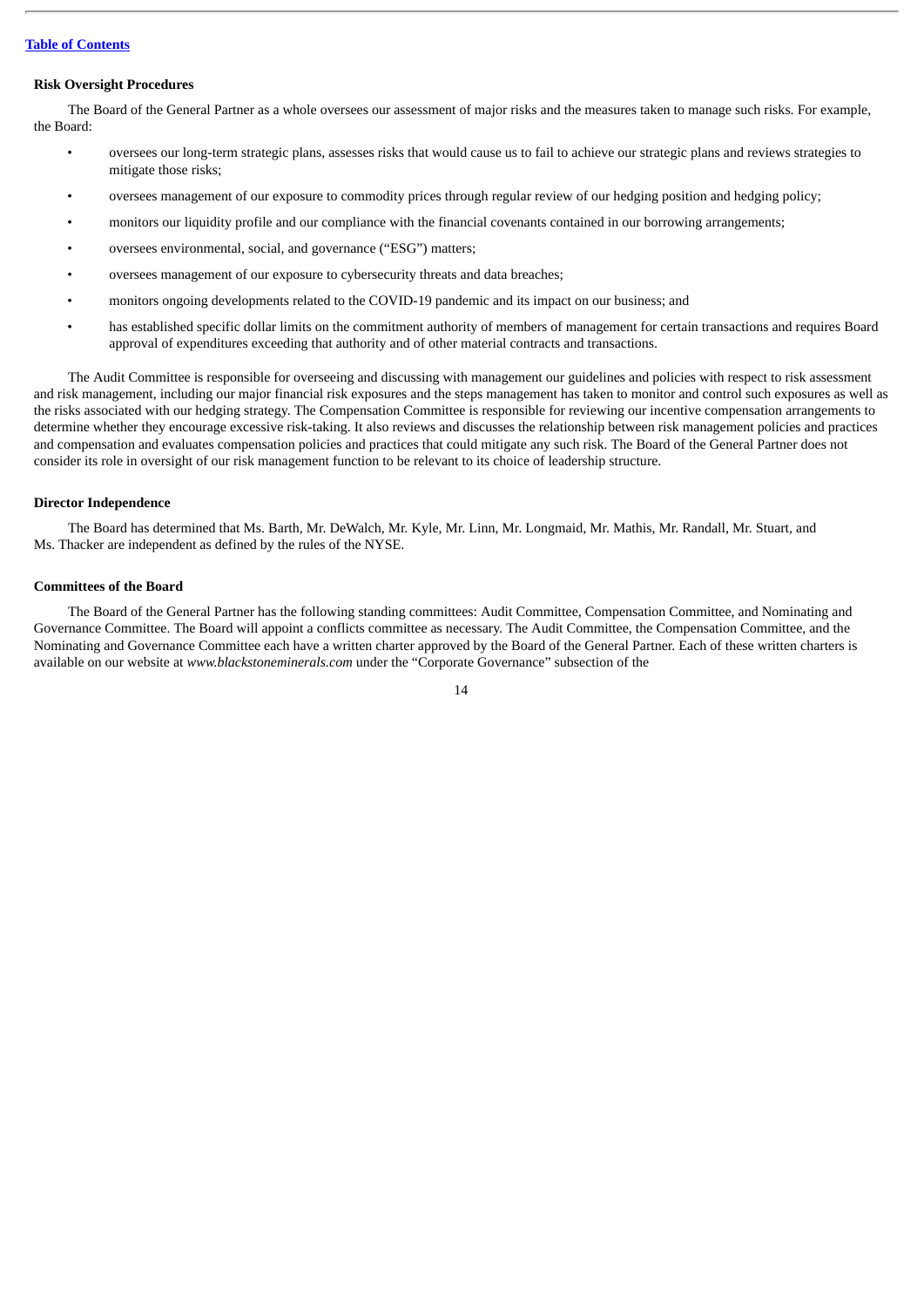"Investors" section. Summaries of the functions performed by and the membership of each committee of the Board are set forth below.

| Name                    | Audit<br>Committee | Compensation<br>Committee | Nominating &<br>Governance<br>Committee |
|-------------------------|--------------------|---------------------------|-----------------------------------------|
| Carin M. Barth $(1)(2)$ | Chair              |                           |                                         |
| Thomas L. Carter, Jr.   |                    |                           |                                         |
| D. Mark DeWalch         |                    |                           | X                                       |
| Jerry V. Kyle, Jr.      | Х                  |                           |                                         |
| Michael C. Linn         |                    | $\boldsymbol{X}$          |                                         |
| John H. Longmaid        |                    | X                         |                                         |
| William N. Mathis       |                    |                           | Chair                                   |
| William E. Randall      | Х                  |                           |                                         |
| Alexander D. Stuart     |                    | Chair                     |                                         |
| Allison K. Thacker      |                    |                           | X                                       |

(1) Lead Director

(2) Financial Expert

#### *Audit Committee*

We have an audit committee of three members, and all its members meet the independence and experience standards established by the NYSE and Rule 10A-3 promulgated under the Securities Exchange Act of 1934, as amended (the "Exchange Act"). Ms. Barth and Messrs. Kyle and Randall currently sit on the Audit Committee, with Ms. Barth acting as the Committee Chair. The Board has also determined that Ms. Barth qualifies as an "audit committee financial expert," as such term is defined under Securities and Exchange Commission ("SEC") rules.

The Audit committee assists the Board in its oversight of (i) the integrity of our financial statements, (ii) our compliance with legal and regulatory requirements, (iii) qualifications and independence of our independent registered public accounting firm, and (iv) performance of our internal audit function and independent registered public accounting firm. The Audit Committee has the sole authority to retain and terminate our independent registered public accounting firm, approve all auditing services and related fees and the terms thereof performed by our independent registered public accounting firm, and pre-approve any non-audit services and tax services to be rendered by our independent registered public accounting firm. The Audit Committee is also responsible for confirming the independence and objectivity of our independent registered public accounting firm. Our independent registered public accounting firm is given unrestricted access to the Audit Committee and our management, as necessary.

#### *Compensation Committee*

Because we are a limited partnership, we are not required by the rules of the NYSE to have a compensation committee or a compensation committee composed entirely of independent directors. However, we nevertheless have a compensation committee, and all its members meet the independence standards established by the NYSE. Messrs. Linn, Longmaid, and Stuart currently sit on the Compensation Committee, with Mr. Stuart acting as the Committee Chair.

The Compensation Committee reviews and determines the compensation for the executive officers of the General Partner and reviews and makes recommendations to the Board of the General Partner regarding director compensation. The Compensation Committee also administers our incentive compensation and equity-based benefit plans.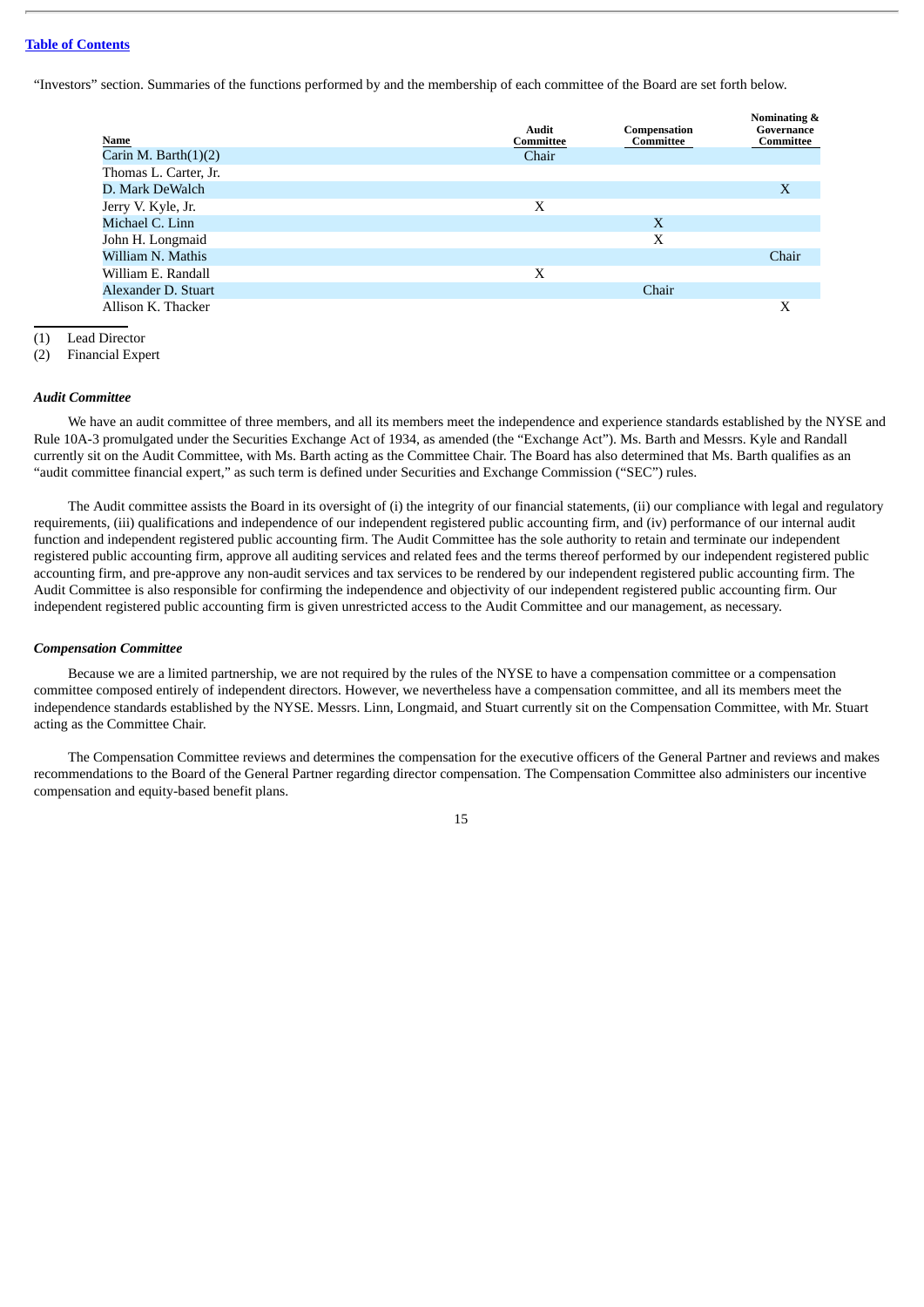The Compensation Committee is delegated all authority of the Board of the General Partner as may be required or advisable to fulfill its purposes. The Compensation Committee may delegate to any subcommittee it may form, the responsibility and authority for any particular matter, as it deems appropriate from time to time under the circumstances. Meetings may, at the discretion of the Compensation Committee, include members of management, other members of the Board, consultants or advisors, and such other persons as the Compensation Committee believes to be necessary or appropriate. The Compensation Committee will consult with our Chief Executive Officer when evaluating the performance of, and setting the compensation for, our executive officers other than the Chief Executive Officer.

The Compensation Committee may, in its sole discretion, retain and determine funding for legal counsel, compensation consultants, as well as other experts and advisors (collectively, "Committee Advisors"), including the authority to retain, approve the fees payable to, amend the engagement with and terminate any Committee Advisor, as it deems necessary or appropriate to fulfill its responsibilities. In 2021, the Compensation Committee engaged Frederick W. Cook & Co., Inc. ("FW Cook") directly as its independent compensation consultant to assist the Committee with its responsibilities related to our executive officer and director compensation programs. A representative of FW Cook attends Compensation Committee meetings, as requested, and communicates with the Chair of the Compensation Committee between meetings. However, the Compensation Committee makes all decisions regarding the compensation of our executive officers and directors. FW Cook reports directly to the Compensation Committee and all work conducted by FW Cook for us is on behalf of the Compensation Committee.

The Compensation Committee regularly reviews the services provided by its outside consultant and believes that FW Cook is independent under applicable SEC rules in providing executive compensation consulting services. In making this determination, the Committee noted that during fiscal 2021:

- FW Cook did not provide any services to us or our management other than services requested by or with the approval of the Compensation Committee, which were limited to executive officer and director compensation consulting;
- FW Cook maintains a conflicts policy, which was provided to the Compensation Committee, with specific policies and procedures designed to ensure independence;
- We have been advised by FW Cook that the fees we paid to FW Cook in 2021 were less than 1% of FW Cook's total consulting income for that period;
- None of the FW Cook consultants working on our matters had any business or personal relationship with any Compensation Committee members;
- None of the FW Cook consultants working on our matters had any business or personal relationship with any of our executive officers; and
- None of the FW Cook consultants working on our matters owns our units.

The Compensation Committee continues to monitor the independence of FW Cook on a periodic basis.

#### *Nominating & Governance Committee*

Because we are a limited partnership, we are not required by the rules of the NYSE to have a nominating and governance committee or a nominating and governance committee composed entirely of independent directors. However, we nevertheless have a nominating and governance committee, and all its members meet the independence standards established by the NYSE. Ms. Thacker and Messrs. Mathis and DeWalch currently sit on the Nominating and Governance Committee, with Mr. Mathis acting as the Committee Chair.

The Nominating and Governance Committee identifies individuals qualified to serve on the Board of the General Partner and recommends director nominees for each annual meeting of limited partners or for appointment to fill vacancies, oversees our governance policies, including ESG policies, and oversees the evaluation of the Board and its committees.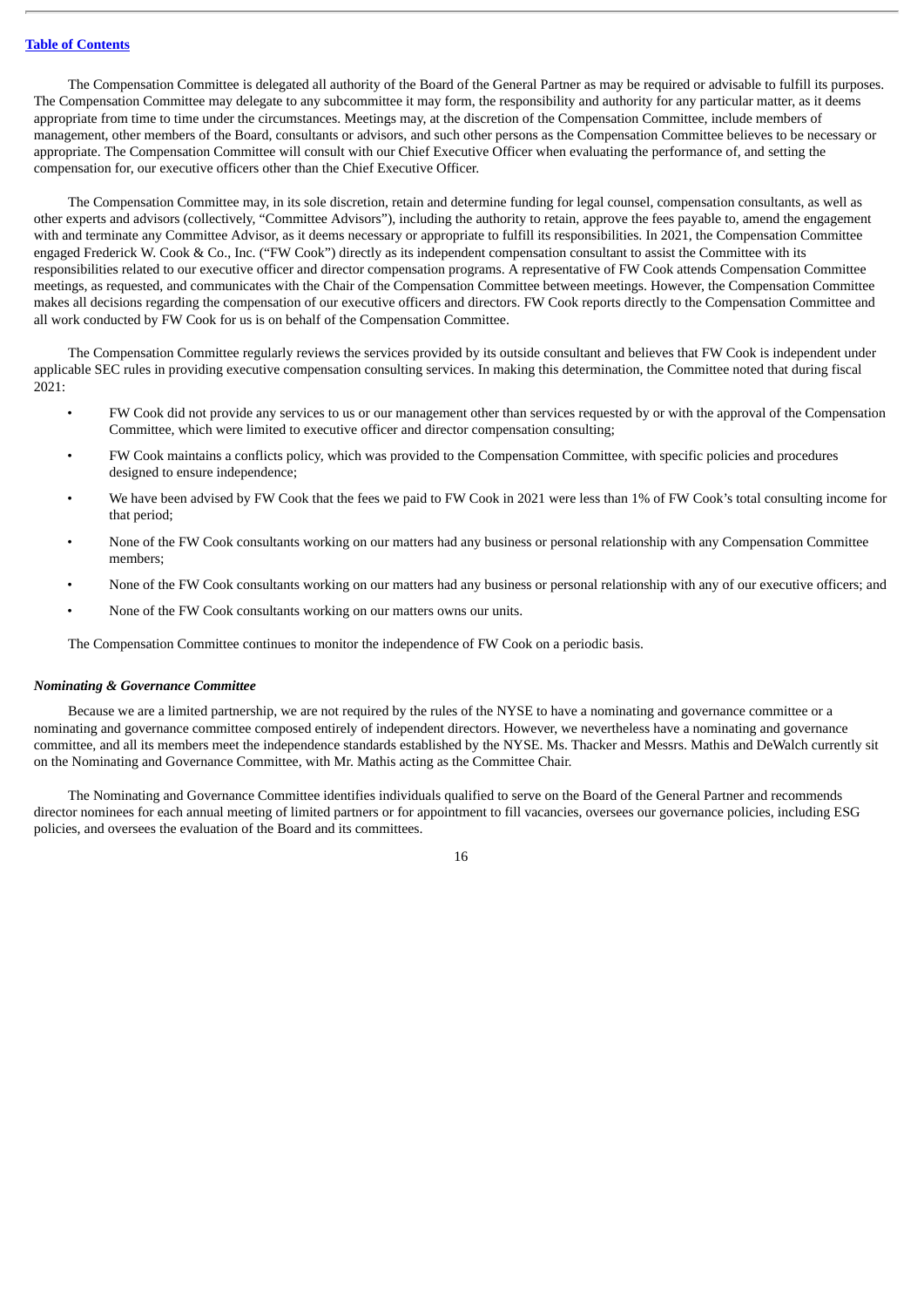#### *Conflicts Committee*

At least one independent member of the Board will serve on a conflicts committee, as necessary, to review specific matters that the Board believes may involve conflicts of interest. The Conflicts Committee will determine if the resolution of the conflict of interest is, in its subjective belief, not adverse to our interest. The members of the Conflicts Committee may not be officers or employees of the General Partner or directors, officers, or employees of its affiliates and must meet the independence standards established by NYSE and the Exchange Act rules to serve on an audit committee of a board of directors, along with the requirements in the Partnership Agreement. Any matters approved by the Conflicts Committee will be conclusively deemed to be approved by us and all our unitholders and not a breach by the General Partner of any duties or contractual obligations it may owe us or our unitholders.

#### <span id="page-21-0"></span>**Board and Committee Meeting Attendance**

During the 2021 fiscal year, the Board of the General Partner held eight regularly scheduled and special meetings of the full Board, the Audit Committee held six meetings, the Compensation Committee held six meetings and the Nominating and Governance Committee held four meetings. All incumbent directors attended at least 75% of the aggregate number of meetings of the Board and committees of the Board on which they served.

#### <span id="page-21-1"></span>**Director Attendance at Annual Meetings of Limited Partners**

Directors are encouraged, but not required, to attend the annual meetings of limited partners. All incumbent directors attended the Partnership's 2021 annual meeting.

#### <span id="page-21-2"></span>**Director Nominations**

Nominations of persons for election to the Board of the General Partner may be made at an annual meeting of the limited partners or, provided that the Board or unitholders have determined that directors will be elected at such a meeting, a special meeting of the limited partners, in any such case only pursuant to the General Partner's notice of meeting (or any supplement thereto), (a) by or at the direction of the Board or any committee thereof, or (b) by any unitholder or group of unitholders who (1) is entitled to vote at the meeting, (2) complies with the notice procedures set forth in the Partnership Agreement, and (3) either individually or as a group hold units representing at least 10% of the outstanding units (measured on a fully diluted basis and treating the preferred units on an as-converted basis) both at the time of giving notice of such nomination and at the meeting.

The Board believes that all directors must possess a considerable amount of management experience (such as experience as an executive), a solid financial background, and oil and gas related business or investment experience. The Nominating and Governance Committee is responsible for establishing criteria for the selection of new Board members and identifying (taking into account all factors the Committee considers appropriate), evaluating, and recommending candidates to the Board of the General Partner for prospective Board membership. The Committee also considers matters relating to the retirement of Board members, including term limits or age limits, attendance at Board and committee meetings, conflicts of interest, and other relevant factors. The Nominating and Governance Committee does not have a formal policy with respect to diversity.

### <span id="page-21-3"></span>**Majority Voting Policy**

We have adopted a Majority Voting Policy, which provides that any incumbent nominee for director in an uncontested election (i.e., an election where the only nominees are those recommended by the Board) who receives a greater number of votes "withheld" from his or her election than votes "for" such election (a "Majority Withheld Vote") shall promptly, but in any case, no later than five (5) business days following the certification of the unitholder vote, tender his or her resignation for consideration by the Nominating and Governance Committee.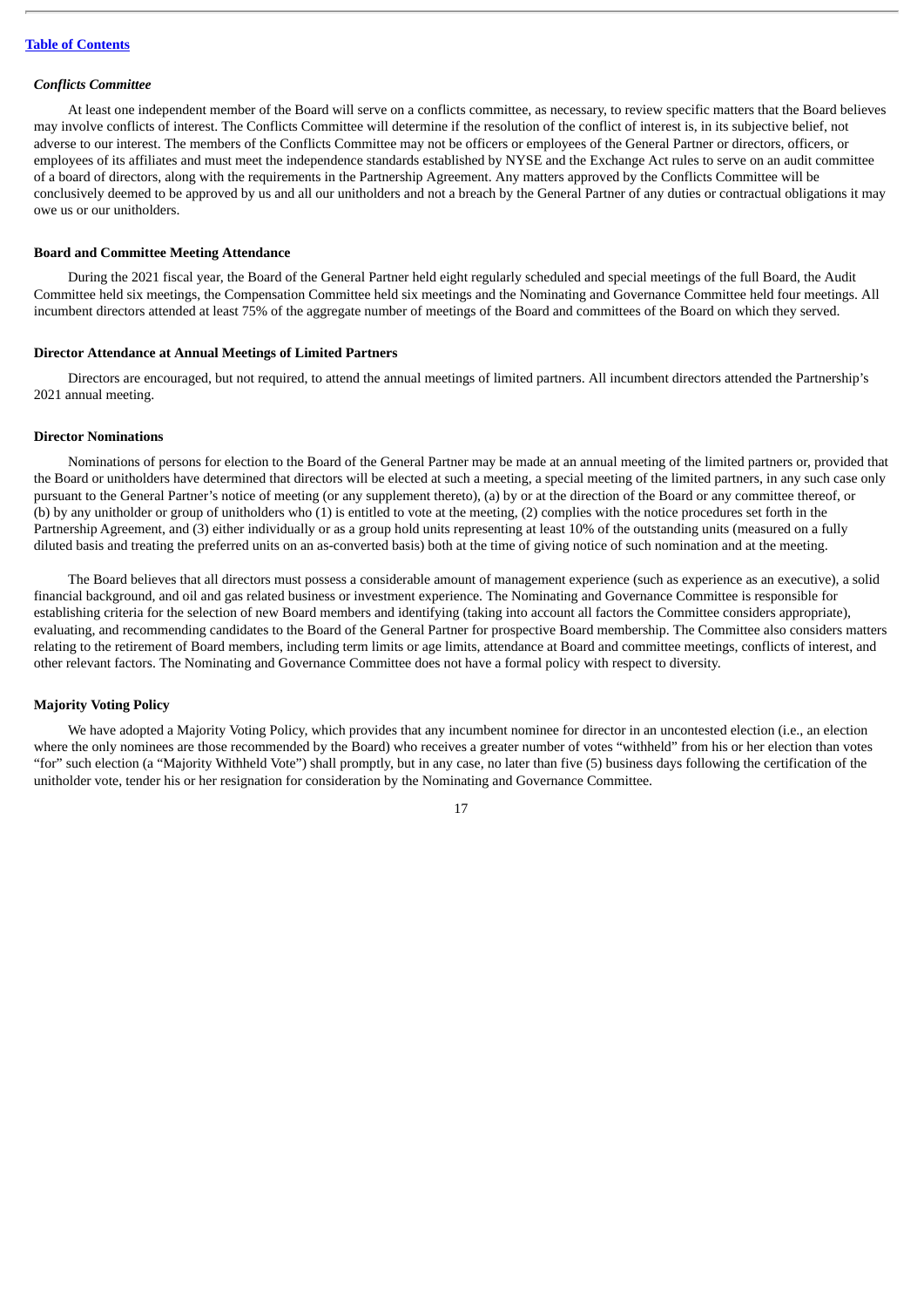The Nominating and Governance Committee will promptly consider the tendered resignation and, as soon as reasonably practicable following the date of the Nominating and Governance Committee's receipt of such resignation, but in any case, no later than 45 calendar days following certification of the unitholder vote, will recommend to the Board of the General Partner whether to accept the tendered resignation or to take some other action, such as rejecting the tendered resignation and addressing the apparent underlying causes of the Majority Withheld Vote. In making this recommendation, the Nominating and Governance Committee will consider all factors deemed relevant by its members, including the underlying reasons why unitholders "withheld" votes for the director (if ascertainable), the length of service and qualifications of the director whose resignation has been tendered, the director's contributions to the Partnership, whether by accepting such resignation we will no longer be in compliance with any applicable law, rule, regulation, or governing document, and whether or not accepting the resignation is in the best interests of us and our unitholders.

The Board of the General Partner will act on the Nominating and Governance Committee's recommendation promptly, but in any case, no later than 120 days following the certification of the unitholder vote. In consideration of the Nominating and Governance Committee recommendation, the Board will consider the factors considered by the Nominating and Governance Committee and such additional information and factors the Board of the General Partner deems relevant. We will promptly publicly disclose the Board's decision and process in a periodic or current report filed with or furnished to the SEC.

Any director who, in accordance with the Majority Voting Policy, tenders his or her resignation, will not participate in the Nominating and Governance Committee recommendation or Board consideration regarding whether or not to accept the tendered resignation. However, such director shall remain active and engaged in all other Nominating and Governance Committee and Board activities, deliberations, and decisions during this Nominating and Governance Committee and Board process.

If a majority of the members of the Nominating and Governance Committee received a Majority Withheld Vote at the same election, then the independent directors who are on the Board of the General Partner and who did not receive a Majority Withheld Vote will act as the Board of the General Partner for the purpose of considering the tendered resignations and will decide whether to accept or reject them.

#### <span id="page-22-0"></span>**Communication with the Board**

A holder of our units or other interested party who wishes to communicate with the directors of the General Partner may do so by sending communications to the Board, any committee of the Board, the Lead Director, the Chairman of the Board, or any other director by telephone at (713) 445-3200, or in writing to 1001 Fannin Street, Suite 2020, Houston, Texas, 77002 by marking the envelope containing each communication as "Unitholder Communication with Directors" and clearly identifying the intended recipient(s) of the communication. Communications will be relayed to the intended recipient of the Board except in instances where it is deemed unnecessary or inappropriate to do so pursuant to our Corporate Governance Guidelines, which are available on our website at *www.blackstoneminerals.com* in the "Corporate Governance" subsection under the "Investors" section. Any communications withheld under those guidelines will nonetheless be retained and available for any director who wishes to review them.

#### <span id="page-22-1"></span>**Code of Ethics**

We have a Code of Business Conduct and Ethics that applies to our directors, officers, and employees as well as a Financial Code of Ethics that applies to our Chief Executive Officer, Chief Financial Officer, Chief Accounting Officer, and the other senior financial officers, each as required by NYSE and SEC rules. Each of the foregoing is available on our website at *www.blackstoneminerals.com* in the "Corporate Governance" subsection of the "Investors" section. We will provide copies, free of charge, of any of the foregoing upon receipt of a written request to Investor Relations at Black Stone Minerals, L.P., 1001 Fannin Street, Suite 2020, Houston, Texas 77002. We intend to disclose amendments to and waivers, if any, from our Code of Business Conduct and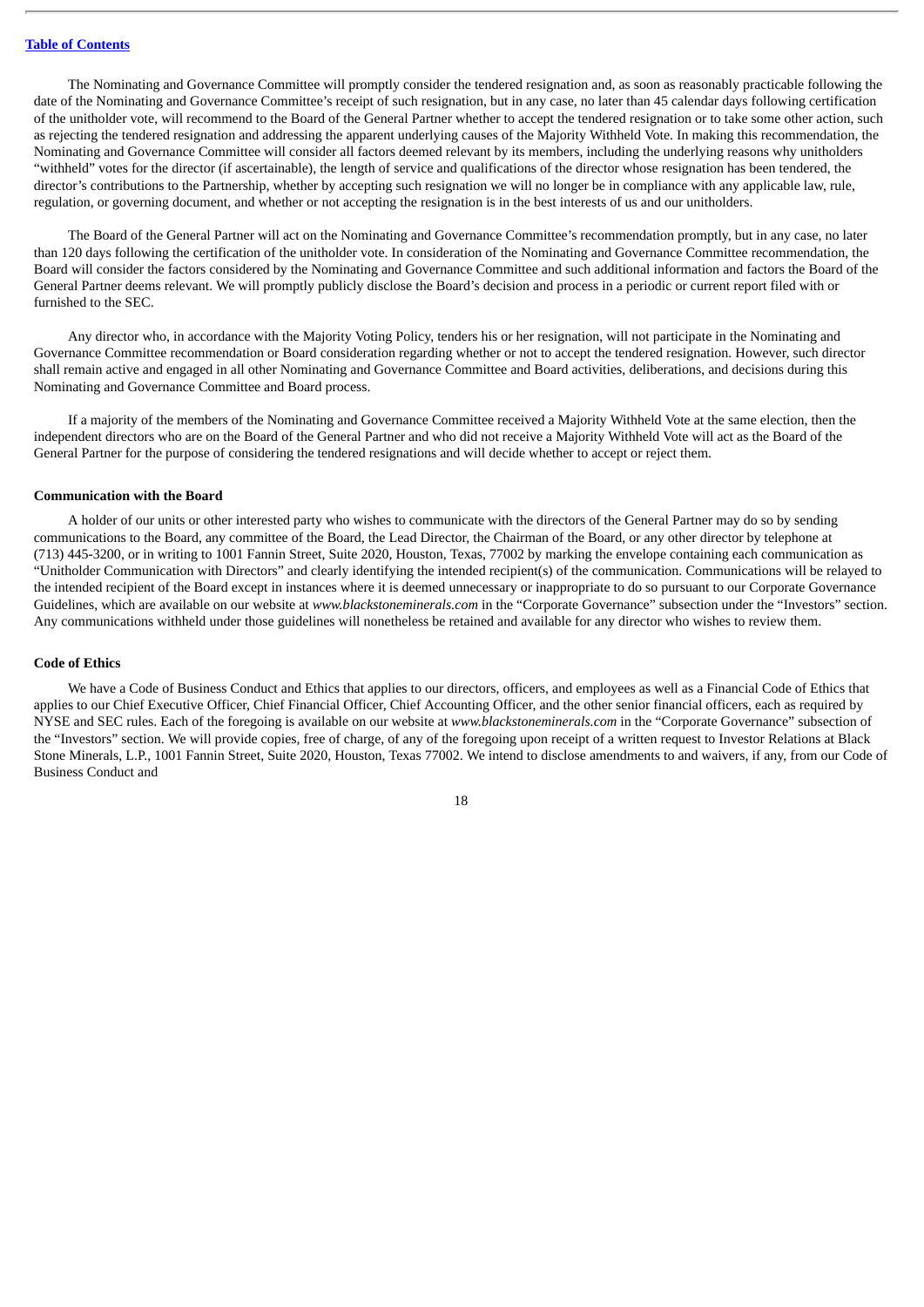Ethics and Financial Code of Ethics, as required, on our website, *www.blackstoneminerals.com*, promptly following the date of any such amendment or waiver.

## <span id="page-23-0"></span>**Environmental, Social, and Governance Matters**

We are committed to maintaining high standards in the stewardship of our assets, our social responsibilities as they relate to our hiring and employment practices, and our governance policies. Our Board has appointed Ms. Barth, Ms. Thacker, and Mr. Linn to an ESG Task Force that will report to our Nominating & Governance Committee. The ESG Task Force will work with management to study the applicability of ESG frameworks to the minerals industry, to refine our ESG policies accordingly, and to recommend and review the publication of meaningful disclosure that is relevant to our investors.

#### <span id="page-23-1"></span>**Procedures for Review, Approval, and Ratification of Transactions with Related Persons**

Under our Code of Business Conduct and Ethics, a director or officer is expected to bring to the attention of the General Counsel any conflict or potential conflict of interest that may arise between the director or officer or any affiliate of the director or officer, including a member of such person's immediate family, on the one hand, and us or the General Partner on the other. The resolution of any conflict or potential conflict should, at the discretion of the Board and in light of the circumstances, taking in account the requirements of the NYSE with respect to related party transactions, be determined by a majority of the disinterested directors.

#### *Certain Relationships and Related Party Transactions*

We employ Fowler Carter, the son of Mr. Carter, Chairman and Chief Executive Officer of the General Partner, as Director, New Ventures, and he received total compensation from us of approximately \$336,539 during the year ended December 31, 2021. We also employ Stephen Fox, the son-in-law of Mr. Carter, as a Senior Landman, and he received total compensation from us of approximately \$190,947 during the year ended December 31, 2021.

#### <span id="page-23-2"></span>**Insider Trading Policy**

We have an insider trading policy, which prohibits directors, officers, employees, and consultants from engaging in hedging or monetization transactions, whether direct or indirect, involving our securities, regardless of whether such persons are in possession of material, non-public information. Transactions involving Partnership-based derivative securities, including options, warrants, unit appreciation rights, convertible notes, or similar rights whose value is derived from the value of an equity security, are also prohibited. This policy does not restrict holding, exercising, or settling awards such as options, restricted units, or other derivative securities granted under a Partnership equity incentive plan.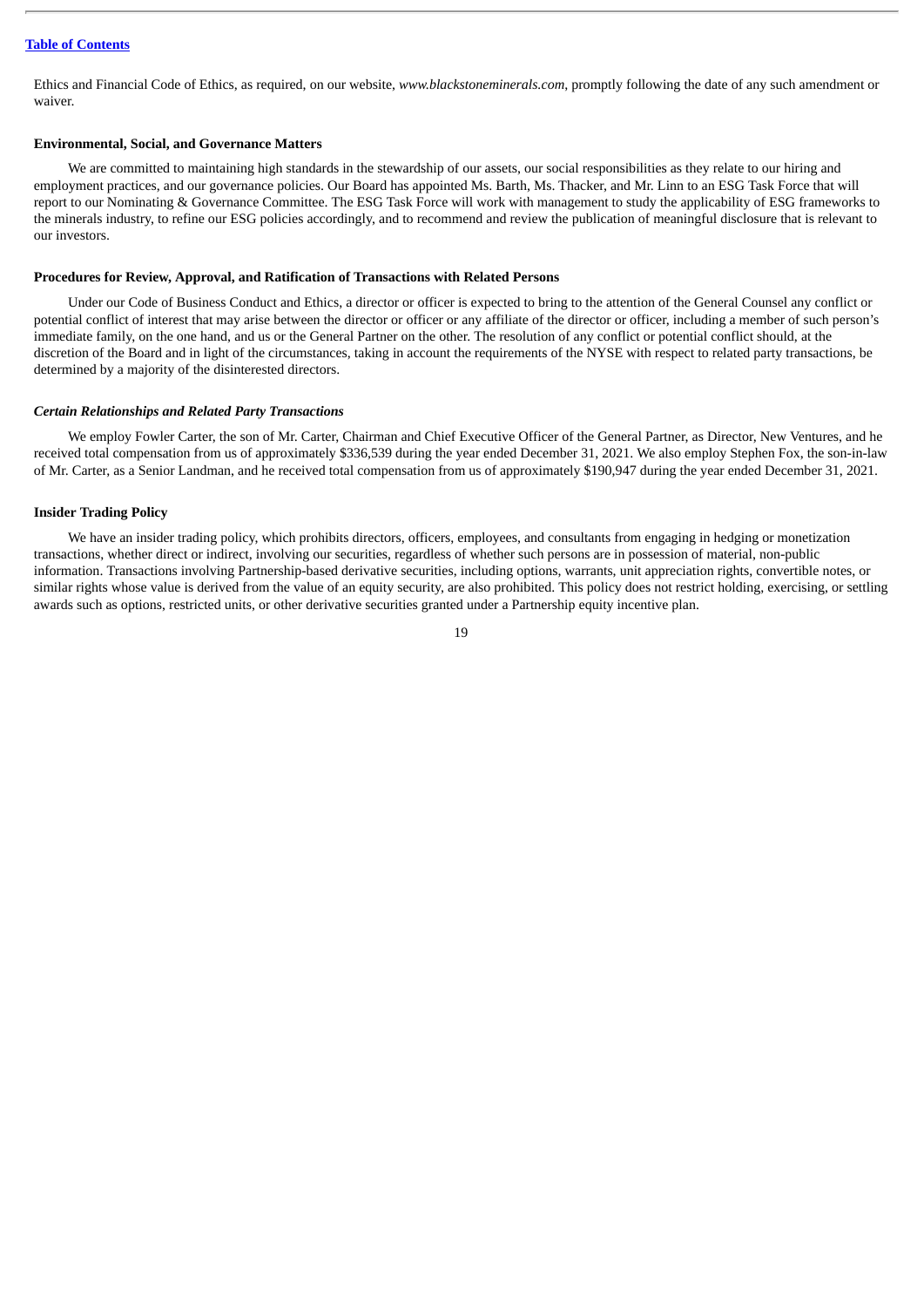## **EXECUTIVE COMPENSATION AND OTHER INFORMATION**

## **COMPENSATION DISCUSSION AND ANALYSIS**

<span id="page-24-0"></span>This Compensation Discussion and Analysis ("CD&A") describes the rationale and policies for the compensation of our named executive officers ("Named Executive Officers" or "NEOs") for our fiscal year ending December 31, 2021 (the "2021 Fiscal Year"). Our Named Executive Officers for the 2021 Fiscal Year were:

| Name                  | Title                                                 |
|-----------------------|-------------------------------------------------------|
| Thomas L. Carter, Jr. | Chairman and Chief Executive Officer                  |
| Jeffrey P. Wood       | President and Chief Financial Officer                 |
| L. Steve Putman       | Senior Vice President, General Counsel, and Secretary |
| Carrie P. Clark       | Senior Vice President, Land & Commercial              |
| Dawn K. Smajstrla     | Vice President, Chief Accounting Officer              |

This CD&A is intended to provide context for the tabular disclosure provided in the executive compensation tables below and to provide investors with the material information necessary to understanding our executive compensation program. Although this CD&A focuses on the Partnership's executive compensation program during the last fiscal year, it also describes compensation actions taken before or after the 2021 fiscal year to the extent those actions enhance the understanding of the Partnership's executive compensation disclosure.

## <span id="page-24-1"></span>**Pay and Partnership Performance Alignment**

Our CEO's compensation is directly aligned with the interests of our unitholders. As shown in the table below, during each of the three prior years, our CEO's reported compensation has adjusted at a similar rate as our total unitholder return.

|                         | Year-Over-Year Change |        |        |
|-------------------------|-----------------------|--------|--------|
|                         | FY2019                | FY2020 | FY2021 |
| Total Unitholder Return | $-10%$                | $-43%$ | $+67%$ |
| <b>CEO Reported Pay</b> | $-10%$                | $-58%$ | $+73%$ |

"CEO Reported Pay" includes base salary, short-term incentive bonus actually earned, and the grant date fair value of long-term incentive awards granted in the applicable year, as reported in the summary compensation tables ("SCT") in the Partnership's proxy statements.

#### <span id="page-24-2"></span>**Compensation Best Practices**

We use traditional compensation elements of base salary, annual and long-term incentives, and employee benefits to deliver an attractive and competitive compensation program. We benchmark both compensation and Partnership performance in evaluating the appropriateness of pay. All executive pay programs are administered by an independent Compensation Committee, with the assistance of an independent compensation consultant. The Compensation Committee engages in an annual review of the Partnership's compensation program, which allows us to adjust our position based on market conditions and our business strategy to provide continual alignment between our compensation philosophy and corporate objectives. Highlights of our executive compensation program include the following:

| What We Do                                                                        | What We Don't Do                                     |
|-----------------------------------------------------------------------------------|------------------------------------------------------|
| Link annual incentives to the achievement of pre-established<br>performance goals | Tax gross ups                                        |
| Emphasize long-term performance                                                   | $\times$ "Single trigger" change-in-control payments |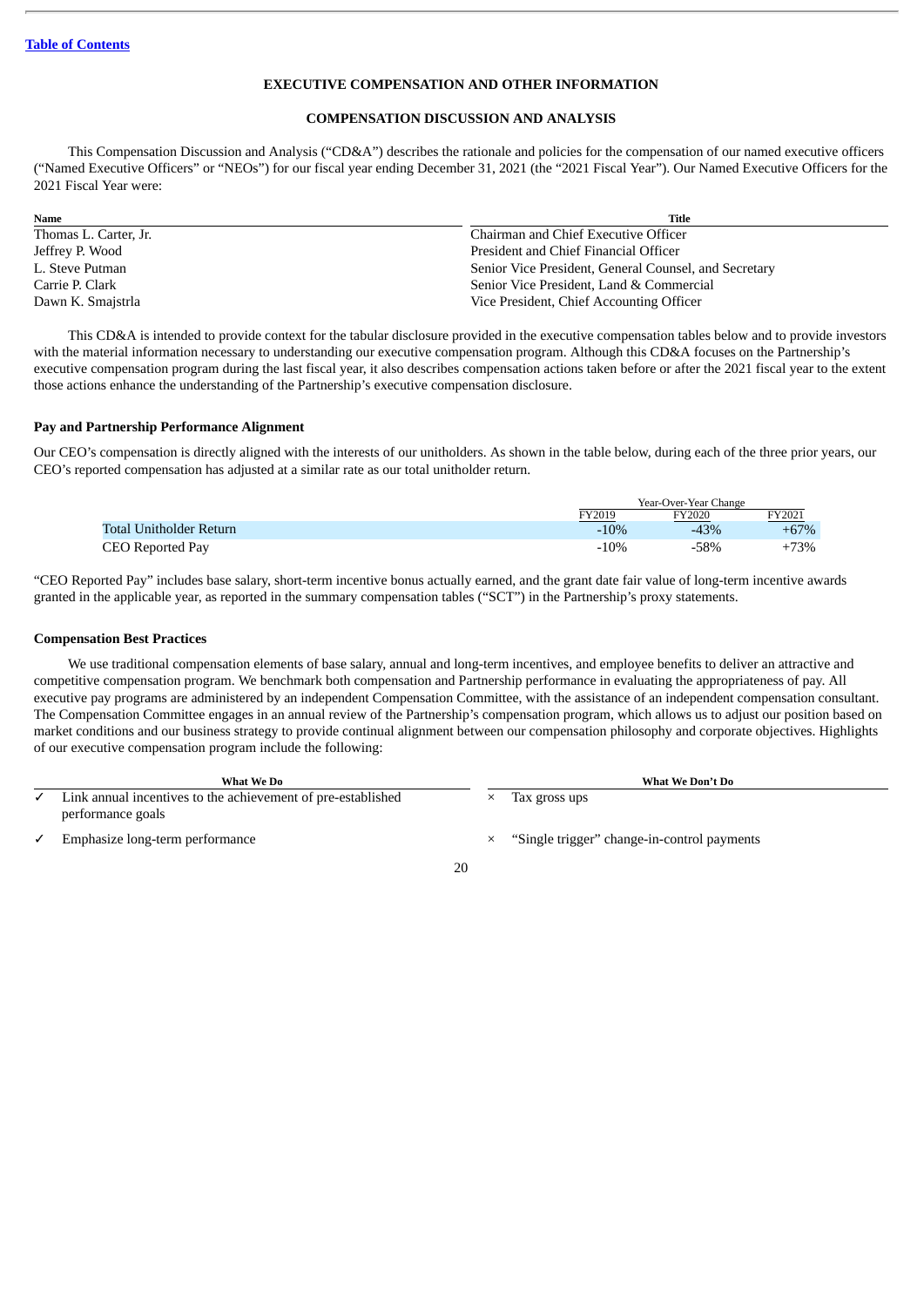- ✓ Provide 50% of our long-term compensation in the form of performance-based incentives
- Regularly evaluate the risks of our compensation programs  $\times$  Hedging of Partnership units
- 
- 
- 
- ✓ Emphasize performance-based, at-risk compensation
- ✓ Maintain robust unit ownership and retention guidelines
- ✓ Hold an annual say-on-pay advisory vote

#### <span id="page-25-0"></span>**Compensation Strategy (Objectives of our Executive Compensation Program)**

We design our executive compensation program to support our strategic goal of paying for performance and to motivate and reward executives for both short-term and long-term performance. The Partnership's executive compensation program is structured to focus on the following key objectives:

| <b>HOW WE MEET OUR OBJECTIVES</b>                                                                                                                                                                                                                                                                   |  |  |
|-----------------------------------------------------------------------------------------------------------------------------------------------------------------------------------------------------------------------------------------------------------------------------------------------------|--|--|
| Provide a competitive total compensation package considering<br>base salary, short-term and long-term incentives, and benefits.                                                                                                                                                                     |  |  |
| Provide a significant portion of each NEO's total compensation<br>opportunity in the form of variable compensation.                                                                                                                                                                                 |  |  |
| Align our executive compensation with short-term and long-term<br>performance of the Partnership.                                                                                                                                                                                                   |  |  |
| The short-term incentive plan focuses on financial goals to<br>encourage executives to execute on short-term goals that lead to<br>long-term unitholder value.                                                                                                                                      |  |  |
| The long-term incentive plan utilizes a combination of<br>performance-based and time-based awards, balancing an emphasis<br>on performance and retention through the business cycles.                                                                                                               |  |  |
| The Partnership places a large emphasis on at-risk and variable<br>compensation in the form of short and long-term incentives which<br>make up, on a weighted average basis, more than 86% of target<br>total direct compensation for our NEOs who served as executive<br>officers for all of 2021. |  |  |
|                                                                                                                                                                                                                                                                                                     |  |  |

- × Excessive perquisites
- 
- ✓ Maintain an independent Compensation Committee × Guaranteed minimum bonus payments for executive officers
- ✓ Engage an independent compensation consultant × Automatic increases in executive base salary or lock-step changes in compensation based on peer group levels or metrics
- ✓ Maintain a clawback policy × Repricing or buyout of underwater options without unitholder approval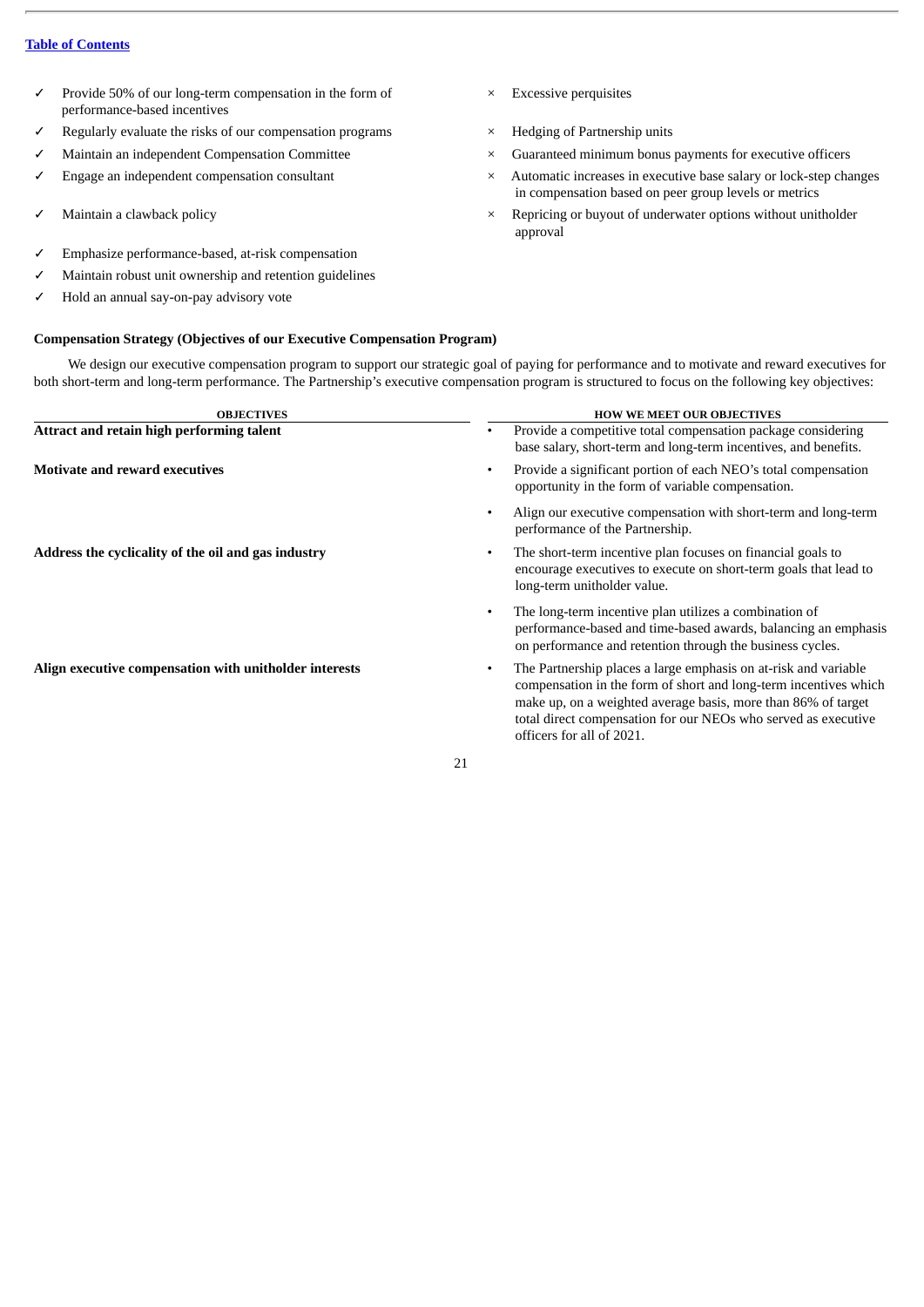## <span id="page-26-0"></span>**Peer Group (Demonstrating the Competitive Market for Pay)**

The Compensation Committee utilizes a comparative group of industry companies (the "Peer Group") to evaluate the competitiveness of our executive compensation program. The Peer Group represents organizations of comparable size and complexity of operations. Further, the Peer Group represents those organizations with which we compete for talent. The Compensation Committee reviews the Peer Group annually to ensure continued appropriateness for benchmarking purposes. For the 2021 Fiscal Year, the Peer Group consisted of companies selected for comparative size, complexity, revenue, EBITDA, and market capitalization.

The Compensation Committee assesses our compensation elements using compiled Peer Group data and national compensation survey data to establish market consensus information ("Competitive Market Data"). The Peer Group used for 2021 compensation benchmarking consisted of the following companies:

Antero Resources Corporation The Control Corporation Corporation Corporation Kimbell Royalty Partners PDC Energy, Inc. Bonanza Creek Energy Laredo Petroleum, Inc. Range Resources Corporation Brigham Minerals. The Magnolia Oil & Gas Theorem SM Energy Company Callon Petroleum Matador Resources Company Whiting Petroleum Corporation Centennial Resource Development Northern Oil & Gas Denbury Resources Inc. Oasis Petroleum Inc.

Adjustments are made to our peer group throughout the year in order to reflect certain transactional activities of our peers, such as being merged out of existence or filing for bankruptcy.

#### <span id="page-26-1"></span>**Key Components of our Compensation Program and Compensation Mix**

Our executive compensation program is a traditional structure that has been customized to align with the Partnership's business and organizational objectives. We annually evaluate the various components of our compensation program relative to the competitive market. Our compensation and benefit programs for the 2021 Fiscal Year consisted of the following key components, which are described in greater detail below:

- Base salary;
- Short-term incentive bonuses;
- Long-term incentive awards;
- Severance arrangements; and
- Broad-based retirement, health, and welfare benefits.

In allocating compensation among the various components, we emphasize performance-based, at-risk compensation while also providing competitive levels of fixed compensation. Long-term incentives constitute the largest portion of total compensation and provide an important connection to common unitholder interests. We do not target a specific percentage for each element of compensation relative to total compensation. We evaluate each element against the competitive market within the parameters of our compensation strategy. Therefore, the relative weighting of each element of our total pay mix may change over time as the competitive market moves or other market conditions change.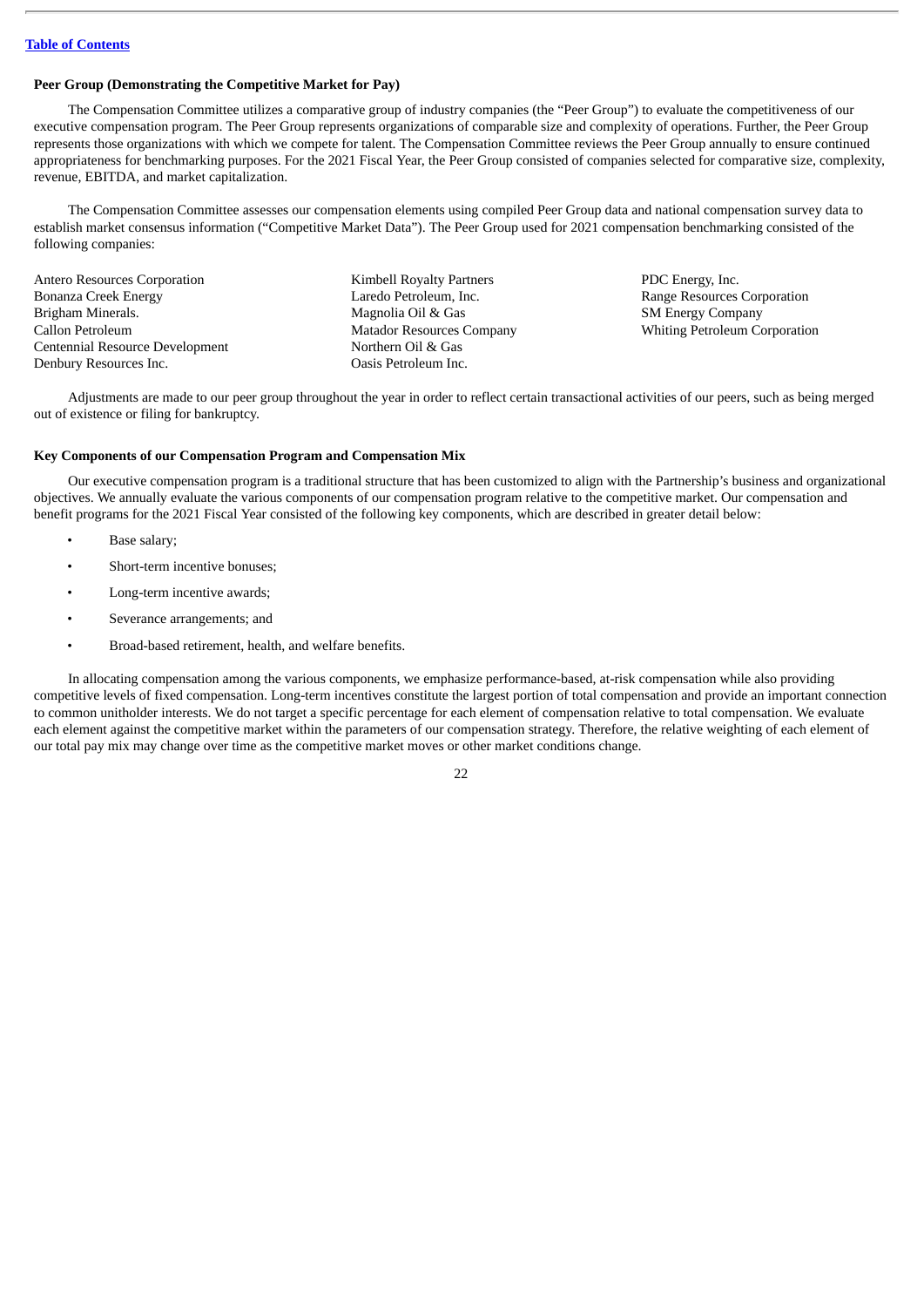The charts below show the target compensation mix for Mr. Carter, our Chief Executive Officer, and the weighted average target compensation mix of the other NEOs for the 2021 Fiscal Year.



\* In 2021, our group of NEOs included a vice-president-level executive officer, resulting in a lower at-risk average across our non-CEO NEOs due to lower long-term incentive award values granted to vice presidents.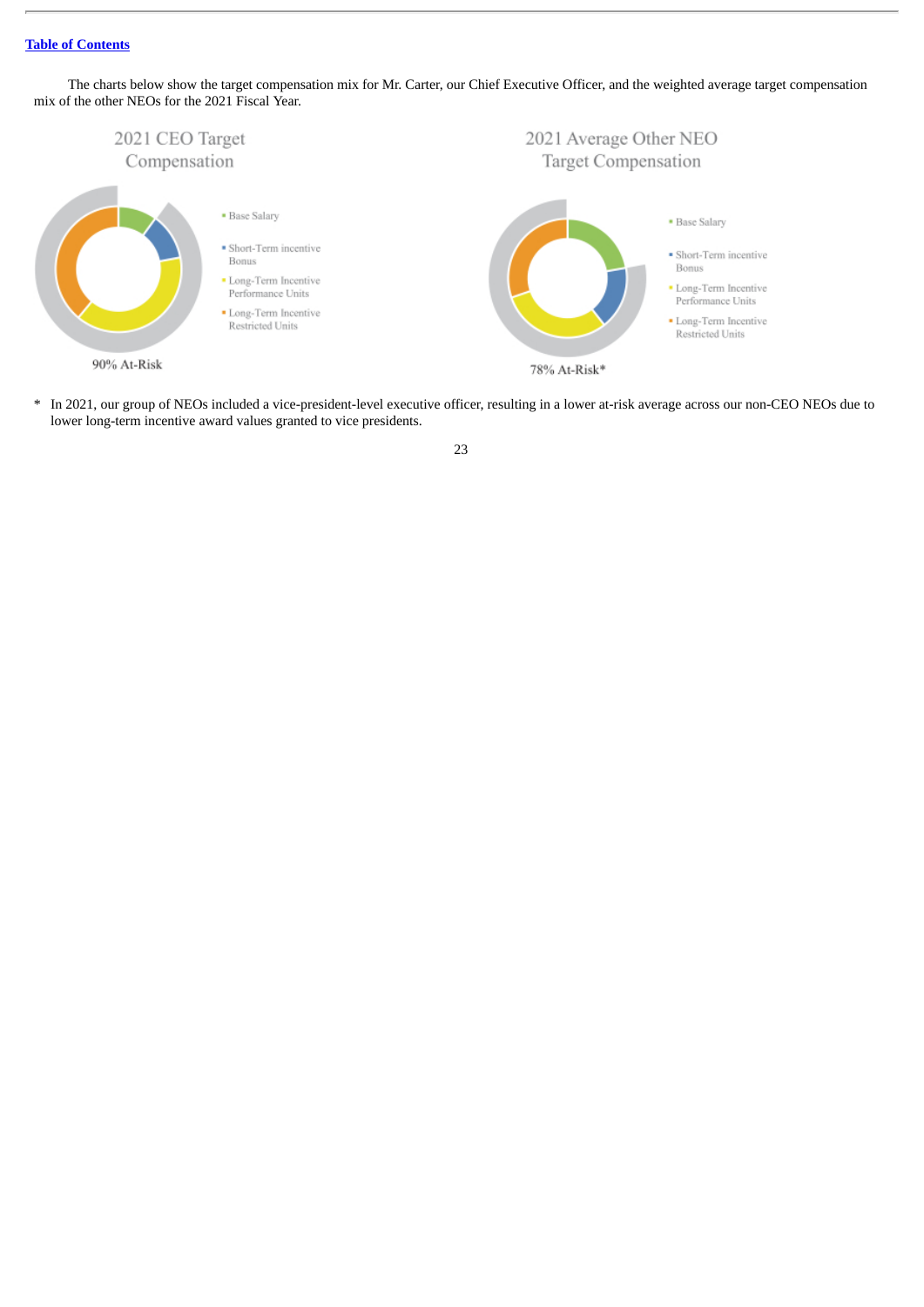## **ELEMENTS OF THE EXECUTIVE COMPENSATION PROGRAM**

## <span id="page-28-1"></span><span id="page-28-0"></span>**Base Salary**

Each NEO's base salary is a fixed component of compensation and does not vary depending on the level of performance achieved. Base salaries are determined for each NEO based on position and responsibility and are generally set at levels deemed necessary to attract and retain individuals with superior talent commensurate with their relative expertise and experience. We review the base salaries for each NEO annually as well as at the time of any promotion or significant change in job responsibilities, and in connection with each review, we consider individual and company performance over the course of that year. Base salaries for Messrs. Carter and Wood were reduced in 2020 as part of a broad-based initiative to reduce general and administrative expense and were partially restored in 2021. Base Salaries for our NEOs for 2019-2021 are set forth in the table below:

| Name*                 | 2019 Base Salary |         | 2020 Base Salary |    | 2021 Base Salary |  |
|-----------------------|------------------|---------|------------------|----|------------------|--|
| Thomas L. Carter, Jr. |                  | 669,500 | 332,096          | \$ | 433.317          |  |
| Jeffrey P. Wood       |                  | 400,000 | 340,000          | \$ | 358,000          |  |
| L. Steve Putman       |                  | 280,000 | 280,000          | \$ | 280,000          |  |
| Carrie P. Clark*      |                  |         |                  | \$ | 300,000          |  |
| Dawn K. Smajstrla     |                  | 272,950 | 272,950          | \$ | 272,950          |  |

\* On August 2, 2021, Ms. Clark was appointed Senior Vice President, Land & Legal, effective as of such date.

#### <span id="page-28-2"></span>**Short-Term Incentive Bonuses**

Our performance-based short-term incentive bonus ("STI Bonus") granted under the LTIP is based upon our pay-for-performance philosophy. The STI Bonus provides our NEOs with an incentive in the form of an annual bonus to achieve our overall business goals. These awards are payable based on the achievement of annual financial objectives measured against our internal operating plan established at the beginning of each fiscal year. Final payouts are subject to reduction or increase by the Compensation Committee for individual and team performance during the performance period.

Annual STI Bonus targets are measured as a percentage of each NEO's base salary and are reviewed and confirmed annually by the Compensation Committee. No changes were made to the annual STI Bonus target percentages for the 2021 Fiscal Year. The table below provides STI Bonus targets as a percentage of base salary for each of our NEOs for the 2021 Fiscal Year.

|                               | <b>Target STI</b><br>Bonus (as a % of<br><b>Base Salary</b> ) |
|-------------------------------|---------------------------------------------------------------|
| Name<br>Thomas L. Carter, Jr. | 120%                                                          |
| Jeffrey P. Wood               | 100%                                                          |
| L. Steve Putman               | 100%                                                          |
| Carrie P. Clark               | 100%                                                          |
| Dawn K. Smajstrla             | 50%                                                           |

Payouts can range from 0% to 200% of the established percentage of salary, with a payout of 50% if threshold performance is achieved, 100% if target performance is achieved, and 200% if maximum performance is achieved.

#### *2021 STI Performance Results*

The STI Bonuses for the 2021 Fiscal Year were equal to the product of each NEO's (i) target bonus and (ii) our adjusted EBITDAX Payout Factor, which is based on our adjusted EBITDAX achievement level, but further adjusted as described below. For the 2021 Fiscal Year, the adjusted EBITDAX target established at the beginning of the performance period was \$193.3 million.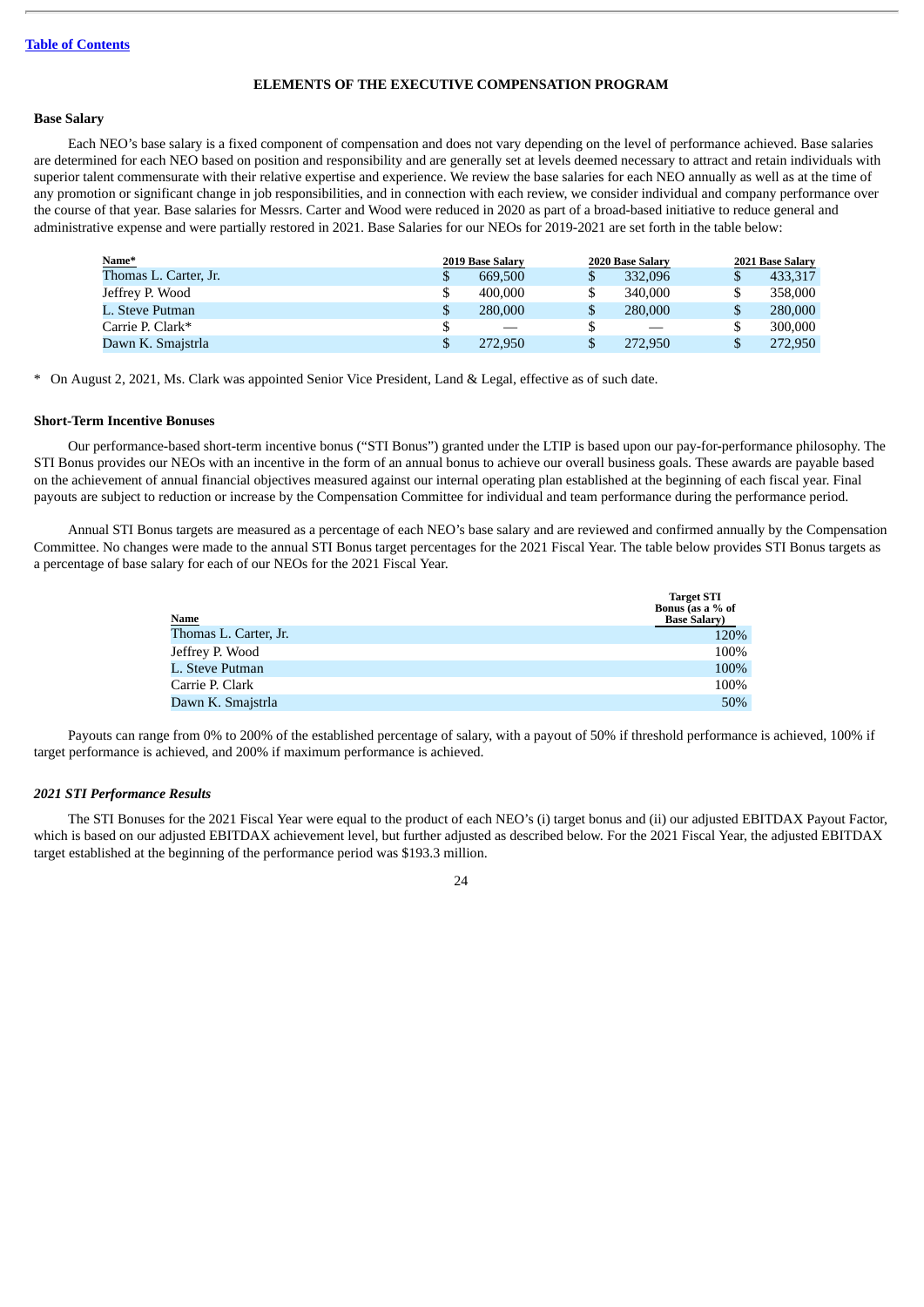For purposes of calculating the STI Bonus, adjusted EBITDAX was calculated as the ratio of our actual adjusted EBITDAX for the applicable year to our budgeted adjusted EBITDAX for such year, as adjusted by an Adjusted EBITDAX Payout Factor that emphasizes the effect of under- or over-achievement, with linear interpolations between the target and either the threshold or maximum, as outlined below:

|                                             | <b>Below Threshold</b> | <b>Threshold</b> | <b>Target</b> | Maximum |
|---------------------------------------------|------------------------|------------------|---------------|---------|
| Adjusted EBITDAX Achievement Level (as % of |                        |                  |               |         |
| Target)                                     | ፡70%                   | 70%              | 100%          | 30%     |
| Adjusted EBITDAX Payout Factor              | 0%                     | 50%              | 100%          | 200%    |

Actual adjusted EBITDAX for the 2021 Fiscal Year was \$296.7 million. We achieved an adjusted EBITDAX payout factor of 200% of target.

The STI Bonus achievement resulted in payments to participants as reflected below:

|                               |    | <b>Target Bonus Value</b> | <b>Adjusted EBITDAX</b><br>Payout Factor (1) | <b>Actual Bonus Earned</b> |
|-------------------------------|----|---------------------------|----------------------------------------------|----------------------------|
| Name<br>Thomas L. Carter, Jr. | Ф  | 519,980                   | 200%                                         | \$<br>1,039,961            |
| Jeffrey P. Wood               | \$ | 358,000                   | 200%                                         | \$<br>716.000              |
| L. Steve Putman               | \$ | 280,000                   | 200%                                         | \$<br>560,000              |
| Carrie P. Clark               | \$ | 124.932                   | 200%                                         | 249.863                    |
| Dawn K. Smajstrla             | \$ | 136,475                   | 200%                                         | \$<br>272,950              |

(1) For the purpose of calculating the payout factor, our actual adjusted EBITDAX for the 2021 Fiscal Year was calculated, subject to the discretion of the Compensation Committee, as net income (loss) before interest expense, income taxes, and depreciation, depletion, and amortization expense, adjusted for impairment of oil and natural gas properties, accretion of asset retirement obligations, unrealized gains and losses on commodity derivative instruments, non-cash equity-based compensation, and gains or losses on sales of assets, as further adjusted to subtract interest and investment income, other income (excluding tax provision), and change in deferred revenue and reversing the effect of any actual incentive compensation changes that exceed target. Our budgeted adjusted EBITDAX for the 2021 Fiscal Year was the amount approved by the Board in the annual budget for 2021.

#### <span id="page-29-0"></span>**Long-Term Incentives**

Our long-term incentive program is designed to align the interests of executive officers with unitholders and reward executives for achievement of long-term goals. Long-term incentives play an important role in the retention of executives and provide executives an opportunity to acquire equity ownership in the Partnership. For these reasons, we place more emphasis on long-term incentive compensation than any other compensation element. Long-term equity incentive awards are provided under the Black Stone Minerals, L.P. Long-Term Incentive Plan ("LTIP").

The Compensation Committee annually reviews and determines the allocation between the long-term incentive vehicles based on Competitive Market Data, as well as input from senior management regarding our key business drivers. For the 2021 Fiscal Year, the long-term incentive program consisted of an equal combination of performance-based unit awards and time-based restricted unit awards. This reflects the Compensation Committee's goal of aligning the interests of our NEOs with our unitholders.

## *LTI Performance Units*

One-half of the target value of annual long-term incentive awards granted to our NEOs for the 2021 Fiscal Year consisted of long-term performance-based phantom units ("LTI Performance Units") granted under the LTIP. The Compensation Committee grants performance-based awards to drive our performance towards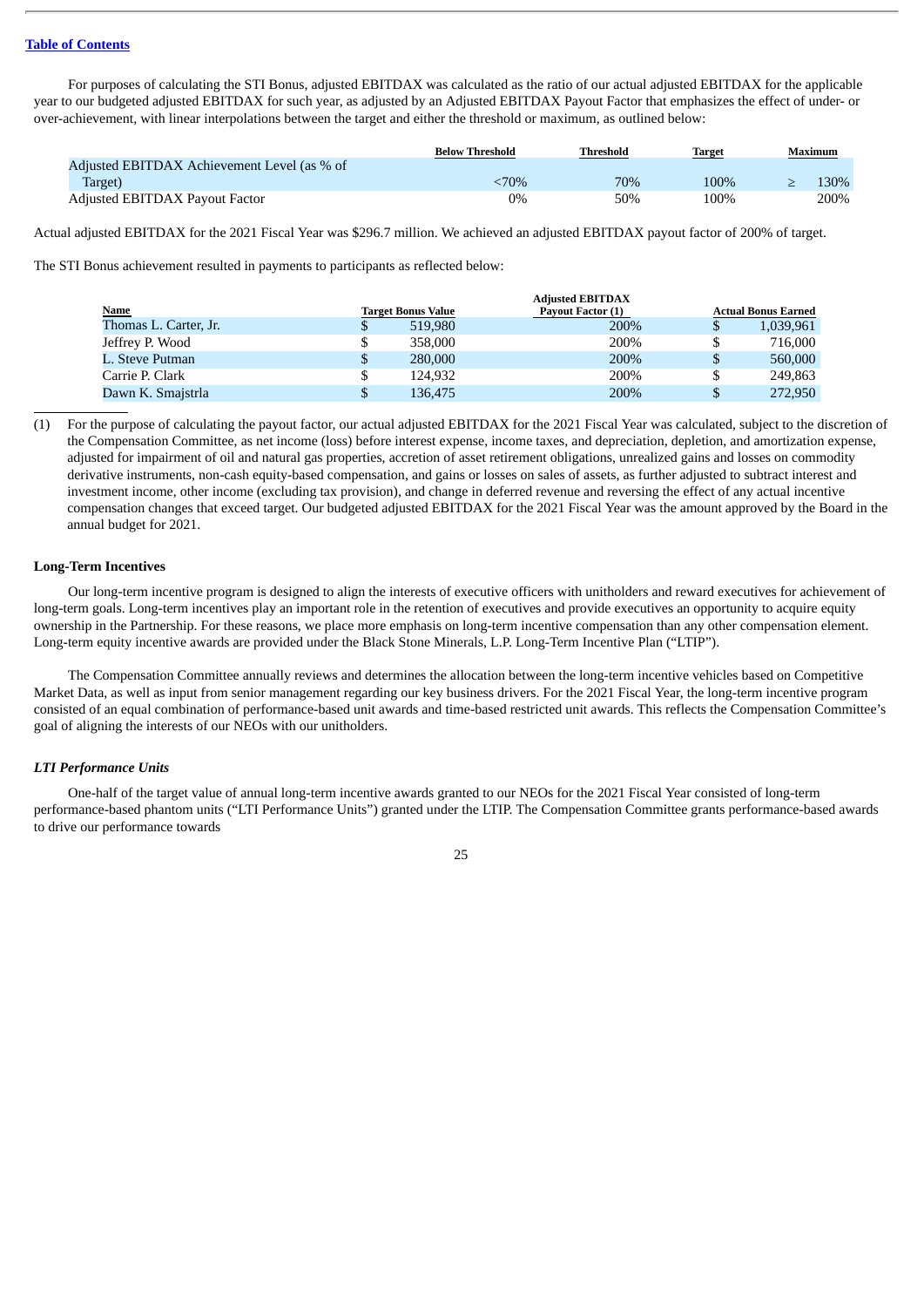achievement of established goals over a three-year performance period. The performance targets are intended to encourage long-term growth and bolster the health of the Partnership's assets. The target LTI Performance Units granted to each NEO are reflected in the following table:

| <u>Name</u>           | <b>Target LTI</b><br>Performance<br>Units |
|-----------------------|-------------------------------------------|
| Thomas L. Carter, Jr. | 183,110                                   |
| Jeffrey P. Wood       | 127,968                                   |
| L. Steve Putman       | 67,334                                    |
| Carrie P. Clark       | 16,255                                    |
| Dawn K. Smajstrla     | 14,850                                    |

The LTI Performance Units granted during the 2021 Fiscal Year are measured based on the average performance percentage attained over the performance period beginning January 1, 2021 and ending December 31, 2023. The percent of the target LTI Performance Units that will become earned upon the attainment of average performance percentage will be determined using linear interpolation in accordance with the following table:

|                                               | Below Threshold | Threshold | <b>Target</b> | Maximum |
|-----------------------------------------------|-----------------|-----------|---------------|---------|
| Average Performance (as % of Target)          | 70%             | 70%       | 100%          | .30%    |
| LTI Performance Units Earned (as % of Target) | 0%              | 50%       | 100%          | 200%    |

The average performance percentage is determined by finding the mean of the "production performance percentage" and the "reserve performance percentage" for each of the three years in the performance period. The "production performance percentage" reflects the attainment of per-unit production levels as a percentage of the budgeted per-unit production levels (as determined by the Board) for the applicable year. The "reserve performance percentage" reflects the attainment of per-unit proved reserve levels as a percent of the budgeted per-unit proved reserve levels (as determined by the Board) for the applicable year. For the 2021 Fiscal Year, the "reserve performance percentage" was achieved at 111.29% of target and the "production performance percentage" was achieved at 110.79%, resulting in an "average performance percentage" of 111.04% of target; however, the actual performance achieved will not be determined until the completion of the three-year performance period.

#### *LTI Restricted Units*

One-half of the target value of annual long-term incentive awards granted to our NEOs for the 2021 Fiscal Year consisted of restricted unit awards ("LTI Restricted Units"). The Compensation Committee grants these time-based awards to encourage and promote retention of key employees. The LTI Restricted Units granted to all NEOs on February 3, 2021 vest in one-third increments on each of January 7, 2022, January 7, 2023 and January 7, 2024. The LTI Restricted Units granted to each NEO are reflected in the following table:

|                               | <b>Target LTI</b><br><b>Restricted Units</b> |
|-------------------------------|----------------------------------------------|
| Name<br>Thomas L. Carter, Jr. | 183,110                                      |
| Jeffrey P. Wood               | 127,968                                      |
| L. Steve Putman               | 67,334                                       |
| Carrie P. Clark               | 16,255                                       |
| Dawn K. Smajstrla             | 14,850                                       |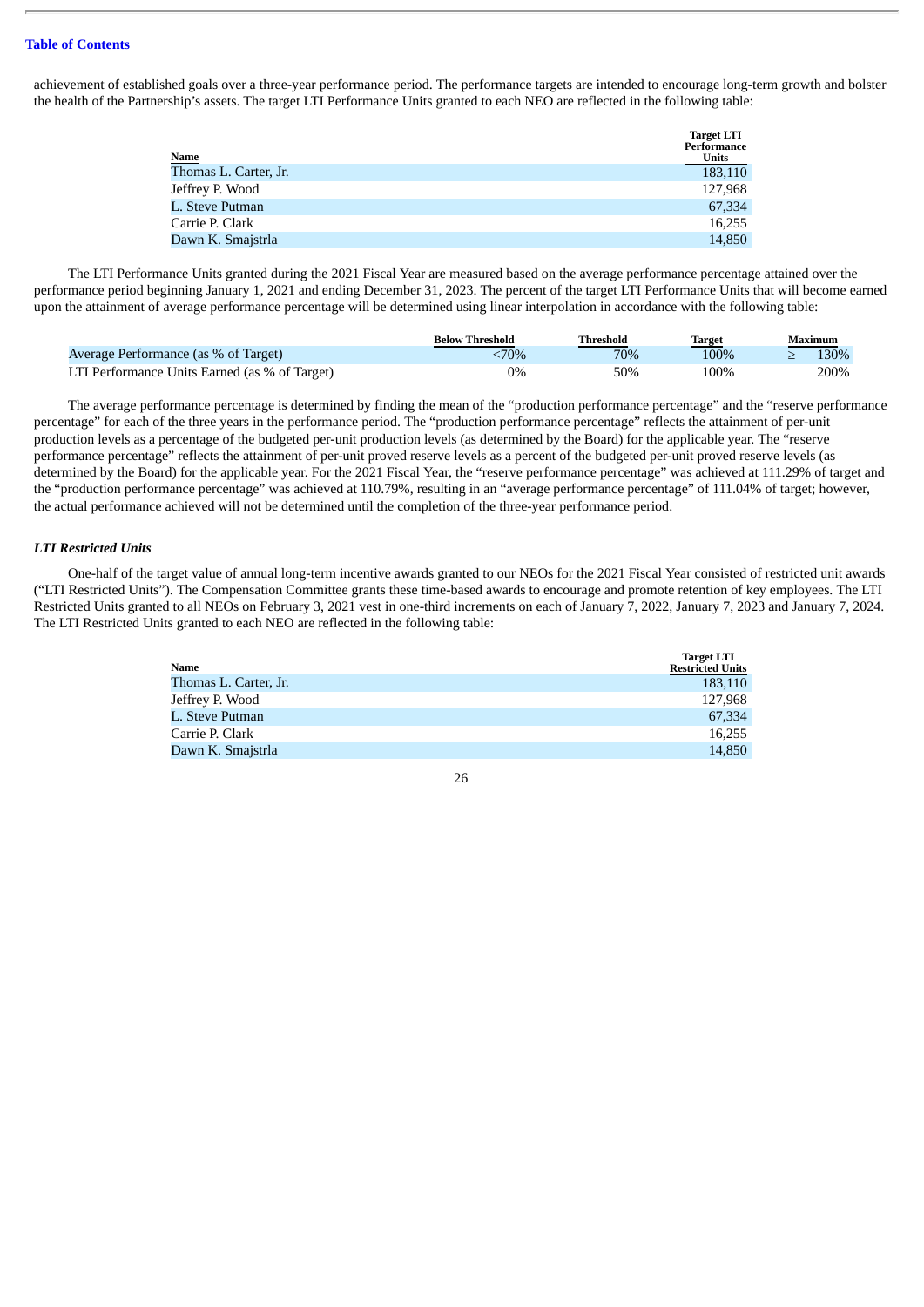### *Settlement of 2019 LTI Performance Units*

Vesting and payout of the 2019 LTI Performance Units was assessed by the Compensation Committee in February 2022. The following table summarizes the payouts for the 2019 LTI Performance Units based on production and reserve performance over the three-year period ending December 31, 2021.

| Name                  | Target 2019<br>LTI<br>Performance<br>Units | <b>Target</b><br>Grant Date<br>Value | Payout as a<br>% of Target | <b>Earned 2019</b><br>LTI<br>Performance<br>Units $(1)$ | <b>Settlement Date</b><br>Value (2) | Settlement<br>Value as a %<br>of Grant<br>Value |
|-----------------------|--------------------------------------------|--------------------------------------|----------------------------|---------------------------------------------------------|-------------------------------------|-------------------------------------------------|
| Thomas L. Carter, Jr. | 152,135                                    | \$2,599,987                          | 111.94%                    | 170.300                                                 | 1,977,183                           | 76%                                             |
| Jeffrey P. Wood       | 76.887                                     | \$1,313,999                          | 111.94%                    | 86.067                                                  | 999.238                             | 76%                                             |
| L. Steve Putman       | 41.357                                     | 706,791                              | 111.94%                    | 46.295                                                  | 537,485                             | 76%                                             |
| Dawn K. Smajstrla     | 7,187                                      | 122.826                              | 111.94%                    | 8.045                                                   | 93,402                              | 76%                                             |

(1) The amounts reported in this column do not include the number of additional common units earned by each NEO with respect to the distributionequivalent rights granted in tandem with the 2019 LTI Performance Units. In accordance with SEC rules, the number of units vested reported in the "Option Exercises and Units Vested in the 2021 Fiscal Year" table includes all accrued distribution-equivalent rights earned with respect to the 2019 LTI Performance Units.

(2) The amounts reported in this column reflect the number of 2019 LTI Performance Units held by each NEO that vested on December 31, 2021 and were settled on February 22, 2022 multiplied by \$11.61, the adjusted closing price of our common units on the settlement date. These amounts differ from the value included in the "Option Exercises and Units Vested in the 2021 Fiscal Year" because in accordance with SEC rules, the value included in the "Option Exercises and Units Vested in the 2021 Fiscal Year" table was calculated based on the adjusted closing price of our common units on December 31, 2021.

#### <span id="page-31-0"></span>**Post-Employment and Change in Control Benefits**

Each of the NEOs other than Ms. Smajstrla is party to a severance agreement that provides for severance payments and benefits upon certain terminations of employment, including enhanced benefits upon certain terminations of employment following a change in control. These severance agreements are intended to provide protections to the NEOs in the event of certain involuntary terminations, and they assist in recruiting and retaining high performing talent. Additionally, these agreements provide us with an opportunity to obtain non-competes and other restrictive covenants, providing protection to the Partnership in the event of the termination of an NEO's employment. Ms. Smajstrla is not party to a severance agreement because she is a vice-president-level executive officer, unlike the remainder of the NEOs who are Senior Vice Presidents, the President, and the Chief Executive Officer. For a description of the terms of the severance agreements and arrangements with each of the NEOs, please see the section below entitled "Potential Payments Upon Termination or a Change in Control."

#### <span id="page-31-1"></span>**Other Benefits**

We currently maintain a 401(k) Plan, which permits all eligible employees, including the NEOs, to make voluntary pre-tax or after-tax (Roth) contributions to the plan. In addition, we are permitted to make discretionary matching contributions under the plan. In 2021, the Partnership's matching contribution rate was 100% of the first 5% of eligible compensation deferred by an employee, up to the annual allowable U.S. Internal Revenue Code limits. Matching contributions are subject to a graded vesting schedule, with 33% vested after one year, 66% vested after two years, and 100% vested after the initial three years of employment with us. Following three years of employment, future Partnership matching contributions vest immediately. All contributions under the plan are subject to certain annual dollar limitations, which are periodically adjusted for changes in the cost of living.

We also provide health and welfare benefits to our NEOs on the same terms as generally offered to our employees. In addition, we reimburse the costs associated with Mr. Carter's club memberships; however, the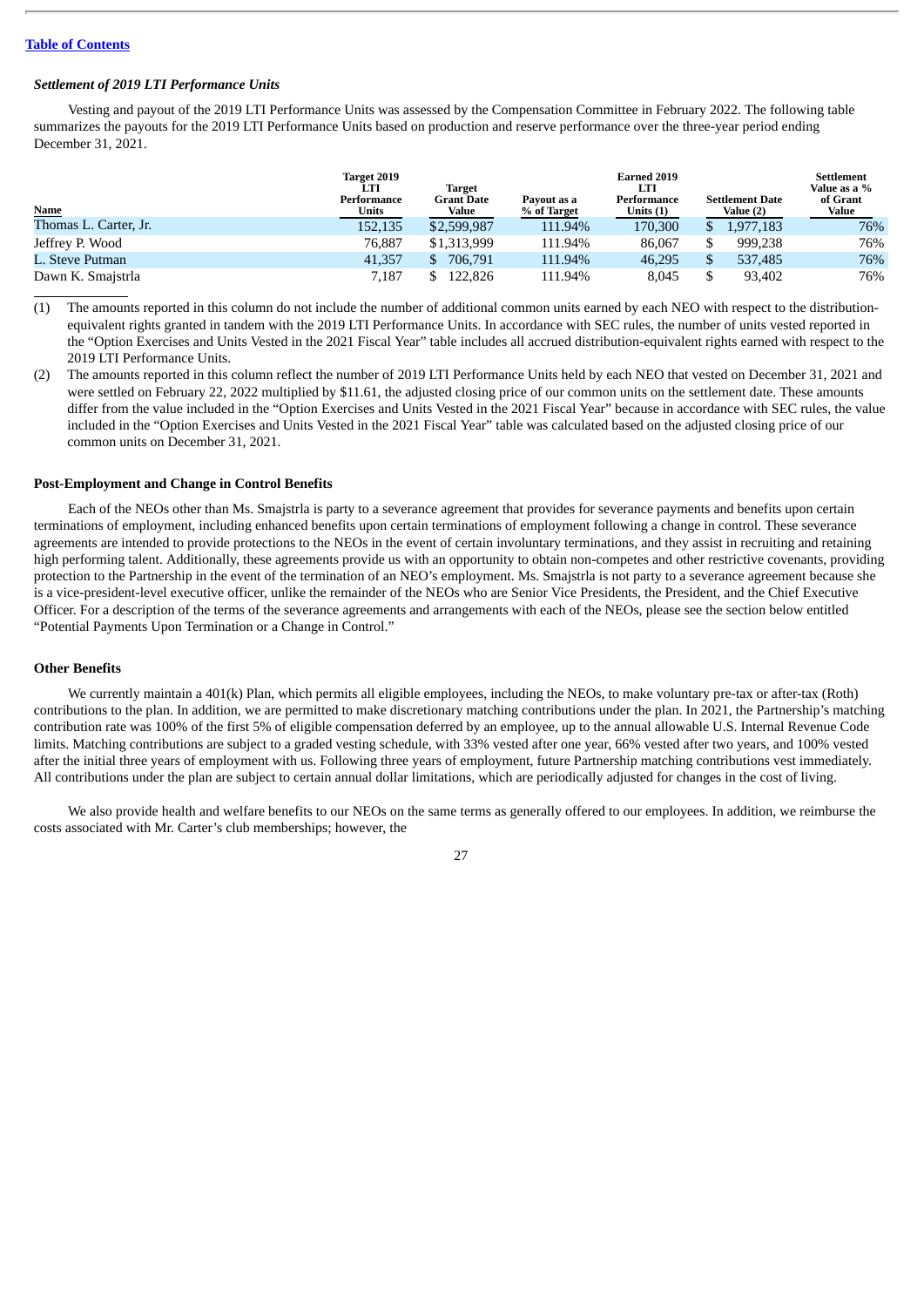aggregate cost of these memberships is less than \$10,000 per year. As a result, such club membership reimbursement is not reflected in the "Summary Compensation Table" below.

#### <span id="page-32-0"></span>**Actions Taken After the 2021 Fiscal Year**

In February 2022, the Compensation Committee approved base salary increases for Mr. Putman and Ms. Smajstrla of 7% and 5% and target LTI award increases of 37% and 18%, respectively. In addition, the Compensation Committee restored Mr. Wood's base salary to his 2019 annual rate of \$400,000.

In February 2022, the Compensation Committee also granted a one-time, performance-based long-term incentive award to all employees to motivate achievement of aspirational production goals and maximization of per-unit distributable cash flow. Any potential future payouts under these awards, which consist of 100% at-risk performance units, are fully contingent upon achieving both a production target well in excess of our projections and a Net Debt to EBITDA target for the four-year period ending December 31, 2025. If the threshold performance goal for either metric is not achieved, no performance units will be earned; if the units are earned, they will be settled in equity for the NEOs. The aggregate potential payouts of the performance units at target (and maximum) for the NEOs are less than their aggregate annual LTI target award values. The majority of the total award value for the performance units was granted to non-NEO employees.

#### <span id="page-32-1"></span>**Say-on-Pay and Say-on-Frequency**

Last year, our limited partners overwhelmingly approved, on an advisory basis, the compensation programs for our NEOs. Advisory votes in favor of these programs were cast by over 99% of the votes cast by unitholders at the 2021 Annual Meeting. At our annual meeting held in 2018, our unitholders voted in favor of holding advisory "Say -on-Pay" votes on an annual basis, which was the frequency recommended by the Board. Consistent with this say-on-frequency vote, we hold "Say-on-Pay" votes on an annual basis, as we believe that annual "Say-on-Pay" votes provide the Partnership with more direct and immediate feedback on our compensation disclosures and enables the Board and the Compensation Committee to determine current limited partner sentiment. The Board and the Compensation Committee took the results of the last "Say-on-Pay" vote into account when evaluating the compensation program for our Named Executive Officers in 2021. Based in part on the level of support from our limited partners, the Compensation Committee elected not to make any material changes to the compensation programs for our Named Executive Officers during 2021, other than the partial restoration of certain executive base salaries following reductions made in prior years. We appreciate our limited partners' continuing annual feedback regarding our NEO pay practices. As discussed in more detail in Proposal 3 below, the Board has recommended that unitholders vote, on a non-binding advisory basis, to approve the 2021 executive compensation program as described below.

#### <span id="page-32-2"></span>**Process and Procedures for Determining Executive Compensation**

Our executive compensation program is overseen by the Compensation Committee. The Board discusses compensation issues during full board meetings, but the Compensation Committee has ultimate responsibility for making decisions relating to the compensation of our NEOs. Our Compensation Committee comprises three members of the Board, with Alexander D. Stuart serving as the chair and Michael C. Linn and John H. Longmaid serving as members. All members of the Compensation Committee meet the independence standards established by the NYSE. The Compensation Committee Charter provides the Compensation Committee with authority to:

- (i) review, evaluate, and determine the compensation of the CEO annually,
- (ii) evaluate, revise, and approve the compensation of other executive officers,
- (iii) review and approve employment agreements and severance arrangements for the executive officers,
- (iv) review, approve, and administer incentive compensation and equity-based compensation plans and arrangements,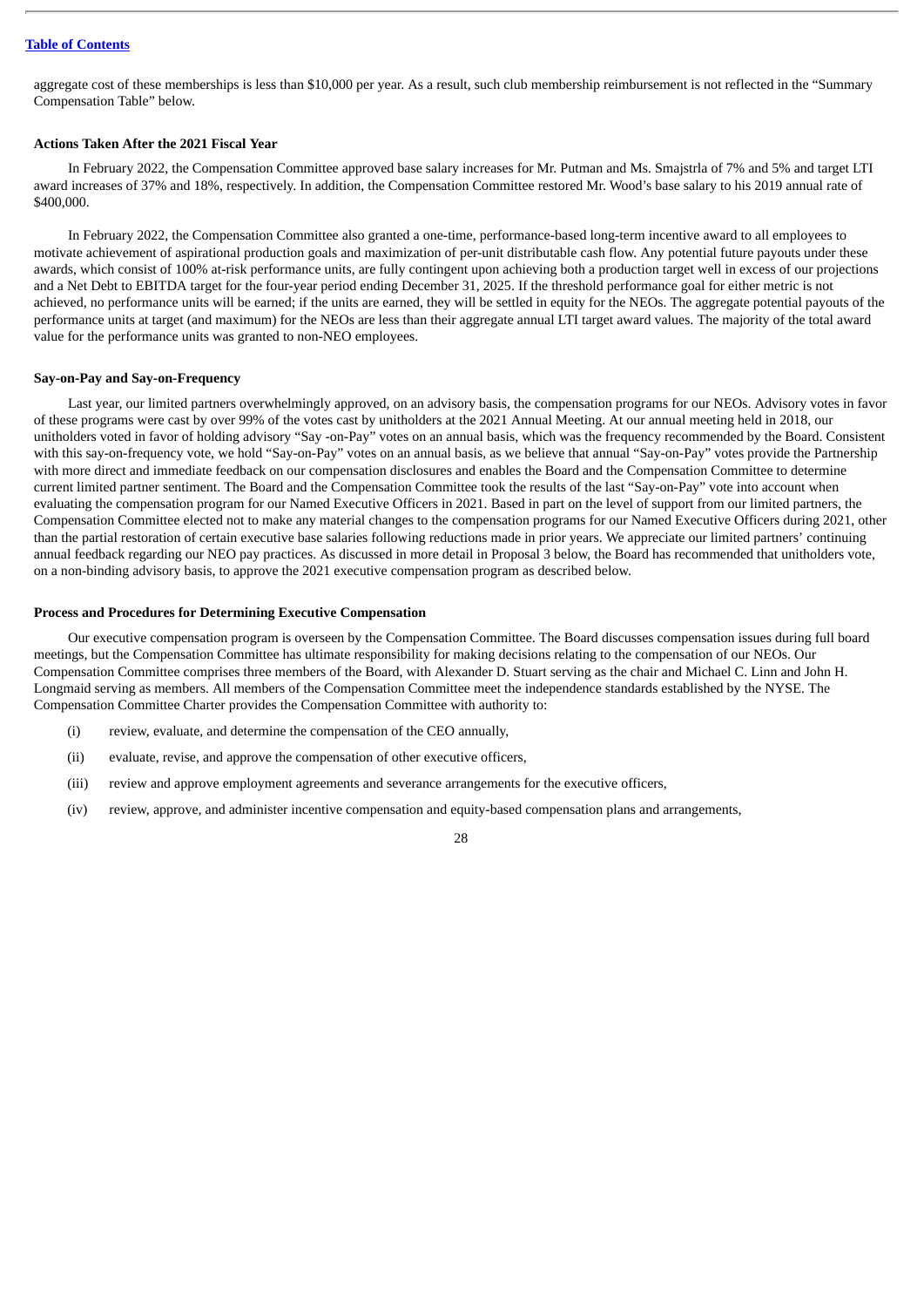- (v) review and approve all employee benefit plans for the Partnership,
- (vi) evaluate the Partnership's incentive compensation arrangements for risk-management purposes, and
- (vii) review director compensation and recommend any changes to the Board.

Although the above authority has been delegated to the Compensation Committee pursuant to the Compensation Committee Charter, the Board retains full responsibility with respect to continuing oversight of the Compensation Committee and its actions. For more detailed information regarding the Compensation Committee, the current Compensation Committee Charter is posted under the "Corporate Governance" subsection of the "Investors" section of our website at *www.blackstoneminerals.com*.

Our Chief Executive Officer reviews compensation for all our NEOs other than himself and makes compensation recommendations to the Compensation Committee. The Compensation Committee also receives information and advice from its independent compensation consultant as well as from our human resources department and management to assist in compensation determinations. The Compensation Committee typically reviews the components of our executive officer compensation program on an annual basis and approves adjustments as it deems appropriate. The Compensation Committee then evaluates the Chief Executive Officer's recommendations and conducts its own independent review and evaluation of the Chief Executive Officer's compensation and makes a final determination with respect to compensation for all NEOs based on several factors, including individual performance, business results, and Competitive Market Data. The Compensation Committee makes all final compensation decisions for our NEOs by exercising its discretion in accepting, modifying, or rejecting any management recommendations.

The Compensation Committee generally approves any changes to base salary levels, bonus opportunities, and other annual compensation components on or before February 28 of each fiscal year, with such changes traditionally becoming effective as of January 1 of such fiscal year.

#### *Role of the Independent Compensation Consultant*

The Compensation Committee has engaged FW Cook to serve as its independent compensation consultant. The independent compensation consultant reports to and acts at the direction of the Compensation Committee. FW Cook provides no services for management or the Compensation Committee that are unrelated to the duties and responsibilities of the Compensation Committee. At the request of the Compensation Committee, FW Cook has undertaken comprehensive market reviews annually, which have been utilized by the Compensation Committee when making its recommendations for the Partnership's compensation programs. The Compensation Committee annually reviews FW Cook's independence under NYSE rules and has determined that FW Cook is independent.

#### *Role of the Executive Officers*

Executive compensation decisions are typically made on an annual basis by the Compensation Committee. Our Chief Executive Officer, President, General Counsel, and occasionally other executive officers attend Compensation Committee meetings and assist in the process and provide input regarding the compensation of the NEOs, other than themselves. During executive sessions of the Compensation Committee, the Chief Executive Officer, President, General Counsel, and any other executive officers, as well as FW Cook, are excused. Although the Compensation Committee considers the input from the Chief Executive Officer, President and General Counsel, the Compensation Committee makes all final determinations regarding executive compensation.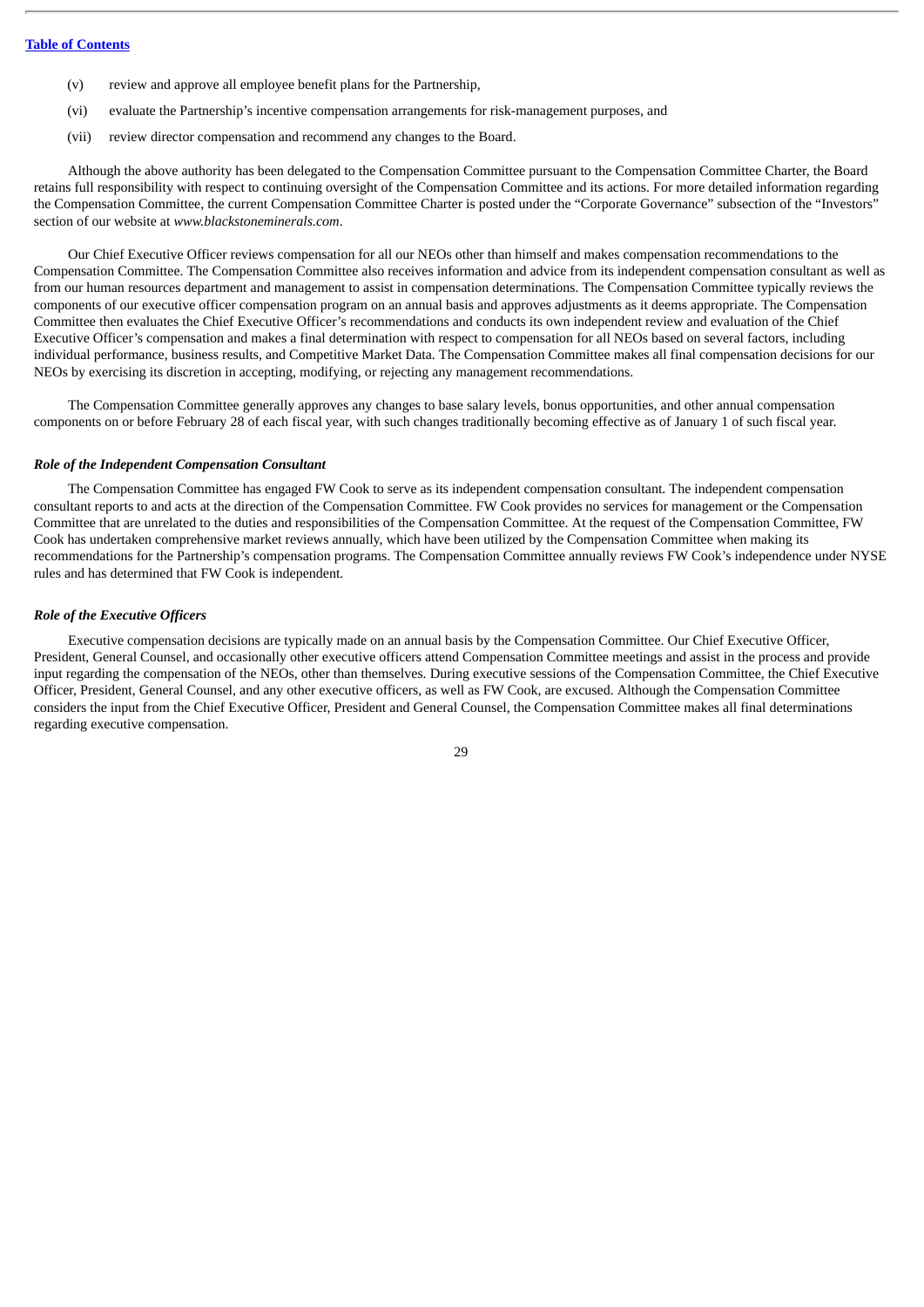#### **OTHER COMPENSATION ITEMS**

#### <span id="page-34-1"></span><span id="page-34-0"></span>**Tax and Accounting Implications**

We account for equity compensation expenses under the rules of Financial Accounting Standards Board Accounting Standards Codification Topic 718 ("FASB ASC Topic 718"), which requires us to estimate and record an expense for each award of equity compensation over the vesting period of the award. Accounting rules also require us to record cash compensation as an expense at the time the obligation is accrued. Section 162(m) of the U.S. Internal Revenue Code ("Section 162(m)") generally limits the deductibility by a corporation of compensation in excess of \$1,000,000 paid to certain executive officers. Because we are a limited partnership, Section 162(m) generally does not apply to compensation paid to our NEOs for services provided to us. Accordingly, the Compensation Committee does not consider its impact in determining compensation levels. Section 409A of the U.S. Internal Revenue Code ("Section 409A") requires that "nonqualified deferred compensation" be deferred and paid under plans or arrangements that satisfy the requirements of the statute with respect to the timing of deferral elections, timing of payments, and certain other matters. Failure to satisfy these requirements can expose employees and other service providers to accelerated income tax liabilities and penalty taxes and interest on their vested compensation under such plans. Accordingly, as a general matter, it is the Partnership's intention to design and administer our compensation and benefits plans and arrangements for all employees and other service providers, including the executive officers, so that those arrangements are either exempt from, or satisfy the requirements of, Section 409A.

#### <span id="page-34-2"></span>**Clawback Policy**

We maintain the Black Stone Minerals, L.P. Incentive Compensation Recoupment Policy (the "Clawback Policy"). In the event of a required restatement of the Partnership's financial statements due to material non-compliance with any financial reporting requirement, the Clawback Policy provides the Board with authority to require the reimbursement or forfeiture of unvested, performance-based equity granted pursuant to the LTIP.

#### <span id="page-34-3"></span>**Unit Ownership and Retention Guidelines**

We maintain unit ownership and retention guidelines. These guidelines require officers and non-employee directors to maintain a minimum level of unit ownership equal to the following:

| Title                              | <b>Ownership Guideline</b> |
|------------------------------------|----------------------------|
| <b>Chief Executive Officer</b>     | 5x annualized base salary  |
| President or Senior Vice President | 3x annualized base salary  |
| Other Named Executive Officers*    | 1x annualized base salary  |
| Non-Employee Director              | 5x annual retainer         |

\* In July 2021, the Compensation Committee revised our guidelines to apply the guideline requiring ownership equal to 1x annualized base salary to any other named executive officer, rather than to all Vice Presidents without regard to NEO status. This policy change was approved in order to better fit the structure of our organization.

Officers and non-employee directors must obtain these ownership levels by the latest of (i) May 6, 2020, (ii) within five years of the date of the individual's appointment as an officer or a non-employee director, or (iii) within five years of the date of the individual's promotion to a higher position listed on the table above. Until such unit ownership is achieved, we encourage officers and non-employee directors to retain at least 50% of the "net" units obtained through awards granted pursuant to the LTIP. The Compensation Committee reviews current unit ownership annually. As of December 31, 2021, all our current officers and non-employee directors subject to these guidelines were in compliance with the applicable requirements of our stock ownership guidelines. However, such compliance is subject to the Partnership's unit price performance and is thus subject to change.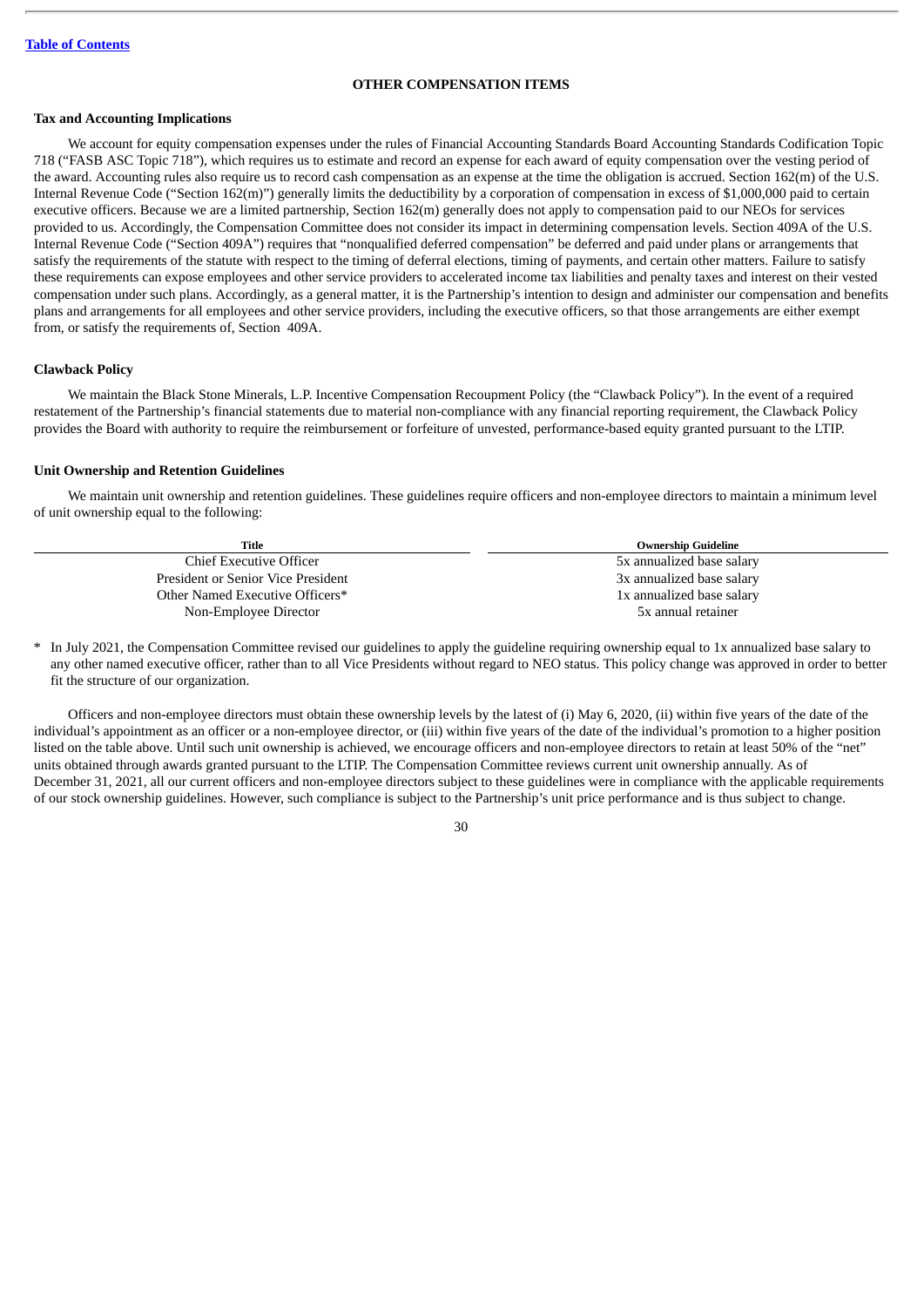#### <span id="page-35-0"></span>**Risk Assessment**

The Compensation Committee has reviewed our compensation policies as generally applicable to our employees and believes that our policies do not encourage excessive and unnecessary risk-taking, and that the level of risk that they do encourage is not reasonably likely to have a material adverse effect on us. Management reviews the risks arising from our compensation policies and practices. The management team reviewed and discussed the design features, characteristics, performance metrics at the Partnership and segment levels and approval mechanisms of total compensation for all employees, including salaries, incentive plans, and equity-based compensation awards, to determine whether any of these policies or programs could create risks that are reasonably likely to have a material adverse effect on us.

Our compensation philosophy and culture support the use of base salary, performance-based compensation, and retirement plans that are generally uniform in design and operation throughout our organization and with all levels of employees. These compensation policies and practices are centrally designed and administered, and they are substantially identical between our business divisions. In addition, the following specific factors, in particular, reduce the likelihood of excessive risk-taking:

- Our overall compensation levels are competitive with the market.
- Our compensation mix is balanced among (i) fixed components like salary and benefits, (ii) annual incentives that reward our overall financial performance, business unit financial performance, operational measures, and individual performance, and (iii) a portfolio approach for equity-based awards, primarily consisting of long-term incentive performance units and long-term incentive restricted units.
- Awarding our long-term incentive compensation in the form of units ties compensation to unit price performance over multiple-year periods, with equity-based awards generally vesting over three years. This minimizes the benefit of a temporary spike in unit price.
- The Compensation Committee has discretion to reduce performance-based awards when it determines that such adjustments would be appropriate based on our interests and the interests of our unitholders.
- Executive officers are subject to certain ownership requirements, as described above, and our insider trading policy, which prohibits executive officers from engaging in short-term or speculative trading of common units in the Partnership.

In summary, although a significant portion of the compensation provided to Named Executive Officers is performance-based, we believe our compensation programs do not encourage excessive and unnecessary risk taking by executive officers (or other employees) because these programs are designed to encourage employees to remain focused on both our short- and long-term operational and financial goals. We set performance goals that we believe are reasonable in light of our past performance and market conditions. A portion of the performance-based, variable compensation we provide is comprised of long-term incentives in the form of long-term restricted unit awards subject to time-based vesting conditions, which retains value even in a depressed market, so executives are less likely to take unreasonable risks. With respect to our performance-based incentives, assuming achievement of at least a threshold level of performance, payouts result in some compensation at levels below full target achievement.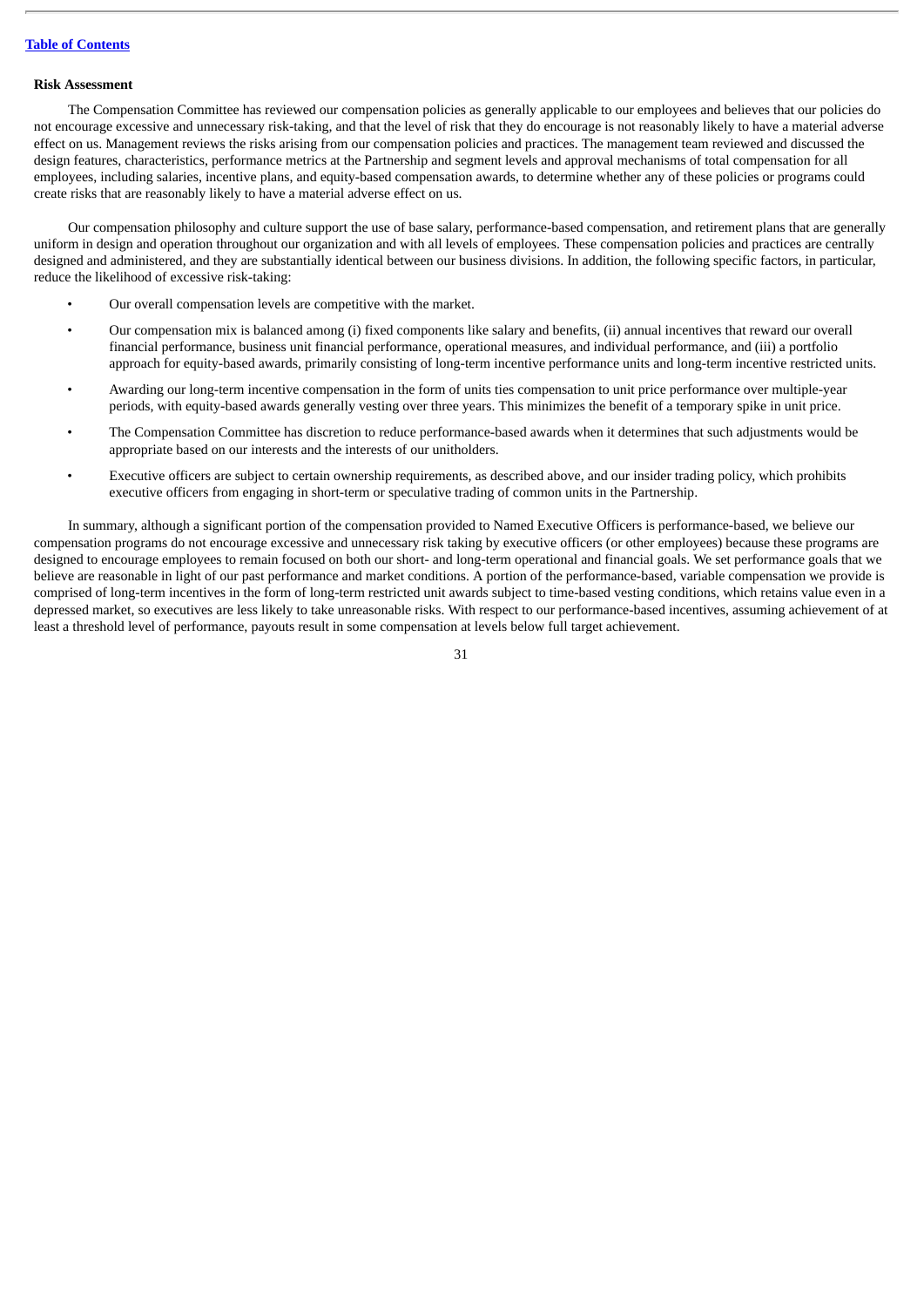## **COMPENSATION COMMITTEE REPORT**

<span id="page-36-0"></span>The Compensation Committee has reviewed and discussed our Compensation Discussion and Analysis with management. Based upon such review, the related discussion with management and such other matters deemed relevant and appropriate by the Compensation Committee, the Compensation Committee has recommended to the Board that our Compensation Discussion and Analysis be included in the Partnership's Annual Report on Form 10-K for the year ended December 31, 2021 and in this Proxy Statement.

COMPENSATION COMMITTEE: Alexander D. Stuart, Chair Michael C. Linn John H. Longmaid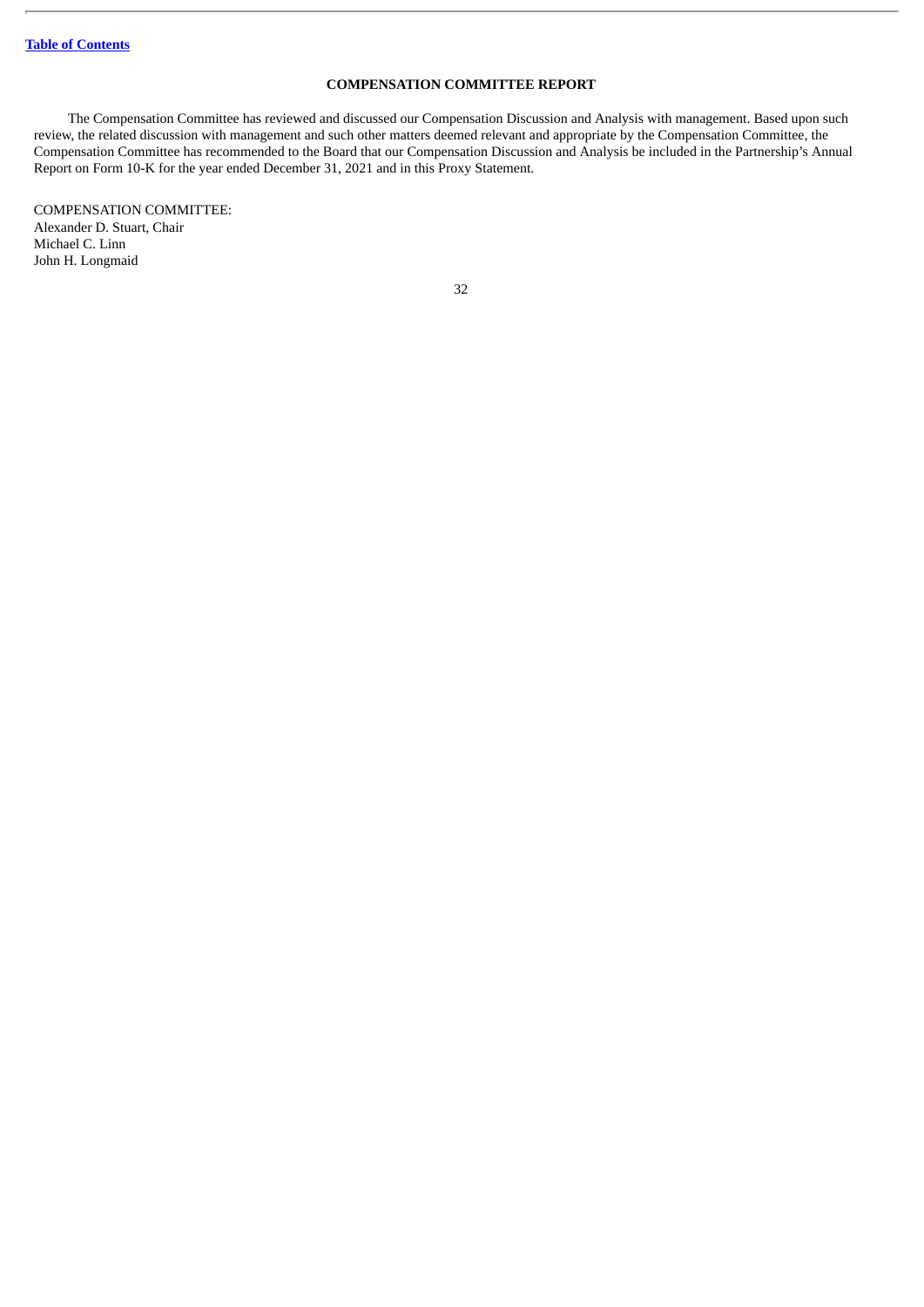#### **SUMMARY COMPENSATION TABLE**

<span id="page-37-0"></span>The table below provides information concerning the annual compensation of our Named Executive Officers for the fiscal years ended December 31, 2021, December 31, 2020, and December 31, 2019, as applicable.

| <b>Name and Principal Position</b>                                            | Year                 | <b>Salary</b><br>(5)(2)             | <b>Bonus</b><br>$($ \$                                                                  | <b>Unit Awards</b><br>$($ \$ $)(3)$          |                   | <b>Non-Equity Incentive</b><br><b>Plan Compensation</b><br>$($ \$ $)(4)$ |                 | All Other<br>Compensation<br>$($ \$)(5) | Total (\$)                                |
|-------------------------------------------------------------------------------|----------------------|-------------------------------------|-----------------------------------------------------------------------------------------|----------------------------------------------|-------------------|--------------------------------------------------------------------------|-----------------|-----------------------------------------|-------------------------------------------|
| Thomas L. Carter, Jr.<br>(Chairman and Chief Executive Officer)               | 2021<br>2020<br>2019 | \$433,317<br>\$332,096<br>\$669,500 | $\mathbb{S}$<br>$\overline{\phantom{0}}$<br>\$34,450<br>\$.<br>$\overline{\phantom{m}}$ | \$3,365,562<br>\$2,063,510<br>\$5,199,974    | \$<br>\$          | 1,039,961<br>364,065<br>726,067                                          | \$<br>\$<br>\$  | 14,500<br>14,250<br>14,000              | \$4,853,340<br>\$2,808,371<br>\$6,609,541 |
| Jeffrey P. Wood<br>(President and Chief Financial Officer)                    | 2021<br>2020<br>2019 | \$358,000<br>\$340,000<br>\$400,000 | \$<br>$\overline{\phantom{m}}$<br>\$29,391<br>S.<br>$\overline{\phantom{m}}$            | \$2,352,052<br>\$1,787,022<br>\$2,627,998    | \$.<br>\$.<br>\$. | 716,000<br>310,609<br>361,497                                            | \$<br>\$<br>\$  | 14.500<br>14,250<br>14,000              | \$3,440,552<br>\$2,481,272<br>\$3,403,495 |
| L. Steve Putman<br>(Senior Vice President, General Counsel, and<br>Secretary) | 2021<br>2020<br>2019 | \$280,000<br>\$280,000<br>\$280,000 | S.<br>\$24,205<br>S.<br>$\hspace{0.05cm}$                                               | \$1,237,599<br>961,228<br>\$.<br>\$1,413,582 | \$<br>\$.<br>\$   | 560,000<br>255,795<br>253,048                                            | \$.<br>\$<br>\$ | 14,000<br>14,000<br>14,000              | \$2,091,599<br>\$1,535,228<br>\$1,960,630 |
| Carrie P. Clark (1)<br>(Senior Vice President Land & Legal)                   | 2021                 | \$125,000                           | \$                                                                                      | \$<br>349,808                                | \$                | 249,863                                                                  | \$              | 6,088                                   | \$<br>730,758                             |
| Dawn K. Smajstrla<br>(Vice President and Chief Accounting Officer)            | 2021<br>2020         | \$272,950<br>\$272,950              | S<br>\$11,798                                                                           | \$.<br>272,943<br>245,640<br>S.              | \$<br>\$          | 272,950<br>124,677                                                       | \$<br>\$        | 13,648<br>13,648                        | 832,491<br>\$.<br>668,713<br>\$.          |

(1) On August 2, 2021, Ms. Clark was appointed Senior Vice President, Land and Legal, effective as of such date.

(2) Amounts include total annual salary earned for the fiscal year, regardless of whether any of these amounts were deferred by our NEOs under the 401(k) Plan or otherwise paid in another year. The amount reflected in this column for Ms. Clark reflect the pro-rated salary earned by her during 2021 based on her partial year of service with the Partnership.

(3) Amounts for 2019, 2020 and 2021 reflect the grant date fair value of LTI Restricted Units and LTI Performance Units granted in 2019, 2020 and 2021, respectively, computed in accordance with FASB ASC Topic 718 and disregarding any potential forfeitures. The grant date fair value for the LTI Performance Units granted in 2021 is based upon the "probable outcome" of vesting for accounting purposes. See Note 9 to our consolidated financial statements for the fiscal year ended December 31, 2021 for additional detail regarding assumptions underlying the value of these equity awards. If the maximum level of performance for the LTI Performance Units granted in 2021 was achieved, then the value of such award granted to Messrs. Carter, Wood and Putman and Ms. Smajstrla and Ms. Clark would be \$3,365,562, 2,352,052, 1,237,599, 272,943 and 349,808, respectively.

(4) Amounts reflect STI Bonus awards earned by each NEO in 2019, 2020 and 2021 pursuant to the Partnership's achievement of objective performance metrics. The amount reflected in this column for Ms. Clark reflect the pro-rated STI Bonus award earned by her during 2021 based on her partial year of service with the Partnership.

(5) Amounts reported in the "All Other Compensation" column include matching contributions to each NEO's 401(k) Plan account.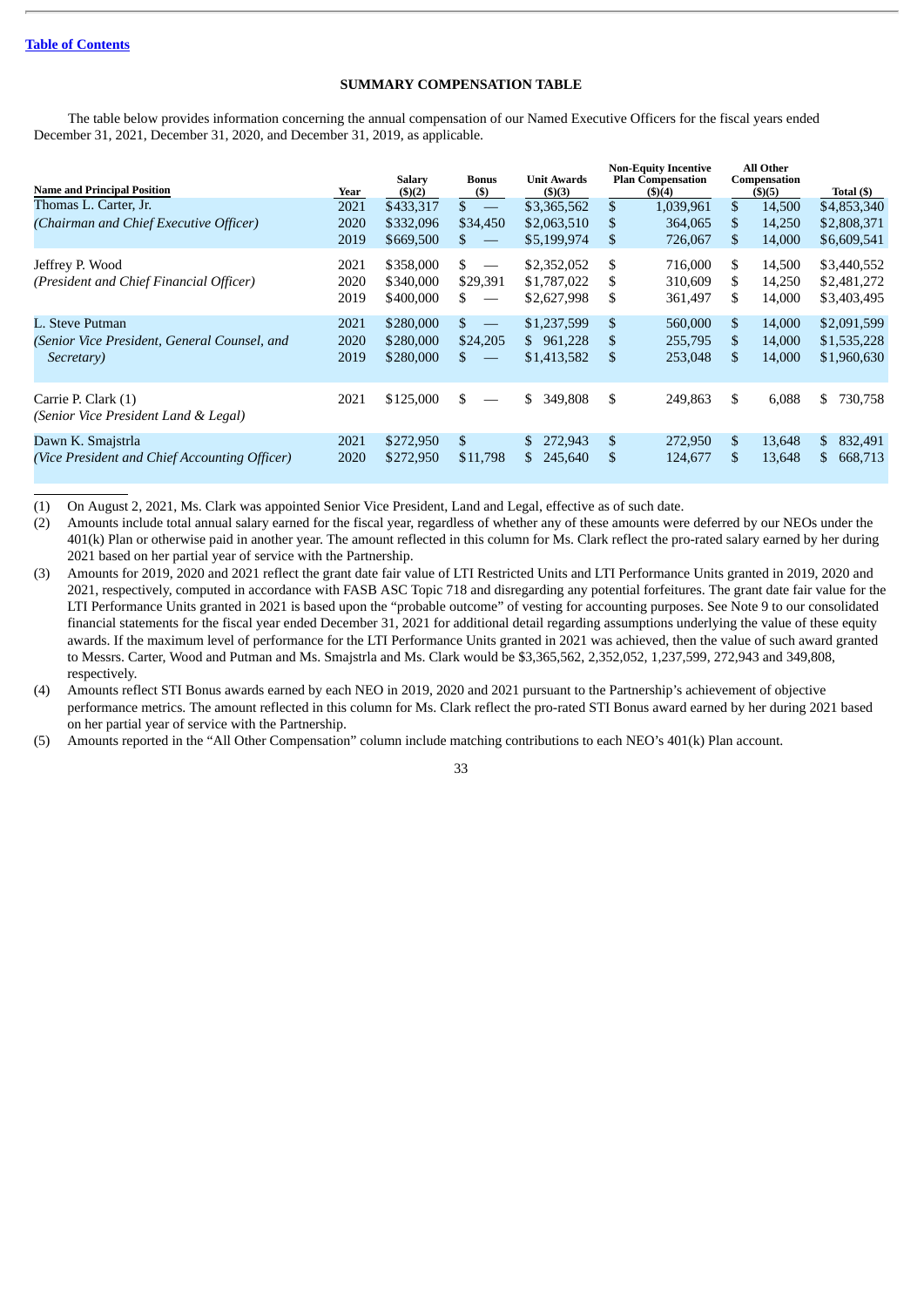#### <span id="page-38-0"></span>**Grants of Plan-Based Awards for the 2021 Fiscal Year**

The following table includes information about awards granted to our NEOs during 2021, including 2021 STI Bonus awards, LTI Performance Unit awards, and LTI Restricted Unit awards.

|                       |                      | <b>Estimated Possible Payouts Under Non-</b><br><b>Equity Incentive Plan Awards (1)</b> |                      |                  | <b>Estimated Future Payouts Under</b><br><b>Equity Incentive Plan</b><br>Awards (2) |                       |                        | <b>All Other</b><br><b>Stock</b><br>Awards:<br><b>Number</b><br>of Shares | <b>Grant Date</b><br><b>Fair Value of</b><br><b>Stock and</b> |  |
|-----------------------|----------------------|-----------------------------------------------------------------------------------------|----------------------|------------------|-------------------------------------------------------------------------------------|-----------------------|------------------------|---------------------------------------------------------------------------|---------------------------------------------------------------|--|
| Name                  | Grant<br><b>Date</b> | <b>Threshold</b><br>$($ \$)                                                             | <b>Target</b><br>(5) | Maximum<br>$($)$ | <b>Threshold</b><br>(# )                                                            | <b>Target</b><br>(# ) | <b>Maximum</b><br>(# ) | of Stock<br>or Units<br>$(\#)(3)$                                         | Option<br>Awards<br>\$)(4)                                    |  |
| Thomas L. Carter, Jr. | 2/3/21<br>2/3/21     | \$259,990                                                                               | \$519,980            | \$1,039,961      | 91,555                                                                              | 183,110               | 366,220                | 183,110                                                                   | \$1,682,781<br>1,682,781<br>\$                                |  |
| Jeffrey P. Wood       | 2/3/21<br>2/3/21     | \$179,000                                                                               | \$358,000            | 716,000<br>-S    | 63,984                                                                              | 127,968               | 255,936                | 127,968                                                                   | 1,176,026<br>\$<br>1,176,026<br>\$                            |  |
| L. Steve Putman       | 2/3/21<br>2/3/21     | \$140,000                                                                               | \$280,000            | 560,000<br>- \$  | 33,667                                                                              | 67,334                | 134,668                | 67,334                                                                    | \$<br>618,799<br>618,799<br>\$                                |  |
| Carrie P. Clark       | 8/2/21<br>8/2/21     | \$<br>62,466                                                                            | \$124,932            | 249,864<br>-S    | 8,127                                                                               | 16,255                | 32,510                 | 16,255                                                                    | \$<br>174,904<br>\$<br>174,904                                |  |
| Dawn K. Smajstrla     | 2/3/21<br>2/3/21     | \$<br>68,238                                                                            | \$136,475            | 272,950<br>-S    | 7,425                                                                               | 14,850                | 29,700                 | 14,850                                                                    | \$<br>136,472<br>136,472<br>\$.                               |  |

(1) Amounts in these columns represent the threshold, target, and maximum possible payouts for STI Bonus awards, which were pro-rated for Ms. Clark based on her partial year of service. The actual value of bonuses paid to our NEOs for 2021 under this program can be found in the "Non-Equity Incentive Plan Compensation" column of the Summary Compensation Table above.

(2) Amounts in these columns represent the number of LTI Performance Units granted in 2021 that would vest upon the achievement of a threshold, target, or maximum level of performance. The actual number of performance units that will vest will not be determinable until the close of the three-year vesting period on December 31, 2023 and will depend on per unit production levels and reserve amounts over that period. See "Compensation Discussion and Analysis—Elements of the Executive Compensation Program—Long-Term Incentives—LTI Performance Units" for more information regarding these LTI Performance Units.

(3) This column includes the number of LTI Restricted Units granted our NEOs during 2021. See "Compensation Discussion and Analysis—Elements of the Executive Compensation Program—Long-Term Incentives—LTI Restricted Units" for more information regarding these LTI Restricted Units.

(4) The amounts shown in this column represent the grant date fair value of each equity award computed in accordance with FASB ASC Topic 718, and for the LTI Performance Units, is based upon probable outcome. Please see Note 9 to our consolidated financial statements for the fiscal year ended December 31, 2021 for additional detail regarding assumptions underlying the value of these equity awards.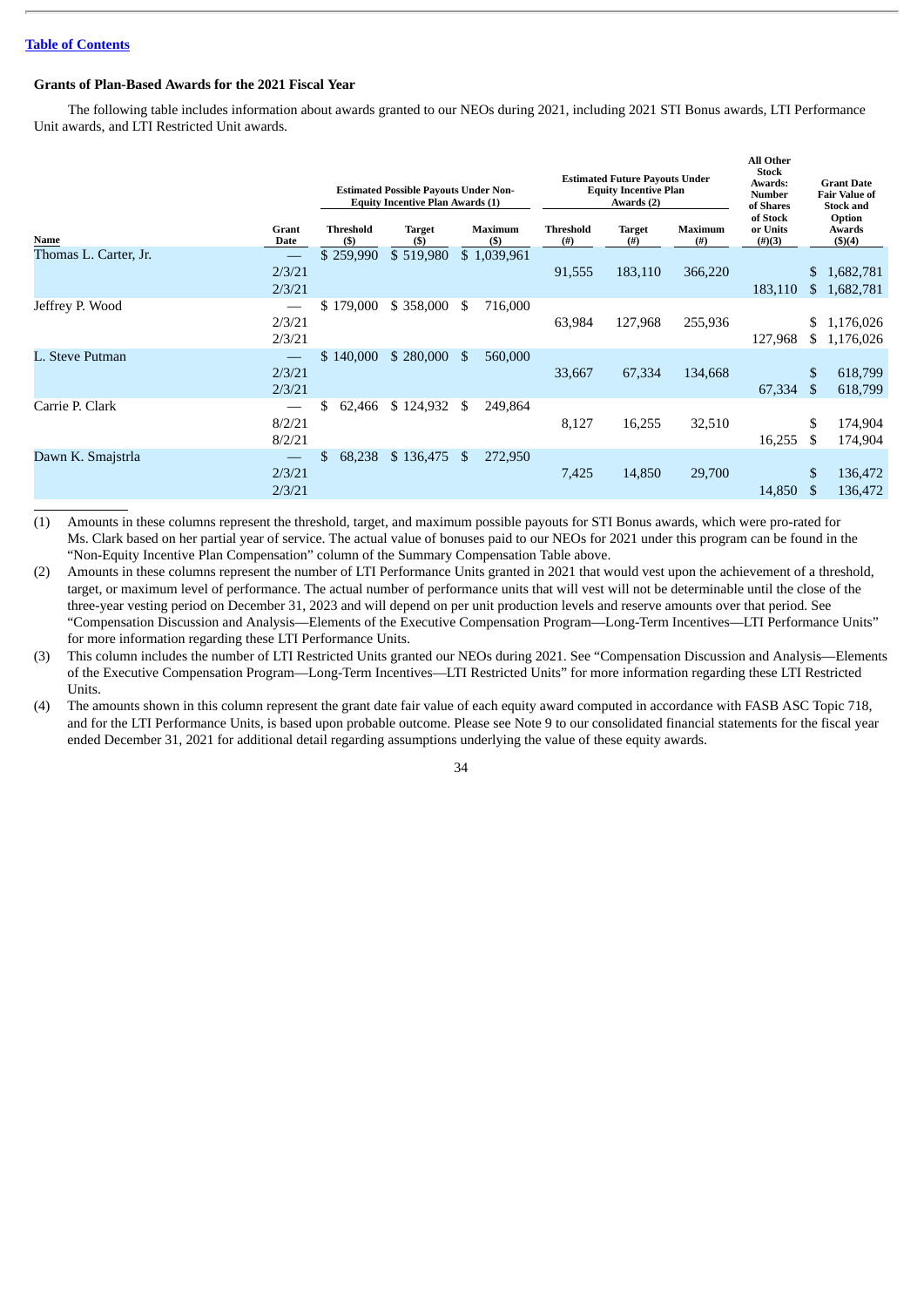## <span id="page-39-0"></span>**Outstanding Equity Awards at 2021 Fiscal Year-End**

The following table reflects information regarding outstanding unvested common units held by our NEOs as of December 31, 2021.

| <b>Unit Awards</b>                                                           |                                                                                   |                         |            |            |           |  |  |  |  |  |                                                                                                                           |  |                                                                                                                                        |
|------------------------------------------------------------------------------|-----------------------------------------------------------------------------------|-------------------------|------------|------------|-----------|--|--|--|--|--|---------------------------------------------------------------------------------------------------------------------------|--|----------------------------------------------------------------------------------------------------------------------------------------|
| <b>Number of</b><br><b>Units that Have</b><br><b>Not Vested</b><br>$(\#)(1)$ | <b>Market Value of</b><br><b>Units that Have</b><br><b>Not Vested</b><br>( \$)(2) |                         |            |            |           |  |  |  |  |  | <b>Equity Incentive</b><br><b>Plan Awards:</b><br>Number of<br><b>Unearned Units</b><br>that Have Not<br>Vested $(\#)(1)$ |  | <b>Equity Incentive</b><br><b>Plan Awards:</b><br><b>Market Value of</b><br><b>Unearned Units</b><br>that Have Not<br>Vested $(\$)(2)$ |
|                                                                              |                                                                                   |                         |            |            |           |  |  |  |  |  |                                                                                                                           |  |                                                                                                                                        |
|                                                                              |                                                                                   |                         |            | \$         | 2,088,347 |  |  |  |  |  |                                                                                                                           |  |                                                                                                                                        |
|                                                                              |                                                                                   |                         | 366,220(7) |            | 3,695,160 |  |  |  |  |  |                                                                                                                           |  |                                                                                                                                        |
| 50,712(3)                                                                    | \$                                                                                | 511,684                 |            |            |           |  |  |  |  |  |                                                                                                                           |  |                                                                                                                                        |
| 68,991(4)                                                                    | \$                                                                                | 696,119                 |            |            |           |  |  |  |  |  |                                                                                                                           |  |                                                                                                                                        |
| 183, 110(5)                                                                  | \$                                                                                | 1,847,580               |            |            |           |  |  |  |  |  |                                                                                                                           |  |                                                                                                                                        |
|                                                                              |                                                                                   |                         |            |            |           |  |  |  |  |  |                                                                                                                           |  |                                                                                                                                        |
|                                                                              |                                                                                   |                         | 179,240(6) | \$         | 1,808,532 |  |  |  |  |  |                                                                                                                           |  |                                                                                                                                        |
|                                                                              |                                                                                   |                         | 255,936(7) | \$         | 2,582,394 |  |  |  |  |  |                                                                                                                           |  |                                                                                                                                        |
| 25,629(3)                                                                    | \$                                                                                | 258,597                 |            |            |           |  |  |  |  |  |                                                                                                                           |  |                                                                                                                                        |
| 59,747(4)                                                                    |                                                                                   | 602,847                 |            |            |           |  |  |  |  |  |                                                                                                                           |  |                                                                                                                                        |
| 127,968(5)                                                                   | \$                                                                                | 1,291,197               |            |            |           |  |  |  |  |  |                                                                                                                           |  |                                                                                                                                        |
|                                                                              |                                                                                   |                         |            |            |           |  |  |  |  |  |                                                                                                                           |  |                                                                                                                                        |
|                                                                              |                                                                                   |                         | 96,412(6)  | \$         | 972,797   |  |  |  |  |  |                                                                                                                           |  |                                                                                                                                        |
|                                                                              |                                                                                   |                         | 134,668(7) | \$         | 1,358,800 |  |  |  |  |  |                                                                                                                           |  |                                                                                                                                        |
| 13,786(3)                                                                    | \$                                                                                | 139,101                 |            |            |           |  |  |  |  |  |                                                                                                                           |  |                                                                                                                                        |
| 32,138(4)                                                                    |                                                                                   | 324,272                 |            |            |           |  |  |  |  |  |                                                                                                                           |  |                                                                                                                                        |
| 67,334(5)                                                                    |                                                                                   | 679,400                 |            |            |           |  |  |  |  |  |                                                                                                                           |  |                                                                                                                                        |
|                                                                              |                                                                                   |                         |            |            |           |  |  |  |  |  |                                                                                                                           |  |                                                                                                                                        |
|                                                                              |                                                                                   |                         | 32,510(7)  | \$         | 328,026   |  |  |  |  |  |                                                                                                                           |  |                                                                                                                                        |
| 16,255(5)                                                                    | $\mathfrak{s}$                                                                    | 164,013                 |            |            |           |  |  |  |  |  |                                                                                                                           |  |                                                                                                                                        |
|                                                                              |                                                                                   |                         |            |            |           |  |  |  |  |  |                                                                                                                           |  |                                                                                                                                        |
|                                                                              |                                                                                   |                         | 24,638(6)  | \$         | 248,597   |  |  |  |  |  |                                                                                                                           |  |                                                                                                                                        |
|                                                                              |                                                                                   |                         | 29,700(7)  | \$         | 299,673   |  |  |  |  |  |                                                                                                                           |  |                                                                                                                                        |
| 2,396(3)                                                                     | \$                                                                                | 24,176                  |            |            |           |  |  |  |  |  |                                                                                                                           |  |                                                                                                                                        |
| 8,213(4)                                                                     | \$                                                                                | 82,869                  |            |            |           |  |  |  |  |  |                                                                                                                           |  |                                                                                                                                        |
| 14,850(5)                                                                    | \$                                                                                | 149,837                 |            |            |           |  |  |  |  |  |                                                                                                                           |  |                                                                                                                                        |
|                                                                              |                                                                                   | \$<br>$\mathbb S$<br>\$ |            | 206,972(6) | \$        |  |  |  |  |  |                                                                                                                           |  |                                                                                                                                        |

(1) The equity awards disclosed in this Outstanding Equity Awards at 2021 Fiscal Year-End table are denominated in common units.

(2) Reflects the market value of our common units underlying each NEO's equity awards, computed based on the adjusted closing price of our common units on December 31, 2021, which was \$10.09 per common unit.

(3) Each NEO's outstanding 2019 LTI Restricted Units vested on January 7, 2022.

(4) One half of each NEO's outstanding 2020 LTI Restricted Units vested on January 7, 2022, and the remainder of each NEO's outstanding 2020 LTI Restricted Units will vest on January 7, 2023, so long as the NEO remains employed by the General Partner or one of its affiliates on such dates. (5) One third of each NEO's outstanding 2021 LTI Restricted Units vested on January 7, 2022, and the remainder of each NEO's outstanding 2021

LTI Restricted Units will vest ratably on each of January 7, 2023 and January 7, 2024, so long as the NEO remains employed by the General Partner or one of its affiliates on such date.

(6) Each NEO's outstanding 2020 LTI Performance Units will become earned over the three-year performance period ending December 31, 2022 depending on the level of achievement of the applicable performance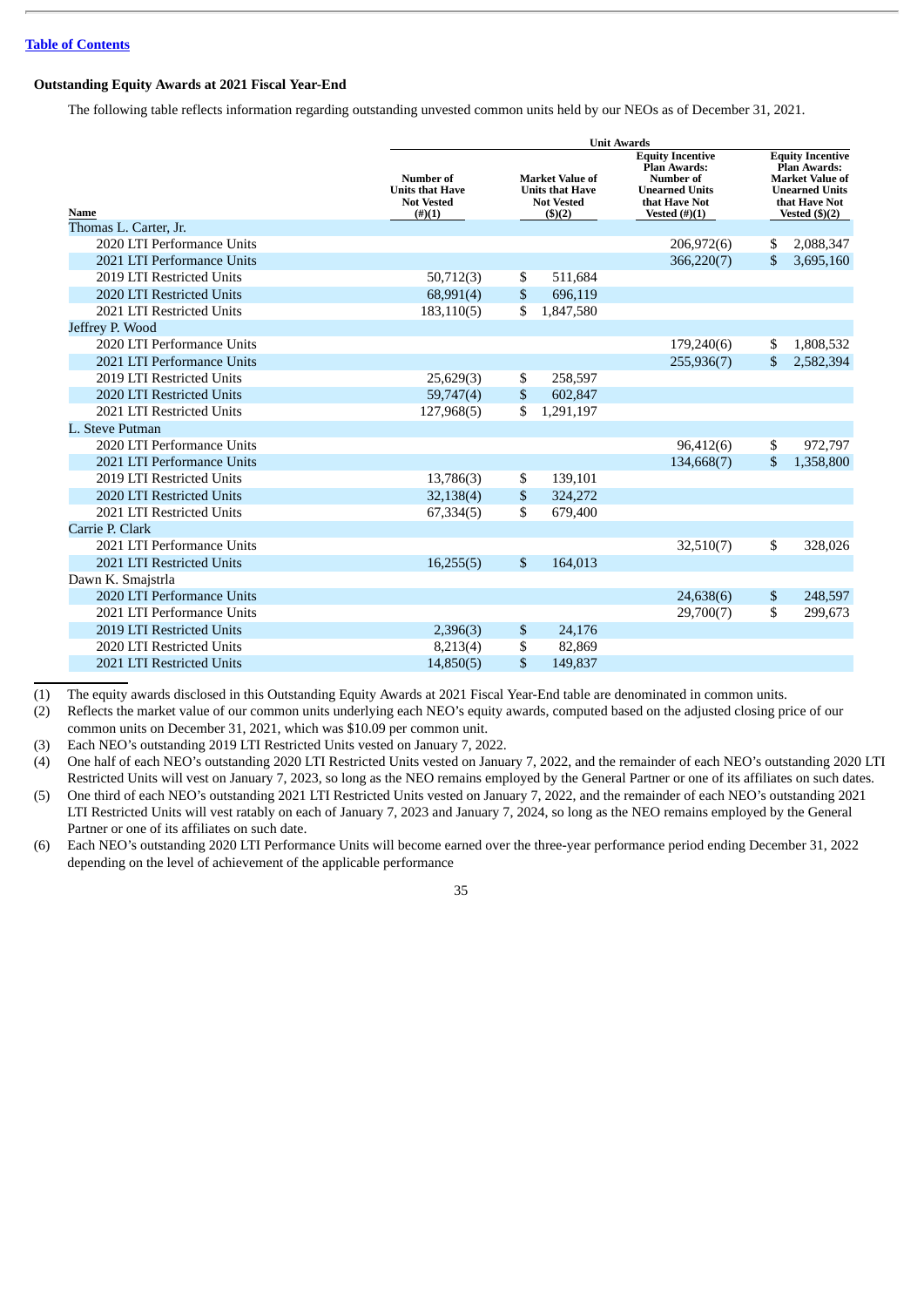conditions and so long as the NEO remains continuously employed by the General Partner or one of its affiliates through such date. In accordance with SEC rules, the number of units reported in this column assumes that our production and reserve percentages for the performance period are achieved at the maximum level, which may not be representative of the actual payouts that will occur upon the settlement of these 2020 LTI Performance Units, as such actual payouts may be significantly more or less.

Each NEO's outstanding 2021 LTI Performance Units will become earned over the three-year performance period ending December 31, 2023 depending on the level of achievement of the applicable performance conditions and so long as the NEO remains continuously employed by the General Partner or one of its affiliates through such date. In accordance with SEC rules, the number of units reported in this column assumes that our production and reserve percentages for the performance period are achieved at the maximum level, which may not be representative of the actual payouts that will occur upon the settlement of these 2021 LTI Performance Units, as such actual payouts may be significantly more or less.

#### <span id="page-40-0"></span>**Option Exercises and Units Vested in the 2021 Fiscal Year**

The following table provides information, on an aggregate basis, about the NEOs' awards that vested during the fiscal year ended December 31, 2021. None of our NEOs hold any stock option awards.

|                       | <b>Units Awards</b>                                               |    |                                              |  |  |
|-----------------------|-------------------------------------------------------------------|----|----------------------------------------------|--|--|
| <b>Name</b>           | <b>Number of Units</b><br><b>Acquired on</b><br>Vesting $(\#)(1)$ |    | <b>Value Realized</b><br>on Vesting $(3)(2)$ |  |  |
| Thomas L. Carter, Jr. | 351,901                                                           |    | 3,155,554                                    |  |  |
| Jeffrey P. Wood       | 189,097                                                           | S  | 1,674,992                                    |  |  |
| L. Steve Putman       | 102,353                                                           | \$ | 905,524                                      |  |  |
| Carrie P. Clark       |                                                                   | \$ |                                              |  |  |
| Dawn K. Smajstrla     | 19,035                                                            | \$ | 166,261                                      |  |  |

- (1) This column reflects the number of LTI Restricted Units and 2019 LTI Performance Units (including any accrued distribution-equivalent rights earned with respect to such 2019 LTI Performance Units) held by each NEO that vested during 2021.
- (2) The amounts reported in this column equal the number of common units vested multiplied by the adjusted closing price of our common units on the applicable vesting date, or, if the vesting date was not a trading day, the last trading day immediately prior to such date.

#### <span id="page-40-1"></span>**Pension Benefits and Nonqualified Deferred Compensation**

We have not maintained, and do not currently maintain, a defined benefit pension plan or a nonqualified deferred compensation plan providing for retirement benefits.

#### <span id="page-40-2"></span>**Potential Payments Upon Termination or a Change in Control**

Each of our NEOs may be entitled to certain severance and other benefits upon a termination of employment under the terms of their respective award agreements and severance agreements, as described in further detail below. The description of the relevant terms of such award agreements and severance agreements set forth below does not purport to be a complete description of all of the provisions of any such agreements and is qualified in its entirety by reference to the forms of award agreements and severance agreements previously filed.

#### *Severance Agreements*

Messrs. Carter and Putman entered into severance agreements with an affiliate of the General Partner in connection with the IPO, and Mr. Wood and Ms. Clark each entered into similar severance agreements in connection with their respective commencement of employment, that, among other things, provides for the payment of cash severance payments and benefits in the event the NEO's employment is terminated under certain circumstances. Ms. Smajstrla is not party to a severance agreement.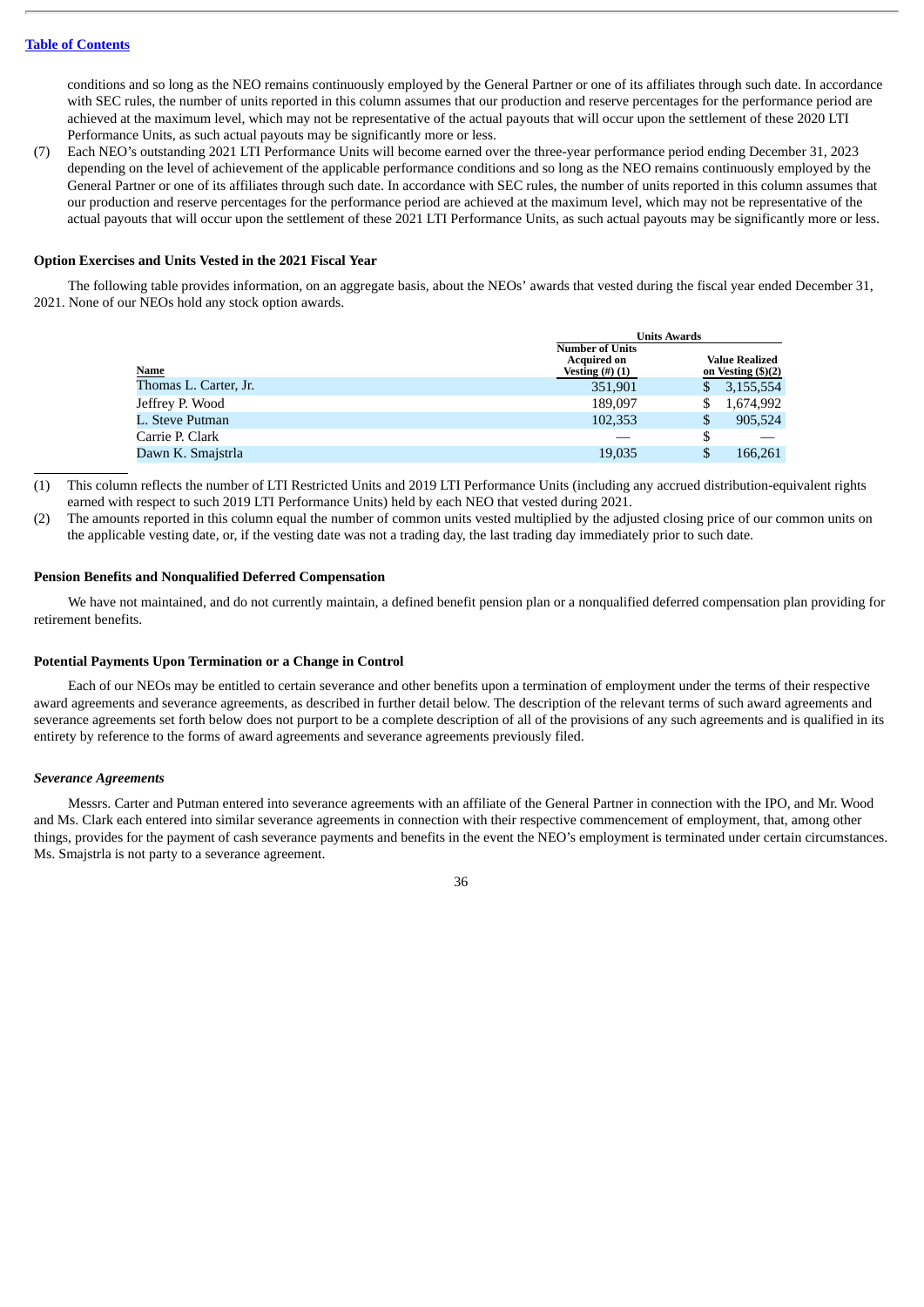Each applicable NEO's severance agreement provides that if the NEO experiences a "qualifying termination," then so long as the NEO executes (and does not revoke within any time provided to do so) a release in a form satisfactory to us within the applicable time period specified in the severance agreement, the NEO will receive the following severance payments and benefits: (a) a lump sum cash severance payment equal to the sum of: (i) an amount equal to 1.0 (or, in the case of Mr. Carter, 2.0) times the sum of the NEO's annualized base salary and target annual bonus as in effect on the date of such termination (or, if such termination occurs within 24 months following a "change in control," an amount equal to 2.0 (or, in the case of Mr. Carter, 3.0) times the sum of the NEO's annualized base salary and target annual bonus as in effect on the date of such termination); (ii) a pro rata portion of the NEO's target bonus for the calendar year that includes the date of such termination; and (iii) any earned but unpaid bonus for the calendar year preceding the calendar year that includes the date of such termination; and (b) monthly cash reimbursement for the amount the NEO pays for continuation coverage under our affiliates' group health plans for up to 12 months following such termination (or, if such termination occurs within 24 months following a change in control, for up to 24 months following such termination).

Under each severance agreement:

- "cause" generally means a determination by two-thirds of the Board that the applicable NEO has: (a) willfully and continually failed to substantially perform the officer's duties; (b) willfully engaged in conduct that is demonstrably and materially injurious to us or any of our affiliates; (c) been convicted of, or has plead guilty or nolo contendere to, a misdemeanor involving moral turpitude or a felony; (d) committed an act of fraud, or material embezzlement or material theft; or (e) materially breached any of the officer's obligations under the severance agreement or any other written agreement entered into between the officer and us or any of our affiliates;
- "good reason" generally means the occurrence of any of the following events without the applicable NEO's written consent: (a) a reduction in the officer's total compensation other than a general reduction in compensation that affects all similarly situated employees in substantially the same proportions; (b) a relocation of the officer's principal place of employment by more than 50 miles; (c) a material breach by us or any of our affiliates of the severance agreement or any other written agreement with the officer; (d) a material, adverse change in the officer's title, authority, duties or responsibilities; (e) a material adverse change in the reporting structure applicable to the officer; (f) following a change in control, the failure to continue (or the taking of any action that adversely affects the officer's participation in) any benefit plan or compensation arrangement in which the officer was participating immediately prior to such change in control; or (g) in the case of Mr. Carter, the General Partner's failure to nominate Mr. Carter for election to the Board and to use its best efforts to have Mr. Carter elected and re-elected, as applicable;
- "change in control" generally means (a) the acquisition of beneficial ownership of more than 50% of our common units and subordinated units; (b) the complete liquidation of the partnership; (c) the sale of all or substantially all of our assets to any person other than one of our affiliates; (d) the occurrence of a transaction resulting in the General Partner or one of its affiliates ceasing to be our sole general partner; (e) the failure of the individuals who constitute the "incumbent board" of the General Partner to constitute at least a majority of the Board; or (f) the occurrence of a transaction resulting in us ceasing to own, directly or indirectly, 100% of the outstanding equity interests of the General Partner; and
- "qualifying termination" generally means a termination without "cause" (other than a termination due to death or disability) or the NEO's resignation for "good reason."

The severance agreements also contain certain restrictive covenants pursuant to which our NEOs recognize an obligation to comply with, among other things, certain confidentiality covenants and covenants not to compete in a defined market area with us or any of our affiliates or solicit any of our affiliates' employees, in each case, during the term of the agreement and for a period of one year (or, in the case of Mr. Carter, two years) thereafter.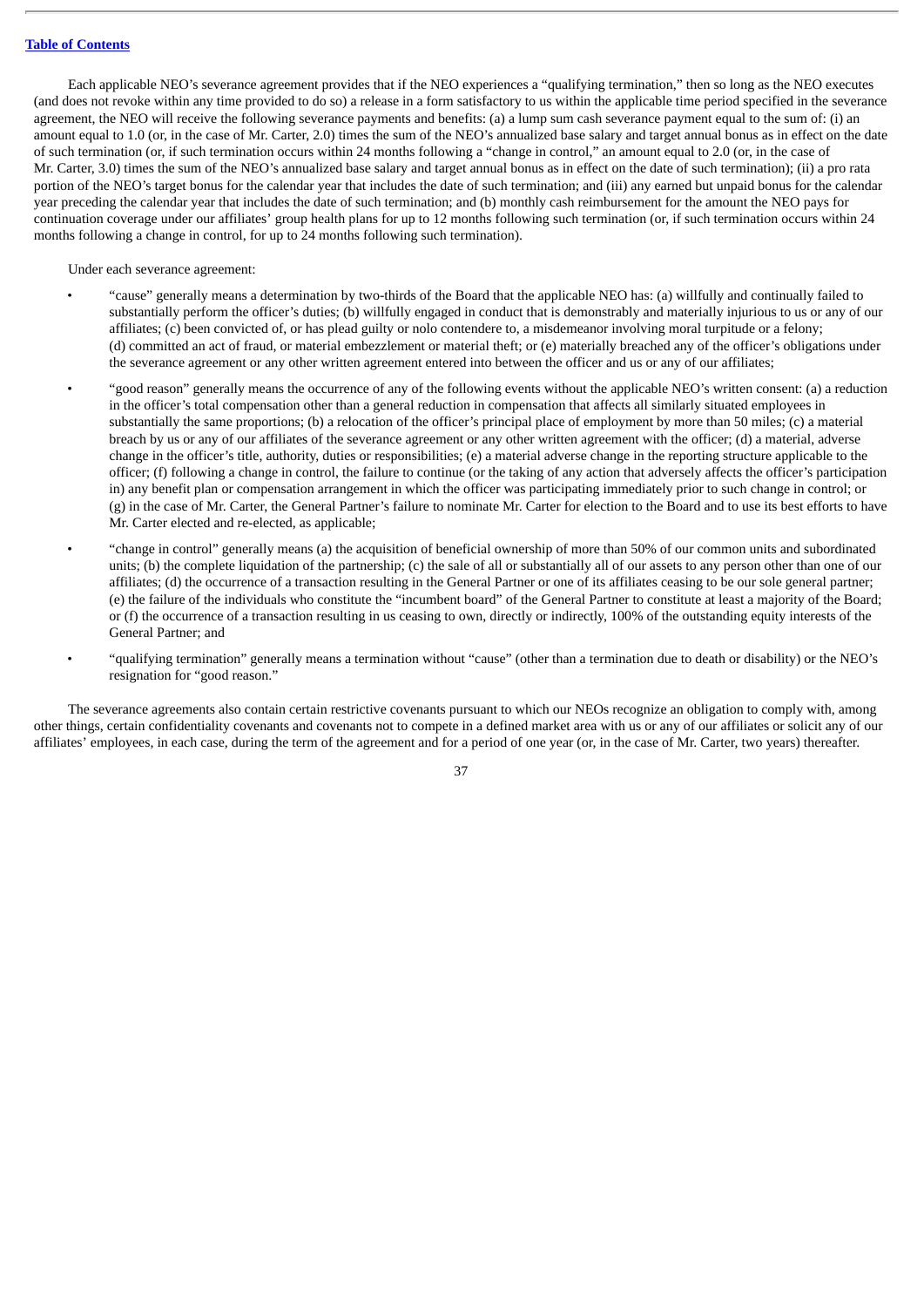#### *Smajstrla STI Bonus Award Letter*

Ms. Smajstrla's STI Bonus award letter provides that upon her termination of employment prior to December 31, 2021 without "cause," due to her death or "disability," or due to "good reason," then so long as she executes (and does not revoke within any time provided to do so) a release in a form satisfactory to us within the applicable time period specified in the STI Bonus award letter she (or her estate, as applicable) shall receive a pro rata STI Bonus for the year of termination assuming achievement of target performance. Ms. Smajstrla's STI Bonus award letter specifies that she must only remain employed through December 31, 2021 to receive her STI Bonus for the 2021 fiscal year. Therefore, upon her termination for any reason upon December 31, 2021, she shall be eligible to receive an STI Bonus based on actual performance. Because Ms. Smajstrla is not party to a severance agreement, she is not entitled to any other cash severance payments or benefits.

Under Ms. Smajstrla's STI Bonus award letter:

- "cause" generally has the same meaning given to such term in the severance agreements, as described above;
- "disability" generally means Ms. Smajstrla's incapacity, due to accident, sickness or another circumstance that renders her unable to perform the essential functions of her job, after accounting for reasonable accommodation, for a period of at least 90 consecutive days or 120 days in any 12-month period, whether or not consecutive; and
- "good reason" generally means the occurrence of any of the following events without Ms. Smajstrla's written consent: (a) a reduction in her total compensation other than a general reduction in compensation that affects all similarly situated employees in substantially the same proportions; (b) a relocation of her principal place of employment by more than 50 miles; (c) a material breach by us or any of our affiliates of the STI Bonus award letter; (d) a material, adverse change in her title, authority, duties or responsibilities; (e) a material adverse change in the reporting structure applicable to Ms. Smajstrla; or (f) following a change in control, the failure to continue (or the taking of any action that adversely affects her participation in) any benefit plan or compensation arrangement in which she was participating immediately prior to such change in control.

#### *LTI Award Agreements*

Under each NEO's LTI performance unit award agreements, if the NEO experiences a "qualifying termination" that is not within 24 months following a "change of control," subject to the NEO's execution and non-revocation of a release, the performance period shall be deemed to have ended as of the date of such termination and a pro rata portion of the NEO's performance units will become earned based on actual performance through the date of such termination. If a NEO's employment is terminated as a result of the NEO's death or "disability" or if the "qualifying termination" occurs within 24 months following a "change of control," the NEO's performance units will become earned based on actual performance through the date of such termination and assuming target performance for the remainder of the performance period. In each case, the NEO will also be entitled to receive additional common units equal to the value of the cumulative amount of cash distributions that would have been paid to the NEO by us in respect of a common unit if the NEO had held a common unit during the period commencing on the date of grant of the performance units and ending on the date of termination of the NEO's employment.

Under each NEO's LTI restricted unit award agreements, if the NEO experiences a "qualifying termination," subject to the NEO's compliance with a release requirement, a pro rata portion of the NEO's unvested common units will become vested as of such termination, so long as the NEO has remained continuously employed between the date of grant through the date of such termination of employment; provided that if such termination of employment occurs within 24 months following a "change of control" or such termination occurs as a result of the NEO's "disability" or death, all of the NEO's unvested common units will become vested as of such termination.

For purposes of the LTI award agreements for both the performance units and the restricted units described above, "change of control," "disability" and "qualifying termination" generally have the same meanings provided above under the severance agreements.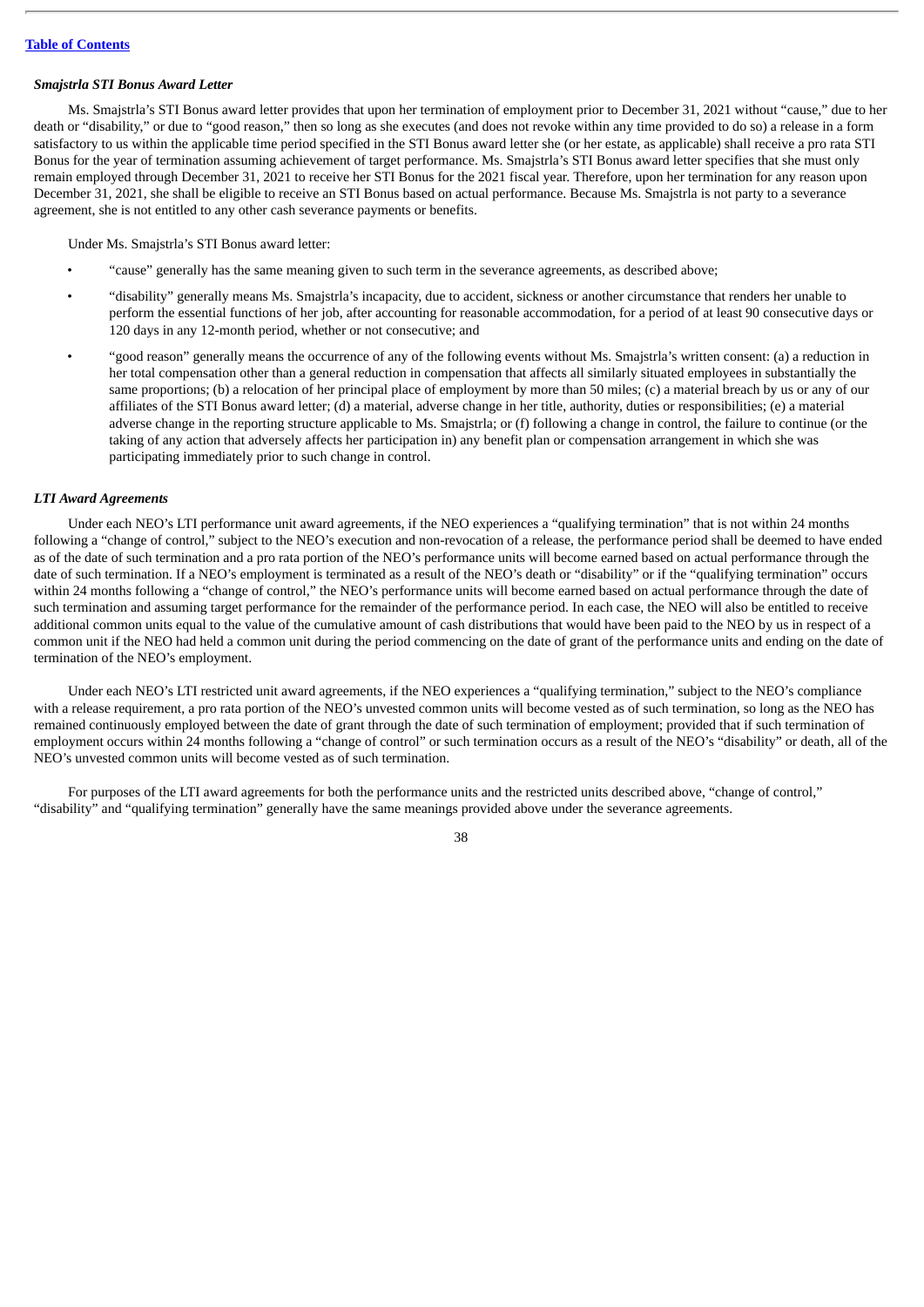The table below discloses the amount of compensation and/or other benefits due to the NEOs in the event of their termination of employment, including, but not limited to, in connection with a change in control, assuming the termination occurred on December 31, 2021.

| Name                           | Termination<br>without Cause or<br><b>Resignation for</b><br><b>Good Reason</b><br>without a Change<br>in Control |           |              | <b>Termination</b><br>without Cause or<br><b>Resignation for</b><br><b>Good Reason</b><br>within 24 months<br>following a<br><b>Change In</b><br>Control | Death or<br><b>Disability</b> |
|--------------------------------|-------------------------------------------------------------------------------------------------------------------|-----------|--------------|----------------------------------------------------------------------------------------------------------------------------------------------------------|-------------------------------|
| Thomas L. Carter, Jr.          |                                                                                                                   |           |              |                                                                                                                                                          |                               |
| Cash Severance (1)             | \$                                                                                                                | 2,426,574 | \$           | 3,379,871                                                                                                                                                | \$                            |
| <b>Equity Acceleration (2)</b> | \$                                                                                                                | 3,055,343 | $\mathbb{S}$ | 6,292,356                                                                                                                                                | \$6,292,356                   |
| DER True Up Payment Value (3)  | \$                                                                                                                | 170,157   | \$           | 316,480                                                                                                                                                  | \$<br>316,480                 |
| Continued Medical Coverage (4) | \$                                                                                                                | 20,431    | \$           | 40,862                                                                                                                                                   | \$                            |
| <b>TOTAL</b>                   | \$                                                                                                                | 5,672,505 | \$           | 10,029,568                                                                                                                                               | \$6,608,836                   |
| Jeffrey P. Wood                |                                                                                                                   |           |              |                                                                                                                                                          |                               |
| Cash Severance (1)             | \$                                                                                                                | 1,074,000 | \$           | 1,790,000                                                                                                                                                | \$                            |
| <b>Equity Acceleration (2)</b> | \$                                                                                                                | 2,228,780 | \$           | 4,609,183                                                                                                                                                | \$4,609,183                   |
| DER True Up Payment Value (3)  | \$                                                                                                                | 135,518   | \$           | 244,865                                                                                                                                                  | \$<br>244,865                 |
| Continued Medical Coverage (4) | \$                                                                                                                | 34,383    | \$           | 68,766                                                                                                                                                   | \$                            |
| <b>TOTAL</b>                   | \$                                                                                                                | 3,472,682 | \$           | 6,712,814                                                                                                                                                | \$4,854,048                   |
| L. Steve Putman                |                                                                                                                   |           |              |                                                                                                                                                          |                               |
| Cash Severance (1)             | \$                                                                                                                | 840,000   | \$           | 1,400,000                                                                                                                                                | \$                            |
| <b>Equity Acceleration (2)</b> | \$                                                                                                                | 1,187,280 | \$           | 2,447,158                                                                                                                                                | \$2,447,158                   |
| DER True Up Payment Value (3)  | \$                                                                                                                | 72,313    | \$           | 130,282                                                                                                                                                  | \$<br>130,282                 |
| Continued Medical Coverage (4) | \$                                                                                                                | 34,383    | \$           | 68,766                                                                                                                                                   | \$                            |
| <b>TOTAL</b>                   | \$                                                                                                                | 2,133,976 | \$           | 4,046,206                                                                                                                                                | \$2,577,440                   |
| Carrie P. Clark                |                                                                                                                   |           |              |                                                                                                                                                          |                               |
| Cash Severance (1)             | \$                                                                                                                | 549,864   | \$           | 974,796                                                                                                                                                  | \$                            |
| <b>Equity Acceleration (2)</b> | \$                                                                                                                | 66,352    | \$           | 348,145                                                                                                                                                  | \$<br>348,145                 |
| DER True Up Payment Value (3)  | \$                                                                                                                | 1,907     | \$           | 9,125                                                                                                                                                    | \$<br>9,125                   |
| Continued Medical Coverage (4) | \$                                                                                                                | 34,383    | \$           | 68,766                                                                                                                                                   | \$                            |
| <b>TOTAL</b>                   | \$                                                                                                                | 652,506   | \$           | 1,400,832                                                                                                                                                | \$<br>357,270                 |
| Dawn K. Smajstrla              |                                                                                                                   |           |              |                                                                                                                                                          |                               |
| Cash Severance (1)             | \$                                                                                                                | 136,475   | \$           | 136,475                                                                                                                                                  | \$<br>136,475                 |
| <b>Equity Acceleration (2)</b> | \$                                                                                                                | 274,065   | \$           | 563,516                                                                                                                                                  | \$<br>563,516                 |
| DER True Up Payment Value (3)  | \$                                                                                                                | 17,568    | \$           | 31,044                                                                                                                                                   | \$<br>31,044                  |
| <b>TOTAL</b>                   | \$                                                                                                                | 428,107   | \$           | 731,036                                                                                                                                                  | \$<br>731,036                 |

(1) For Messrs. Carter, Wood and Putman and Ms. Clark, the amounts reported in this row are equal to the product of (i) the applicable multiplier and (ii) the sum of the NEO's base salary at the time of termination and target STI Bonus at the time of termination, together with a pro rata target STI Bonus for the year of the termination and paid in a lump-sum, as described in the narrative above. For Ms. Smajstrla, the amounts reported in this row are equal to her pro rata target STI Bonus for the year of the termination, paid in a lump sum, as described in the narrative above. Assuming a December 31, 2021 termination of employment, the pro rata target STI Bonus is equal to the full target STI Bonus for 2021.

(2) The amounts reported in this row were calculated by multiplying the number of LTI Performance Units and LTI Restricted Units that would accelerate under the applicable termination scenario by \$10.09, the adjusted closing price of our common units on December 31, 2021. For purposes of this table, actual performance as of December 31, 2021 was used in the applicable formulas as described above under "—LTI Award Agreements" to calculate the value of the 2020 and 2021 LTI Performance Units that would accelerate and become vested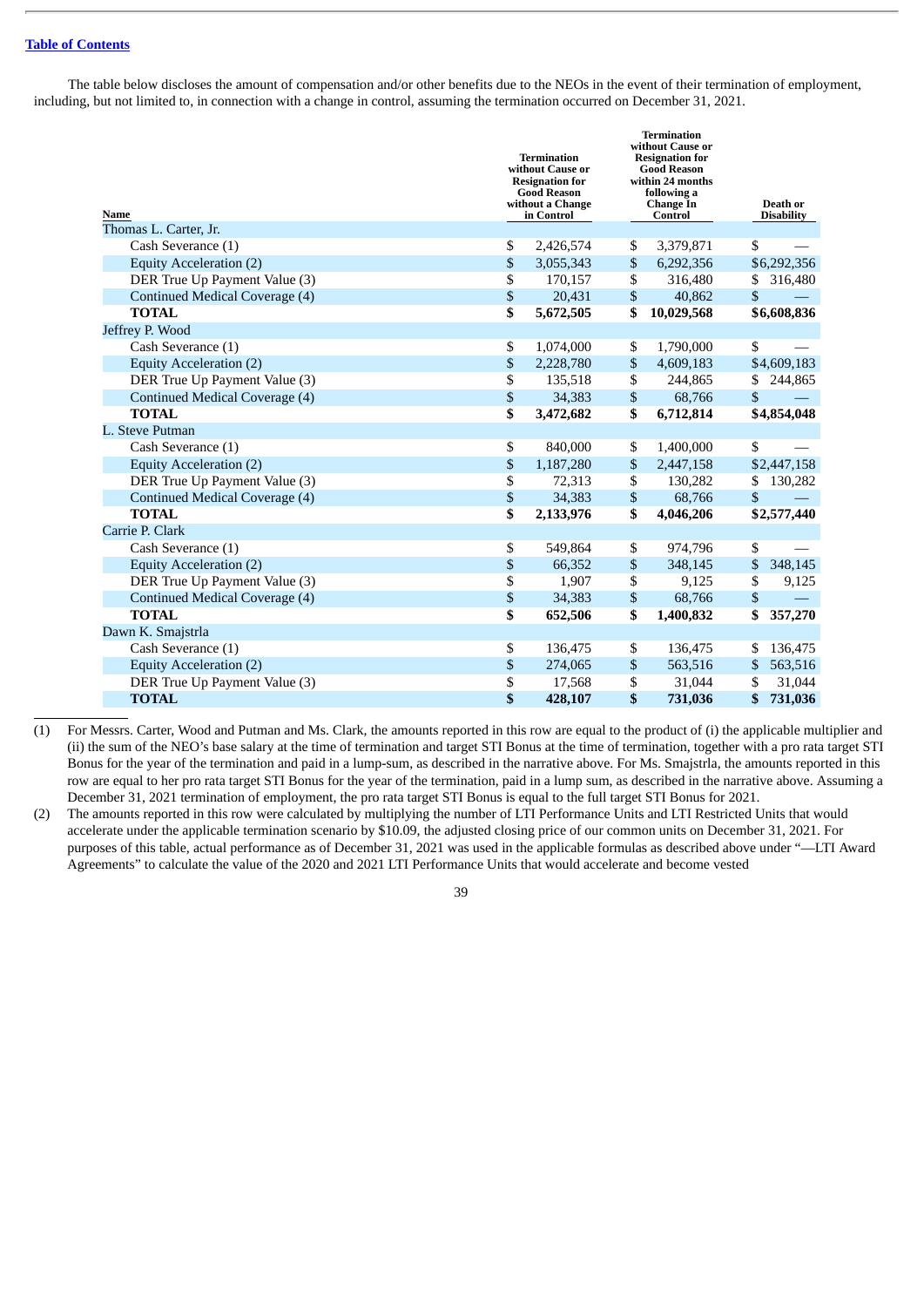upon certain terminations of employment. Any actual payout received will be determined by the Compensation Committee at the time the NEO actually terminates in accordance with the terms of the applicable agreement. In addition to the amounts disclosed above, upon a termination of employment on December 31, 2021, the NEOs would have been entitled to receive the 2019 LTI Performance Units that vested on such date but were not settled until February 22, 2022, the number and value of which is included in the "Option Exercises and Units Vested in the 2021 Fiscal Year" table above but is also set forth below for clarity.

| <b>Name</b>           | <b>Number of Units</b><br><b>Acquired on</b><br><b>Vesting of the</b><br>2019 LTI<br>Performance<br><b>Units</b> | <b>Value Realized</b><br>on Vesting (\$) (a) |
|-----------------------|------------------------------------------------------------------------------------------------------------------|----------------------------------------------|
| Thomas L. Carter, Jr. | 218,412                                                                                                          | \$<br>2,203,777                              |
| Jeffrey P. Wood       | 110,382                                                                                                          | \$<br>1,113,754                              |
| L. Steve Putman       | 59,374                                                                                                           | \$<br>599,084                                |
| Carrie P. Clark       |                                                                                                                  | \$                                           |
| Dawn K. Smajstrla     | 10,318                                                                                                           | \$<br>104,109                                |

- (a) The amounts reported in this column equal the number of 2019 LTI Performance Units (including any accrued distribution-equivalent rights earned with respect to such 2019 LTI Performance Units) that vested on December 31, 2021, multiplied by \$10.09, the adjusted closing price of our common units on December 31, 2021.
- (3) The amounts reported in this row are calculated based on the distributions paid to our unitholders with respect to each outstanding common unit during the applicable performance period multiplied by the number of performance units which would accelerate upon the applicable termination scenario.
- (4) The continued medical coverage amount is based on 2021 premiums and each NEO's elected coverage for medical, dental, and vision insurance, which is assumed for purposes of this table to remain the same for 12 months and 24 months, as applicable.

#### <span id="page-44-0"></span>**Director Compensation**

Officers or employees of the General Partner or any of its affiliates who also serve as directors of the General Partner will not receive additional compensation for such service. Each director of the General Partner who is not an officer or employee of the General Partner or any of its affiliates receives the following cash compensation:

- an annual base retainer fee of \$75,000 per year, temporarily reduced to \$63,750 from January 1, 2021 to June 30, 2021 in light of market conditions;
- an additional retainer of \$25,000 per year if such director serves as the Lead Director, temporarily reduced to \$21,250 from January 1, 2021 to June 30, 2021 in light of market conditions;
- an additional retainer of \$20,000 per year if such director serves as the chair of the Audit Committee, temporarily reduced to \$17,000 from January 1, 2021 to June 30, 2021 in light of market conditions;
- an additional retainer of \$15,000 per year if such director serves as the chair of the Compensation Committee, temporarily reduced to \$12,750 from January 1, 2021 to June 30, 2021 in light of market conditions; and
- an additional retainer of \$10,000 per year if such director serves as the chair of any other committee, including the Nominating and Governance Committee, temporarily reduced to \$8,500 from January 1, 2021 to June 30, 2021 in light of market conditions.

In addition to cash compensation, our non-employee directors receive annual equity-based compensation under the LTIP consisting of fully vested common units. Annual equity-based compensation is paid to our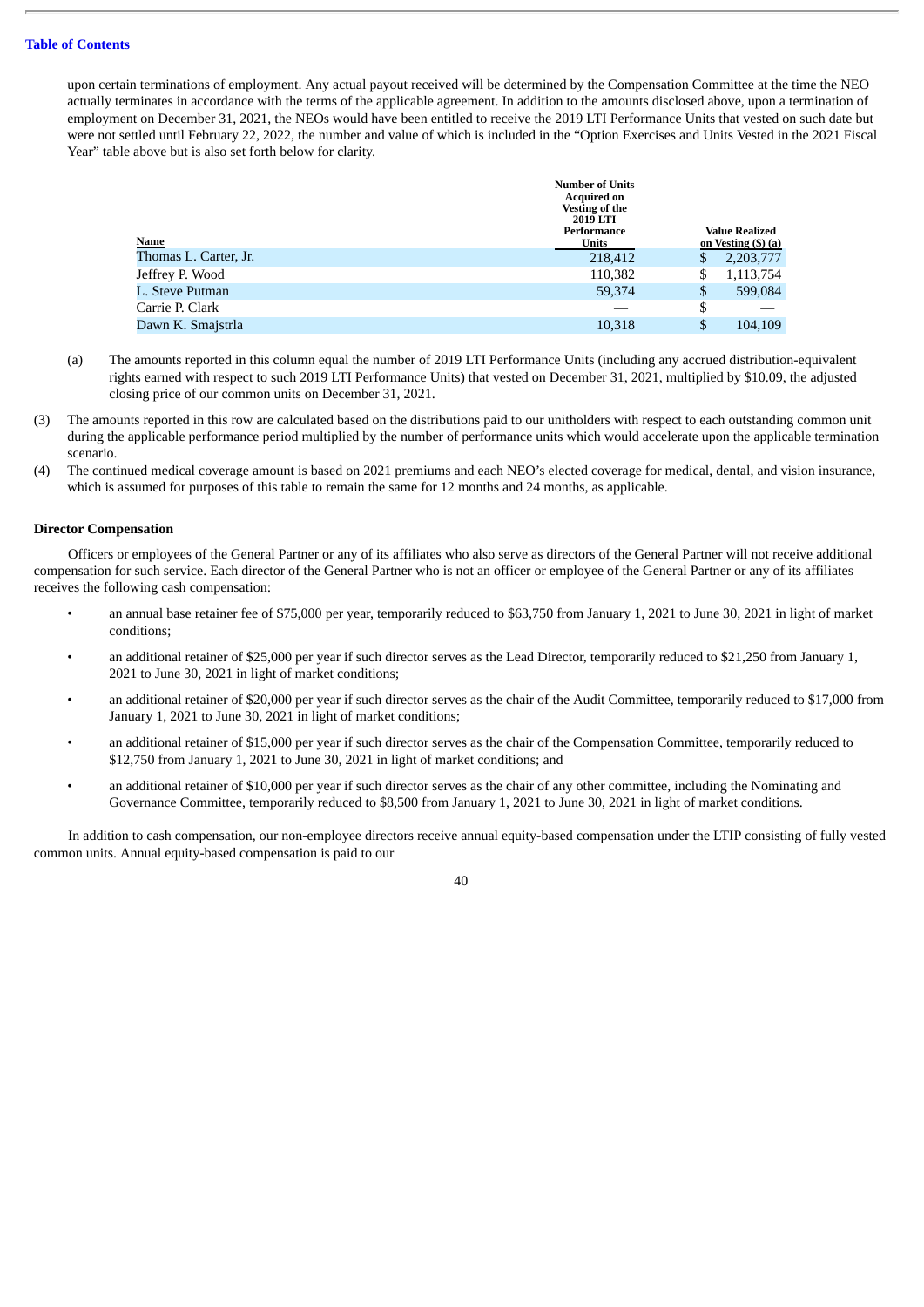non-employee directors in a lump sum in arrears and is proportionately adjusted for partial years of service. Historically such awards have an aggregate grant date value equal to approximately \$175,000, but in light of market conditions, the grant date value of the equity compensation awards granted to our non-employee directors in January 2022 for service during the 2021 calendar year to have an aggregate grant date value equal to approximately \$159,500, which reflects both a 32% reduction to the portion of the awards granted for service rendered from January 1, 2021 to June 30, 2021 (such that such portion of the awards reflects approximately a \$119,000 grant date value) and a 15% increase to the portion of the awards granted for service rendered from July 1, 2021 to December 31, 2021 (such that such portion of the awards reflects approximately a \$200,000 grant date value). Going forward, it is the Company's intent to grant our non-employee directors annual equity-based compensation under the LTIP consisting of fully vested common units with a grant date value equal to approximately \$200,000. Annual equity-based compensation awards are subject to the terms and conditions of the LTIP and the award agreements pursuant to which such awards are granted. In the year in which a new non-employee director is elected to the Board for the first time, such director will also receive a one-time initial award under the LTIP with a grant date value equal to \$100,000, subject to the terms and conditions of the LTIP and the award agreement pursuant to which such award is granted. No such one-time grants were made in 2021.

All retainers are paid in cash on a quarterly basis in arrears, subject to a non-employee director's election to instead receive such retainers in the form of fully vested common units and are proportionately adjusted for partial years of service. Our non-employee directors do not receive any meeting fees, but each director is reimbursed for (i) travel and miscellaneous expenses to attend meetings and activities of the Board or its committees and (ii) travel and miscellaneous expenses related to participation in general education and orientation programs for directors.

#### *Director Compensation Table*

The following table provides information concerning the compensation of our non-employee directors for the fiscal year ended December 31, 2021.

| Name                |              | <b>Fees Earned or</b><br><b>Paid in Cash</b><br>(5)(1) | <b>Unit Awards</b><br>(5)(2) | Total (\$) |
|---------------------|--------------|--------------------------------------------------------|------------------------------|------------|
| Carin M. Barth      | $\mathbb{S}$ | 111,000                                                | \$120,692                    | \$231,692  |
| D. Mark DeWalch     | \$           | 69,375                                                 | \$120,692                    | \$190,067  |
| Jerry V. Kyle, Jr.  | \$           | 69,375                                                 | \$120,692                    | \$190,067  |
| Michael C. Linn     | \$           | 69.375                                                 | \$120,692                    | \$190,067  |
| John H. Longmaid    | \$           | 69,375                                                 | \$120,692                    | \$190,067  |
| William N. Mathis   | \$           | 78.625                                                 | \$120,692                    | \$199,317  |
| Alexander D. Stuart | \$           | 83,250                                                 | \$120,692                    | \$203,942  |
| Allison K. Thacker  | \$           | 69.375                                                 | \$120,692                    | \$190,067  |
| William E. Randall  | \$           | 69.375                                                 | \$120,692                    | \$190,067  |

(1) Includes annual cash retainer fee and committee chair fees for each non-employee director during fiscal 2021, as more fully explained above. Messrs. Kyle, Mathis, Stuart, and Randall elected to receive all of their retainer and meeting fees in fully vested common units in lieu of cash. Mr. Longmaid elected to receive the retainer payable for the first quarter of 2021 in fully vested common units in lieu of cash.

(2) The amounts reflected in this column represent the grant date fair value of fully vested common units granted to the non-employee directors of the General Partner in January 2021 for service completed in 2020, computed in accordance with FASB ASC Topic 718. The number of common units granted to each non-employee director with respect to their January 2021 equity compensation award was determined by dividing \$119,000 by the closing price of our common units on the date immediately preceding the date these awards were approved. See Note 9 to our consolidated financial statements for the fiscal year ended December 31, 2021 for additional detail regarding assumptions underlying the value of these equity awards. None of the non-employee directors held unvested common units as of December 31, 2021.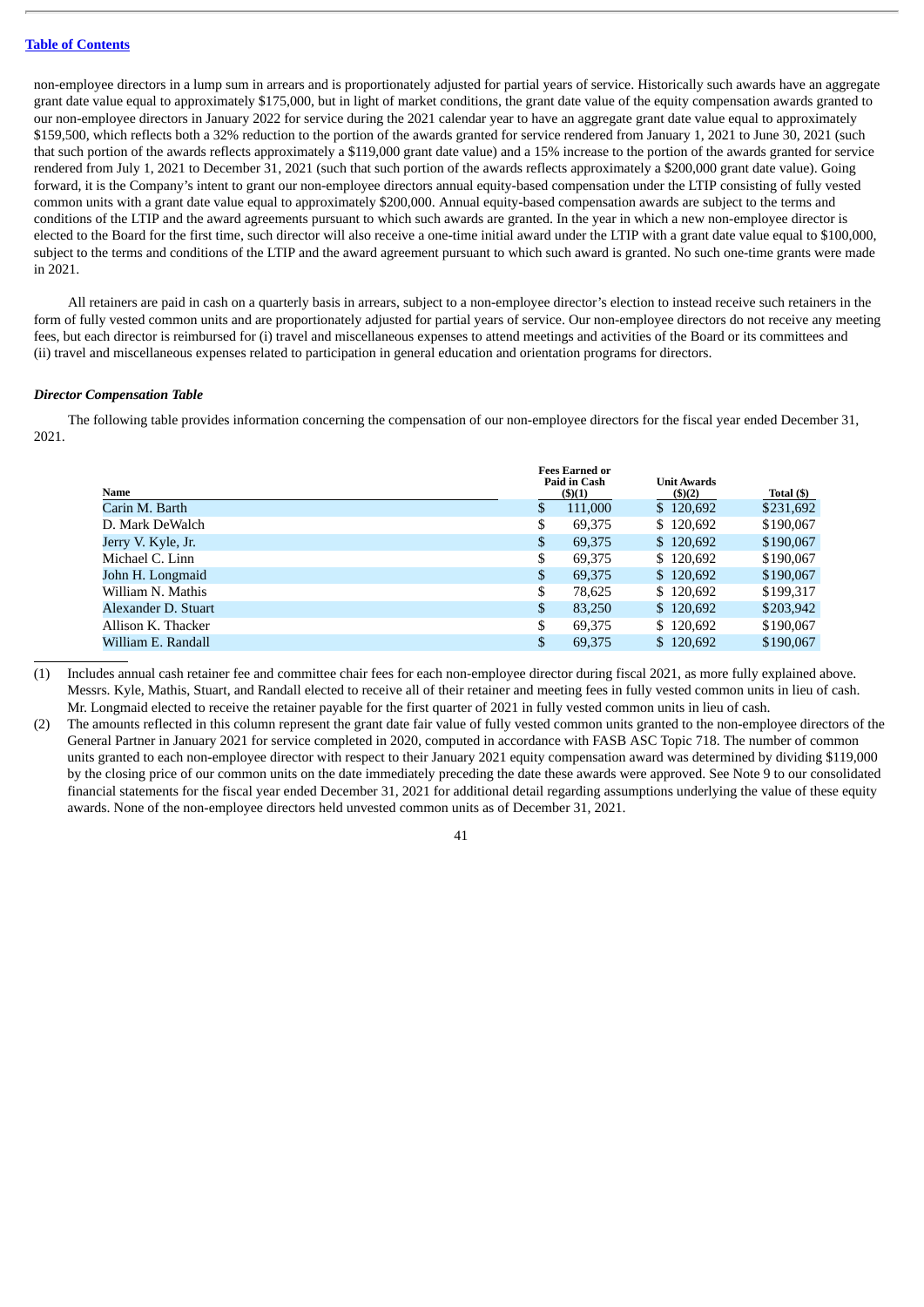#### **EQUITY COMPENSATION PLAN INFORMATION**

<span id="page-46-0"></span>The following table sets forth information about our common units that may be issued under equity compensation plans as of December 31, 2021:

|                                                | (a)<br>Number of<br>securities to be<br>issued upon<br>exercise of<br>outstanding<br>options, warrants<br>and rights (1) | (b)<br>Weighted-average<br>exercise price of<br>outstanding<br>options, warrants<br>and rights (2) | (c)<br><b>Number of</b><br>securities<br>remaining<br>available for<br>future issuance<br>under equity<br>compensation<br>plans (excluding<br>securities<br>reflected in<br>column (a)) $(3)$ |
|------------------------------------------------|--------------------------------------------------------------------------------------------------------------------------|----------------------------------------------------------------------------------------------------|-----------------------------------------------------------------------------------------------------------------------------------------------------------------------------------------------|
| Equity compensation plans approved by security |                                                                                                                          |                                                                                                    |                                                                                                                                                                                               |
| holders                                        |                                                                                                                          | \$                                                                                                 |                                                                                                                                                                                               |
| Equity compensation plans not approved by      |                                                                                                                          |                                                                                                    |                                                                                                                                                                                               |
| security holders                               | 1,858,680                                                                                                                | \$                                                                                                 | 5,955,744                                                                                                                                                                                     |
| Total                                          | 1,858,680                                                                                                                | \$                                                                                                 | 5,955,744                                                                                                                                                                                     |

(1) This column reflects the maximum number of common units subject to LTI Performance Units granted under the LTIP outstanding and unvested as of December 31, 2021. Because the number of common units to be issued upon settlement of outstanding performance unit awards is subject to performance conditions, the number of common units actually issued may be substantially less than the number reflected in this column. This column also reflects the actual number of common units earned with respect to the 2019 LTI Performance Units that were vested but not yet settled as of December 31, 2021. No options or warrants have been granted under the LTIP.

(2) No options have been granted under the LTIP and performance unit awards reflected in column (a) are not reflected in this column as they do not have an exercise price.

(3) This column reflects the total number of common units remaining available for issuance under the LTIP.

Our only equity compensation plan is the LTIP. The LTIP was approved by the General Partnership prior to our initial public offering but has not been approved by our public unitholders. Please read Note 9 to our consolidated financial statements for the fiscal year ended December 31, 2021 for a description of our equity compensation plans. In addition, a detailed description of the terms of the LTIP is available in our registration statement on Form S-1, last filed on April 22, 2015 under the heading "Executive Compensation and Other Information—Long Term Incentive Plan."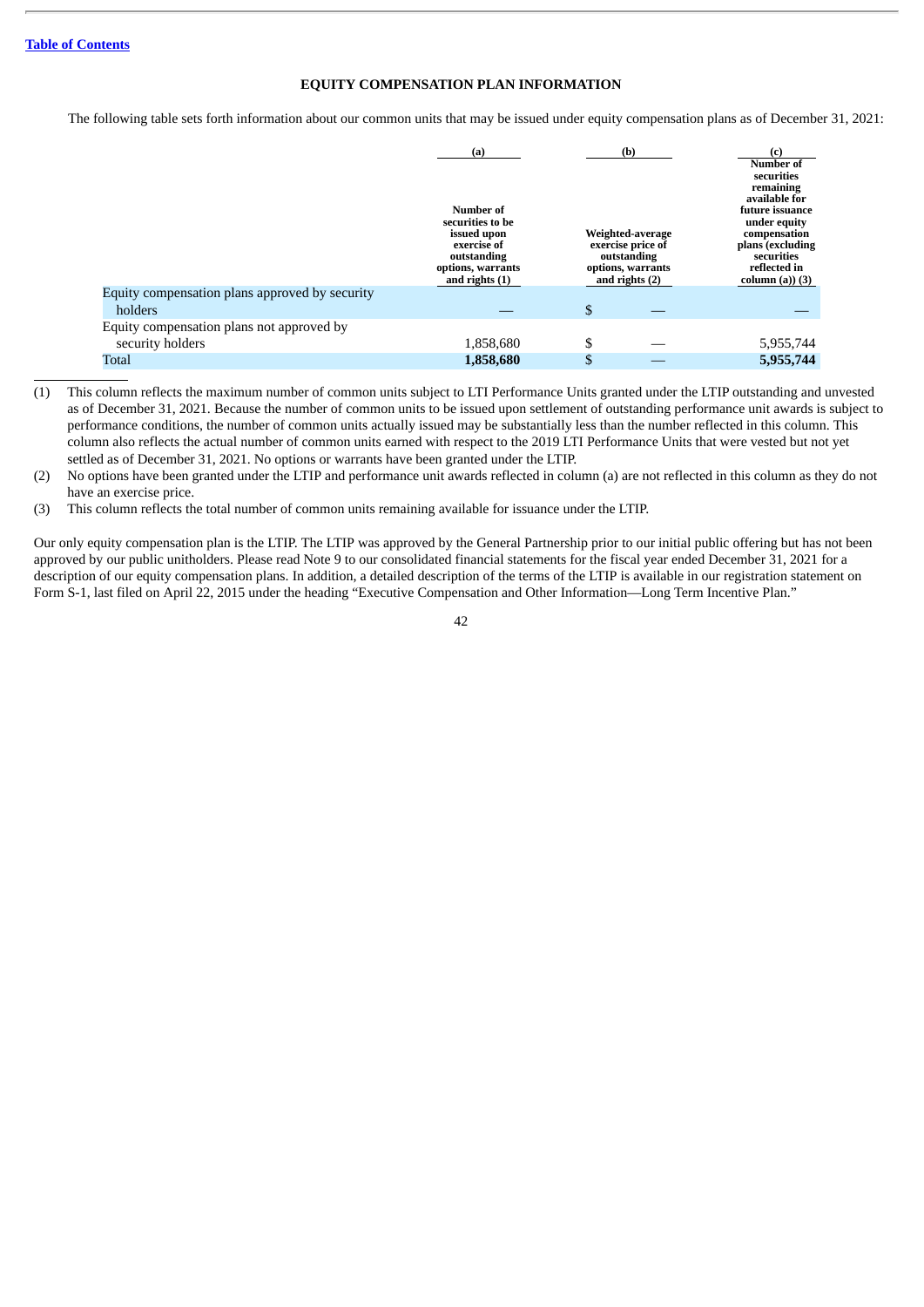#### **CEO PAY RATIO**

<span id="page-47-0"></span>As required by Section 953(b) of the Dodd-Frank Wall Street Reform and Consumer Protection Act, and Item 402(u) of Regulation S-K, we are providing the following information about the relationship of the median annual total compensation of our employees (other than the Chief Executive Officer) and the annual total compensation of Thomas L. Carter, Jr., our Chief Executive Officer (our "CEO").

For the 2021 fiscal year, our last completed fiscal year:

- The annual total compensation of the median employee of all employees of our company (other than the CEO) was \$140,250; and
- The annual total compensation of our CEO, as reported in the Summary Compensation Table included in this Proxy Statement, was \$4,853,340.
- Based on this information, for 2021 the ratio of the annual total compensation of our CEO to the median of the annual total compensation of all employees (other than the CEO) was reasonably estimated to be 35 to 1.

To identify the median of the annual total compensation of all our employees, as well as to determine the annual total compensation of our median employee and our CEO, we took the following steps:

- We determined that, as of December 31, 2021, our employee population consisted of approximately 93 individuals with all these individuals located in the United States (as reported in Item 1, Business, in our Annual Report on Form 10-K filed with the Securities and Exchange Commission on February 22, 2022 (our "Annual Report")). This population consisted of our full-time employees, as we do not have part-time, temporary, or seasonal workers, but this population excluded employees on leave as of the date of determination. While we retained independent contractors during the 2021 fiscal year, it was determined that these individuals were not employees for purposes of Item 402(u) of Regulation S-K because these individuals are not considered employees for U.S. federal income tax purposes.
- We selected December 31, 2021 as our identification date for determining our median employee because it enabled us to make such identification in a reasonably efficient and economic manner and allowed for the most complete picture of employee compensation in 2021.
- We used a consistently applied compensation measure to identify our median employee of comparing the amount of salary or wages and cash bonuses reflected in our payroll records as reported to the Internal Revenue Service on Form W-2 for 2021. Equity awards were excluded from the methodology because they are not provided to our entire employee population.
- We identified our median employee by consistently applying this compensation measure to all of our employees included in our analysis. Since all our employees, including our CEO, are located in the United States, we did not make any cost-of-living adjustments in identifying the median employee.
- After we identified our median employee, we combined all the elements of such employee's compensation for the 2021 fiscal year in accordance with the requirements of Item 402(c)(2)(x) of Regulation S-K, resulting in annual total compensation of \$140,250. The difference between such employee's salary, wages, overtime pay and cash bonuses and the employee's annual total compensation represents the contributions in the amount of \$5,500 that we made on the employee's behalf to our 401(k) plan for the 2021 fiscal year.

With respect to the annual total compensation of our CEO, we used the amount reported in the "Total" column of our 2021 Summary Compensation Table included in this Proxy Statement and incorporated by reference under Item 11 of Part III of our Annual Report.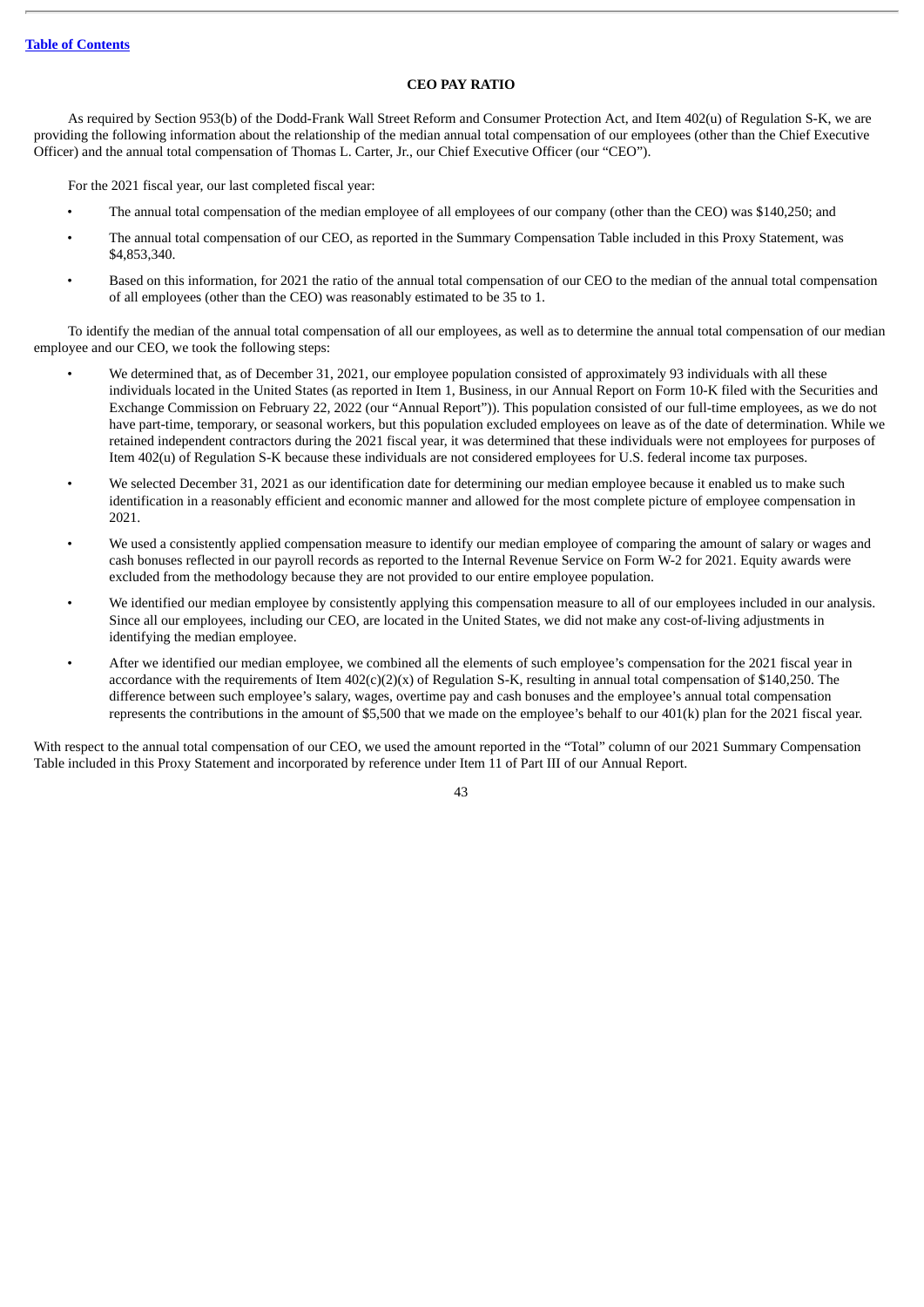## **SECURITY OWNERSHIP OF CERTAIN BENEFICIAL OWNERS AND MANAGEMENT**

<span id="page-48-0"></span>The following tables present information regarding the beneficial ownership of our common and Series B preferred units as of April 18, 2022 by:

- the General Partner;
- each of the General Partner's directors, director nominees, and named executive officers;
- each unitholder known by us to beneficially hold 5% or more of such classes of units; and
- all of the General Partner's directors, director nominees, and executive officers as a group.

Beneficial ownership is determined under the rules of the SEC and generally includes voting or investment power with respect to securities. Unless otherwise noted, the address for each beneficial owner listed below is 1001 Fannin Street, Suite 2020, Houston, Texas 77002.

|                                                                 | <b>Common Units</b><br><b>Beneficially</b> | Percentage of<br><b>Common Units</b><br><b>Beneficially</b> |
|-----------------------------------------------------------------|--------------------------------------------|-------------------------------------------------------------|
| <b>Name of Beneficial Owner</b>                                 | Owned                                      | Owned                                                       |
| Black Stone Minerals GP, L.L.C. (1)                             |                                            |                                                             |
| Carter2221, Ltd. (2)                                            | 11,481,503                                 | 5.5%                                                        |
| Mineral Royalties One, L.L.C. (3)                               | 14,711,219                                 | 6.6%                                                        |
| Thomas L. Carter, Jr. (4)                                       | 13,923,035                                 | 6.7%                                                        |
| Jeffrey P. Wood (5)                                             | 543,545                                    | $\ast$                                                      |
| Steve Putman (6)                                                | 504,379                                    | ∗                                                           |
| Carrie Clark (7)                                                | 49,677                                     | $\ast$                                                      |
| Dawn Smajstrla (8)                                              | 83,648                                     | $\ast$                                                      |
| Carin M. Barth                                                  | 90,022                                     | $\ast$                                                      |
| D. Mark DeWalch (9)                                             | 275,065                                    | $\ast$                                                      |
| Jerry V. Kyle, Jr. (10)                                         | 853,052                                    | $\ast$                                                      |
| Michael C. Linn                                                 | 155,725                                    | ∗                                                           |
| John H. Longmaid (11)                                           | 3,796,439                                  | 1.8%                                                        |
| William N. Mathis (12)                                          | 2,091,315                                  | 1.0%                                                        |
| William E. Randall (13)                                         | 4,122,256                                  | 2.0%                                                        |
| Alexander D. Stuart (14)                                        | 9,093,285                                  | 4.3%                                                        |
| Allison K. Thacker (15)                                         | 7,401,460                                  | 3.5%                                                        |
| Directors, director nominees, and named executive officers as a |                                            |                                                             |
| group (14 people)                                               | 42,982,903                                 | 20.5%                                                       |

Less than  $1%$ 

(1) Black Stone Minerals GP, L.L.C., the General Partner, owns 205,000 common units; these units are not included in the beneficial ownership table or in total units outstanding because this entity is our wholly owned subsidiary.

- (2) Carter2221, Ltd. is a family partnership, of which our Chairman and Chief Executive Officer, Thomas L. Carter, Jr., serves as the general partner. (3) Mineral Royalties One, L.L.C. is the record holder of 14,711,219 Series B Cumulative Convertible Preferred Units, which are currently
- convertible into common units on a one-for-one basis, subject to customary anti-dilution adjustments and an adjustment for any distributions that have accrued but not been paid when due. The Carlyle Group Inc., which is a publicly traded entity listed on Nasdaq, is the sole shareholder of Carlyle Holdings I GP Inc., which is the managing member of Carlyle Holdings I GP Sub L.L.C., which is the general partner of Carlyle Holdings I L.P., which, with respect to the securities reported herein, is the managing member of CG Subsidiary Holdings L.L.C., which is the sole member of TC Group, L.L.C., which is the general partner of TC Group Sub L.P., which is the managing member of TC Group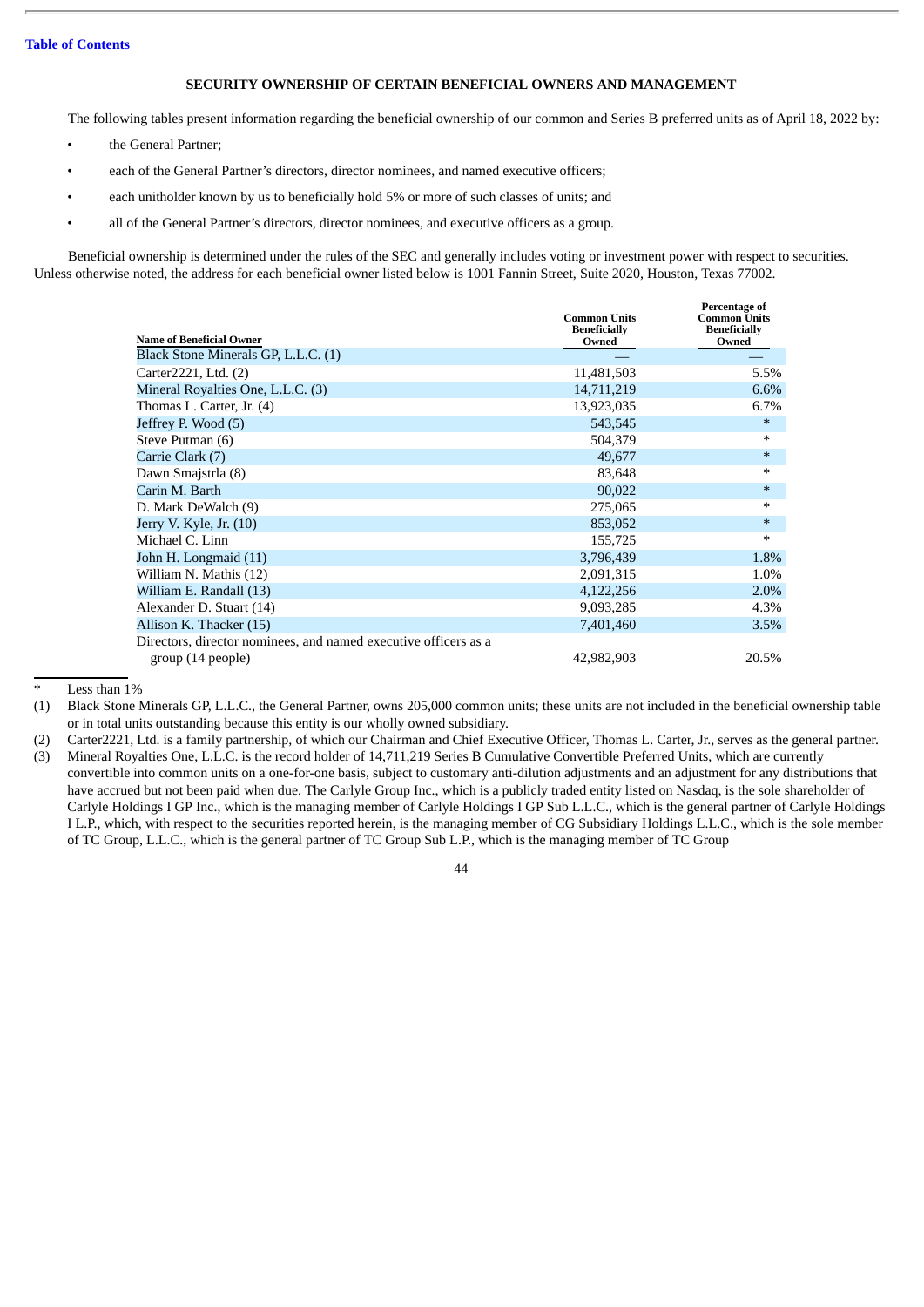CEMOF II, L.L.C., which is the general partner of CEMOF II General Partner, L.P., which is the general partner of CEMOF II AIV, L.P., which is the managing member of Mineral Royalties One, L.L.C. Accordingly, each of the foregoing entities may be deemed to share beneficial ownership of the securities held of record by Mineral Royalties One, L.L.C. Each of them disclaims beneficial ownership of such securities. The address of each of the persons or entities named in this footnote is c/o The Carlyle Group, 1001 Pennsylvania Avenue, N.W., Suite 220 South, Washington, D.C. 20004-2505.

- (4) Mr. Carter has sole voting power over 13,629,515 common units, including all units held by Carter2221, Ltd., described above. He shares voting power over 167,155 common units held by his spouse and an aggregate of 126,365 common units held by trusts for the benefit of Mr. Carter's children. Mr. Carter's ownership also includes 296,919 unvested restricted common units issued as equity-based compensation.
- (5) Includes 215,269 unvested restricted common units issued as equity-based compensation.
- (6) Includes 131,851 unvested restricted common units issued as equity-based compensation.
- (7) Includes 45,866 unvested restricted common units issued as equity-based compensation.
- (8) Includes 28,348 unvested restricted common units issued as equity-based compensation.
- (9) Mr. DeWalch has shared voting and investment power over 40,809 common units held by a trust, of which he serves as co-trustee. He also has shared voting and investment power over 17,066 common units held by family members.
- (10) Mr. Kyle has shared voting and investment power over an aggregate of 600,270 common units held by two trusts, of which he serves as co-trustee and beneficiary. He also has shared voting and investment power over an aggregate of 4,000 common units held by four trusts, of which he serves as co-trustee.
- (11) Mr. Longmaid has sole voting and investment power over 2,472,634 common units, of which he serves as trustee. He also shares investment and voting power over 1,323,805 common units held by two trusts, of which he is a beneficiary.
- (12) Mr. Mathis has sole voting and investment power over an aggregate of 1,021,550 common units held by WM Capital Partners, L.P. and Conti Street Partners, L.P. He has shared voting and investment power over an aggregate of 612,020 common units held by four trusts, of which he serves as trustee. Mr. Mathis also has shared voting and investment power over 270,073 common units held by a trust, of which he serves as co-trustee.
- (13) Mr. Randall has shared voting and investment power of 4,003,222 common units held by RFG Mineral Company Ltd., as to which he disclaims beneficial ownership, except to the extent of his pecuniary interest.
- (14) Mr. Stuart has sole voting and investment power over an aggregate of 8,876,237 common units owned by North Star Oil & Gas, Topsfield Energy, Ltd., and RDS Investments, L.P., and two grantor retained annuity trusts, of which he is the sole trustee. He also shares voting and investment power over 187,462 common units held by two trusts, of which he serves as co-trustee.
- (15) Ms. Thacker has shared voting and investment power over 7,266,343 common units held by William Marsh Rice University, as to which she disclaims beneficial ownership. Ms. Thacker serves as Chief Investment Officer of an affiliate of that entity. Ms. Thacker also has shared voting and investment power over 25,000 common units held by a trust.

|                                   |                        | Percentage of          |
|-----------------------------------|------------------------|------------------------|
|                                   | <b>Series B</b>        | <b>Series B</b>        |
|                                   | <b>Preferred Units</b> | <b>Preferred Units</b> |
|                                   | <b>Beneficially</b>    | <b>Beneficially</b>    |
|                                   | Owned                  | Owned                  |
| <b>Name of Beneficial Owner</b>   |                        |                        |
| Mineral Royalties One, L.L.C. (3) | 14,711,219             | 100.0%                 |

(1) The Series B preferred units vote on an as-converted basis with our common units and have certain other class voting rights with respect to, among other things, any amendment to the Partnership Agreement or our certificate of limited partnership that would be materially adverse to any of the rights, preferences, or privileges of the Series B preferred units. Each holder may elect to convert all or any portion of its Series B preferred units into common units on a one-for-one basis, subject to customary anti-dilution adjustments and an adjustment for any distributions that have accrued but not been paid when due. Under certain conditions, we may elect to convert all or any portion of the Series B preferred units into common units.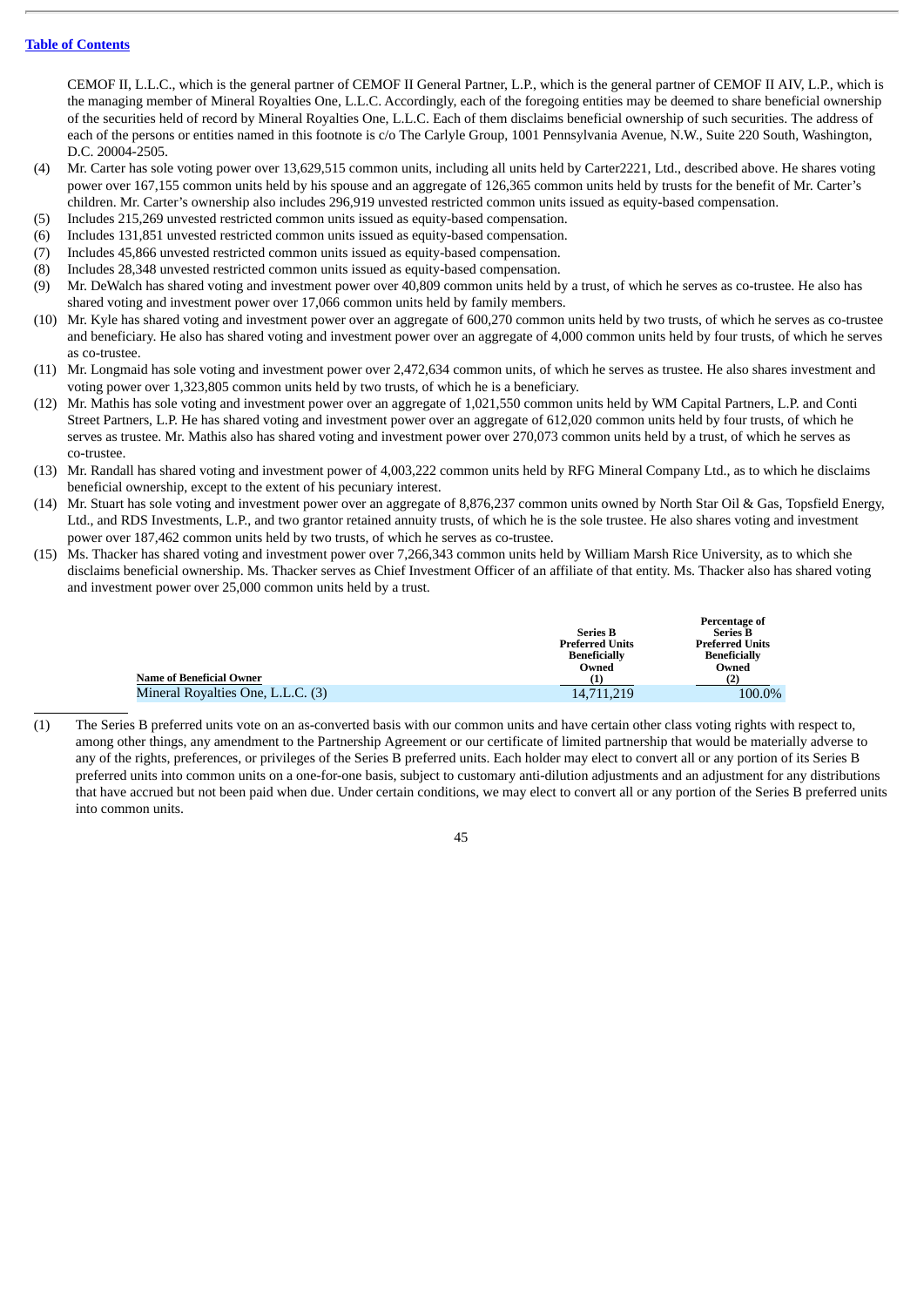We may also may elect to redeem the Series B preferred units at any time during the 90-day period beginning on the sixth anniversary of November 28, 2017 at a redemption price equal to 105% of \$20.3926 (the "Issue Price") plus any accrued and unpaid distributions on the applicable Series B preferred units, and at any time during the 90-day period beginning on each Readjustment Date (as defined in the Partnership Agreement) at a redemption price payable wholly in cash equal to the Issue Price plus any accrued and unpaid distributions on the applicable Series B preferred units.

- (2) Percentages based upon 14,711,219 Series B preferred units issued and outstanding as of April 18, 2022.
- (3) Mineral Royalties One, L.L.C. is the record holder of 14,711,219 Series B Cumulative Convertible Preferred Units. The Carlyle Group Inc., which is a publicly traded entity listed on Nasdaq, is the sole shareholder of Carlyle Holdings I GP Inc., which is the managing member of Carlyle Holdings I GP Sub L.L.C., which is the general partner of Carlyle Holdings I L.P., which, with respect to the securities reported herein, is the managing member of CG Subsidiary Holdings L.L.C., which is the sole member of TC Group, L.L.C., which is the general partner of TC Group Sub L.P., which is the managing member of TC Group CEMOF II, L.L.C., which is the general partner of CEMOF II General Partner, L.P., which is the general partner of CEMOF II AIV, L.P., which is the managing member of Mineral Royalties One, L.L.C. Accordingly, each of the foregoing entities may be deemed to share beneficial ownership of the securities held of record by Mineral Royalties One, L.L.C. Each of them disclaims beneficial ownership of such securities. The address of each of the persons or entities named in this footnote is c/o The Carlyle Group, 1001 Pennsylvania Avenue, N.W., Suite 220 South, Washington, D.C. 20004-2505.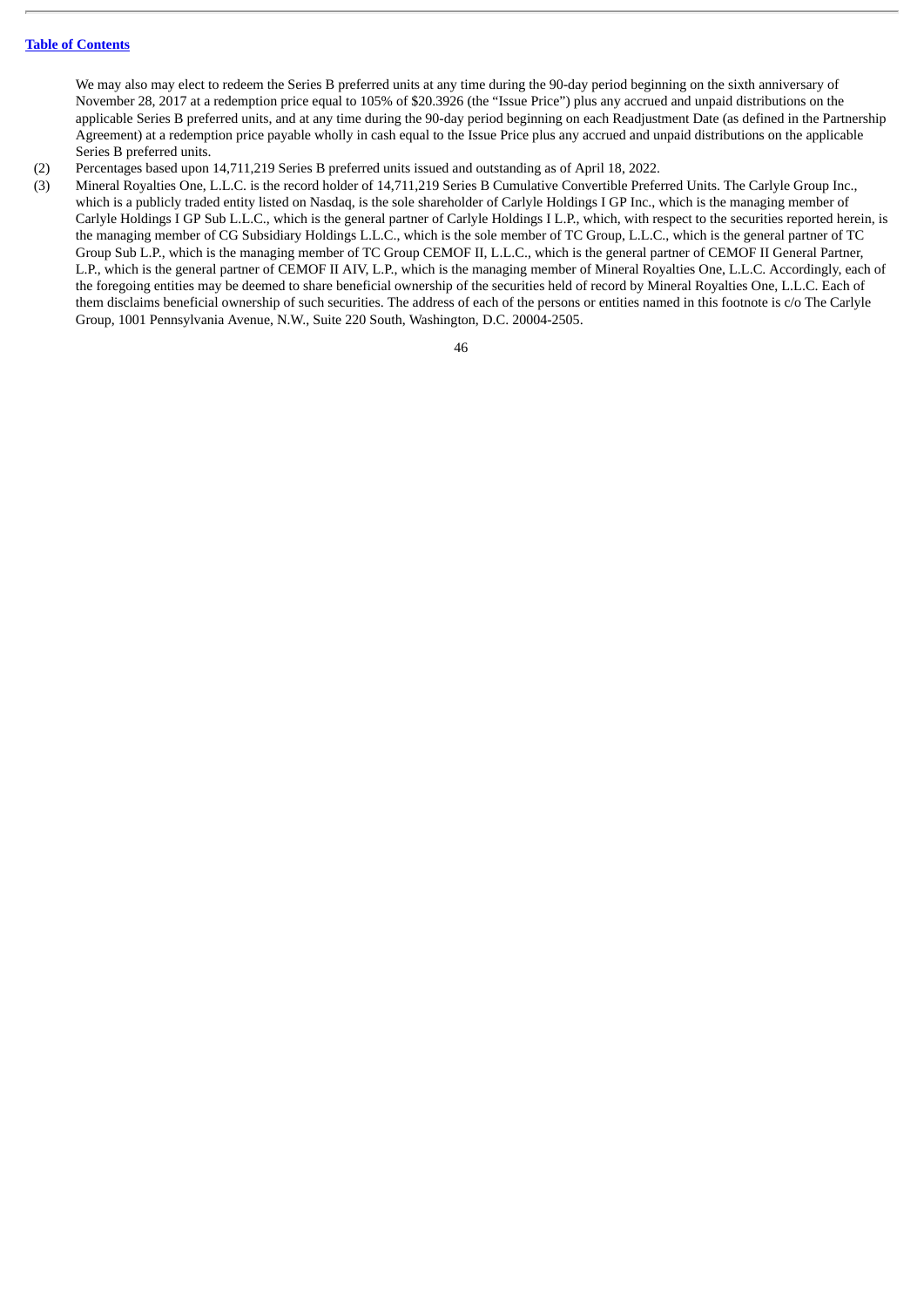## <span id="page-51-0"></span>**PROPOSAL 2—RATIFICATION OF THE APPOINTMENT OF OUR INDEPENDENT REGISTERED PUBLIC ACCOUNTING FIRM**

#### <span id="page-51-1"></span>**General**

The Audit Committee of the Board of the General Partner has appointed Ernst & Young as our independent registered public accounting firm for the year ending December 31, 2022. Ernst & Young served as our independent registered public accounting firm for the year ended December 31, 2021.

Representatives of Ernst & Young are expected to be present at the Annual Meeting and will have the opportunity to make a statement should they choose to do so. They will also be available to respond to appropriate questions and inquiries from unitholders.

Unitholder ratification of the selection of Ernst & Young as our independent registered public accounting firm is not required by the Partnership Agreement or otherwise. We have submitted ratification to a vote of the unitholders because we believe it is consistent with best practices in corporate governance to do so. If the unitholders fail to ratify the selection, the Audit Committee will reconsider the retention of that firm but may retain such independent registered public accounting firm regardless. Even if the selection is ratified, the Audit Committee, in its discretion, may direct the appointment of a different independent registered public accounting firm at any time during the year if the Audit Committee determines that such a change would be in the best interests of us and our unitholders.

#### *THE BOARD UNANIMOUSLY RECOMMENDS A VOTE "FOR" THE RATIFICATION OF ERNST & YOUNG AS OUR INDEPENDENT REGISTERED PUBLIC ACCOUNTING FIRM FOR THE YEAR ENDING DECEMBER 31, 2022.*

#### <span id="page-51-2"></span>**Audit and Other Fees**

For the years ended December 31, 2021 and 2020, consolidated fees billed to us by Ernst & Young, our independent registered public accounting firm for those periods, were as follows (in thousands):

|                        | Year Ended December 31, |      |  |      |
|------------------------|-------------------------|------|--|------|
| <b>Fees Paid</b>       |                         | 2021 |  | 2020 |
| Audit Fees (1)         |                         | 917  |  | 799  |
| Audit-Related Fees (2) |                         |      |  |      |
| Tax Fees $(3)$         |                         |      |  |      |
| All Other Fees (4)     |                         |      |  |      |
| <b>Total</b>           |                         | 917  |  | 799  |

(1) Audit Fees consist of the aggregate fees billed for professional services rendered for (i) the audit of our annual financial statements, including those included in our Annual Report on Form 10-K, and a review of interim financial statements, including those included in our Quarterly Reports on Form 10-Q, (ii)services that are normally provided in connection with statutory and regulatory filings or engagements for those years, and (iii) accounting consultations.

(2) Audit-Related Fees consist of the aggregate fees billed for professional services rendered in connection with assurance and related services that are reasonably related to the performance of the audit or review of the registrant's financial services.

(3) Tax Fees consist of the aggregate fees billed for professional services rendered in connection with tax compliance, tax advice, and tax planning.

(4) Other Fees consist of aggregate fees billed for professional services rendered by the principal accountant that are not included in Audit Fees, Audit-Related Fees, or Tax Fees.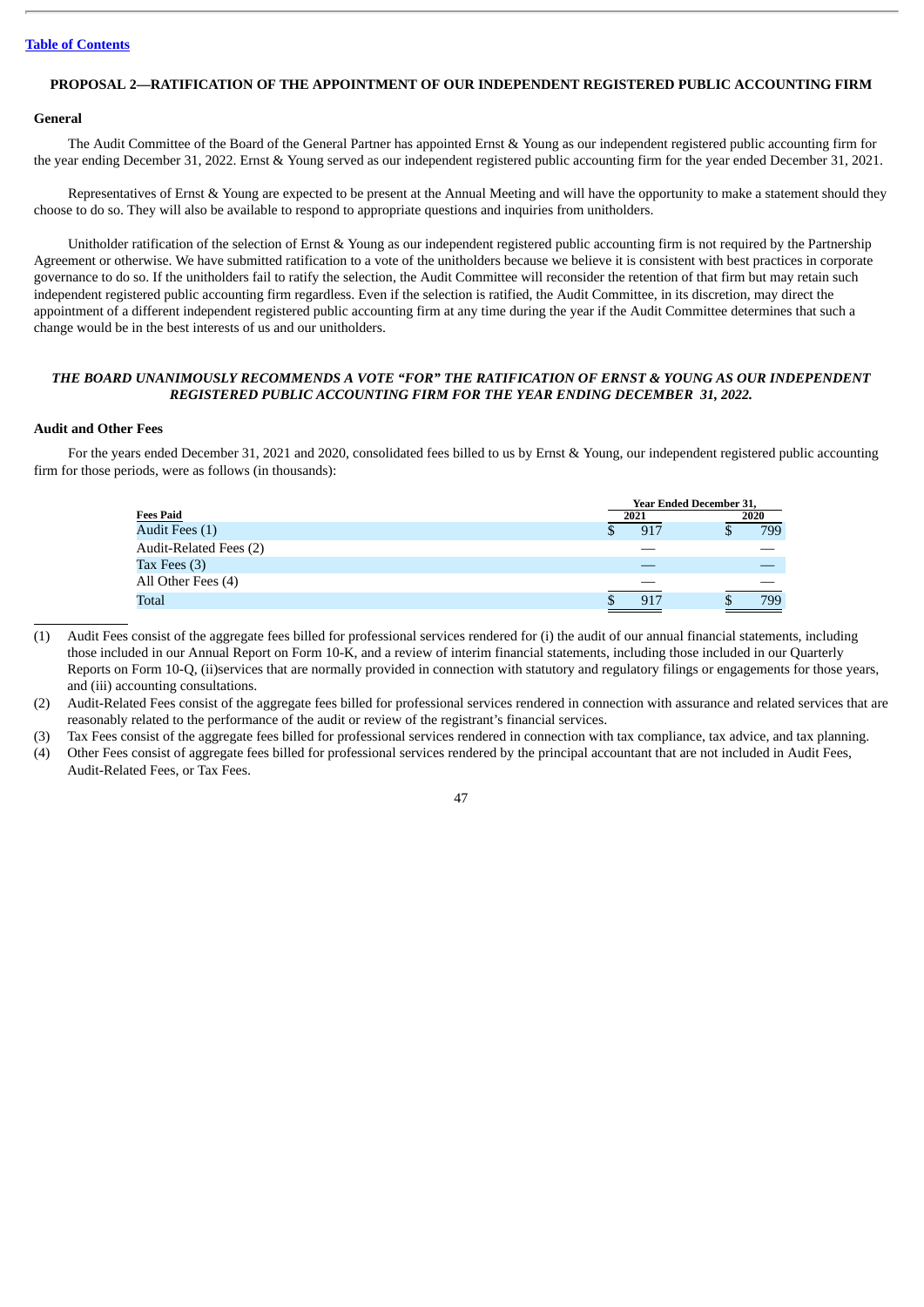As outlined in its charter, the Audit Committee of the Board of the General Partner is responsible for reviewing and approving, in advance, any audit and any permissible non-audit engagement or relationship between us and our independent auditors. For the year ended December 31, 2021, the Audit Committee pre-approved 100% of the services described above.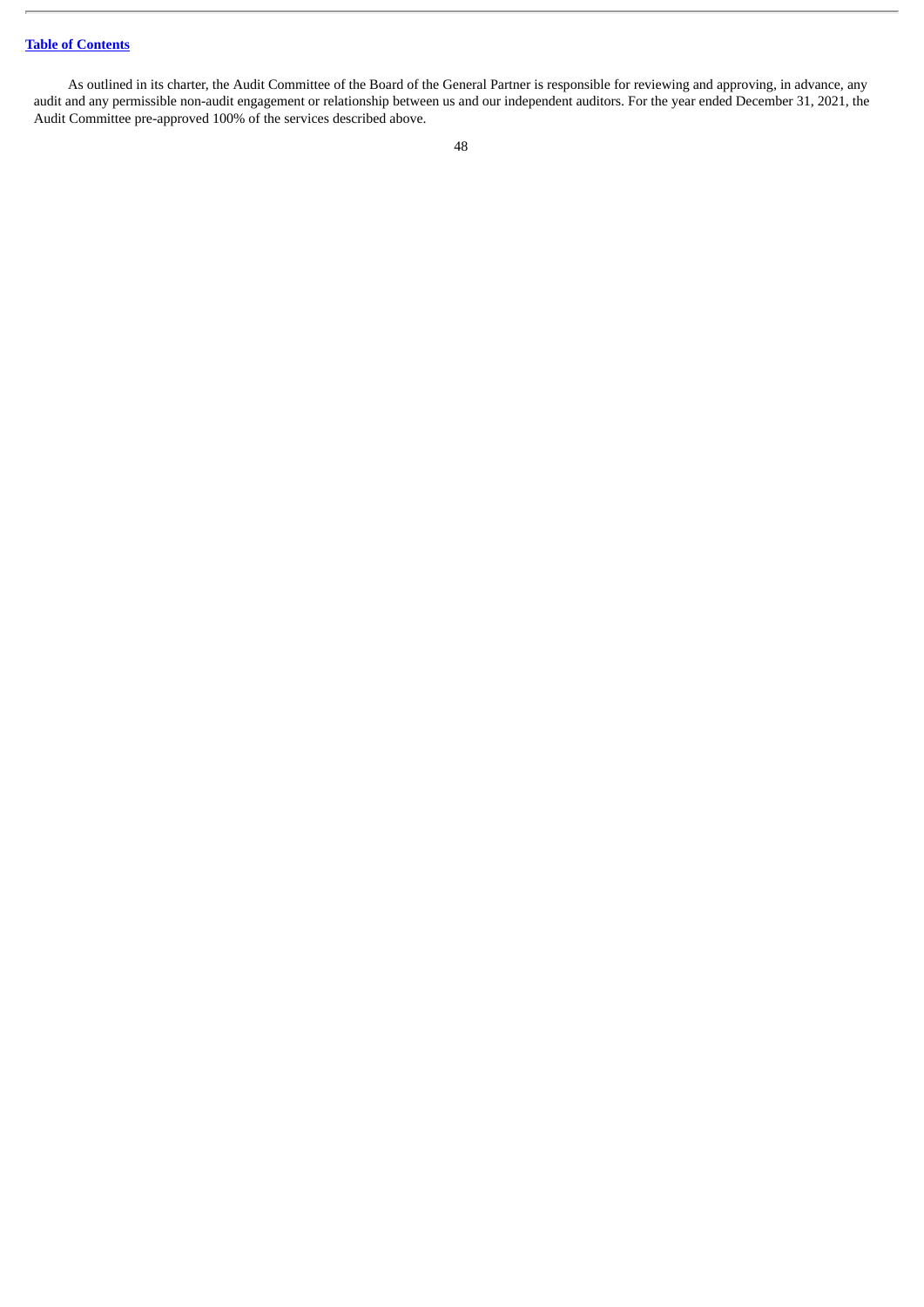## **PROPOSAL 3—NON-BINDING ADVISORY VOTE TO APPROVE NAMED EXECUTIVE OFFICER COMPENSATION**

<span id="page-53-0"></span>Section 14A(a)(1) of the Exchange Act, which was added to the Exchange Act by Section 951 of the Dodd-Frank Act, affords the limited partners a vote to approve, on a non-binding, advisory basis, the compensation of our Named Executive Officers. This vote is not intended to address any specific item of compensation and is not a vote on our general compensation policies, compensation of the Board, or our compensation policies as they relate to risk management.

We believe the Partnership's success is dependent on our employees. Our compensation system plays a significant role in our ability to attract, retain, and motivate the highest quality employees. The Compensation Committee believes that our current executive compensation program reflects a pay-for-performance philosophy and aligns the interests of our executive officers and the limited partners. Our core executive compensation practices are summarized below:

|   | What We Do                                                                               | <b>What We Don't Do</b> |                                                                                                                            |  |  |
|---|------------------------------------------------------------------------------------------|-------------------------|----------------------------------------------------------------------------------------------------------------------------|--|--|
|   | Link annual incentives to the achievement of pre-established<br>performance goals        | $\times$                | Tax gross ups                                                                                                              |  |  |
| ✓ | Emphasize long-term performance                                                          | $\times$                | "Single trigger" change-in-control payments                                                                                |  |  |
| ✓ | Provide 50% of our long-term compensation in the form of<br>performance-based incentives | ×                       | <b>Excessive perquisites</b>                                                                                               |  |  |
| ✓ | Regularly evaluate the risks of our compensation programs                                | $\times$                | Hedging of Partnership units                                                                                               |  |  |
| ✓ | Maintain an independent Compensation Committee                                           | ×                       | Guaranteed minimum bonus payments for executive officers                                                                   |  |  |
| ✓ | Engage an independent compensation consultant                                            | ×                       | Automatic increases in executive base salary or lock-step changes<br>in compensation based on peer group levels or metrics |  |  |
|   | Maintain a clawback policy                                                               | ×                       | Repricing or buyout of underwater options without unitholder<br>approval                                                   |  |  |
|   | Emphasize performance-based, at risk compensation                                        |                         |                                                                                                                            |  |  |
| ✓ | Maintain robust unit ownership and retention guidelines                                  |                         |                                                                                                                            |  |  |
|   | Hold an annual say-on-pay advisory vote                                                  |                         |                                                                                                                            |  |  |

The Board of the General Partner invites you to review carefully the "Executive Compensation and Other Information" section and asks that you cast your vote to endorse our executive compensation program through the following resolution:

"RESOLVED, that the compensation paid to the Partnership's named executive officers, as disclosed in the 2022 Proxy Statement pursuant to Item 402 of Regulation S-K, including the Compensation Discussion and Analysis, compensation tables and narrative discussion, is hereby APPROVED."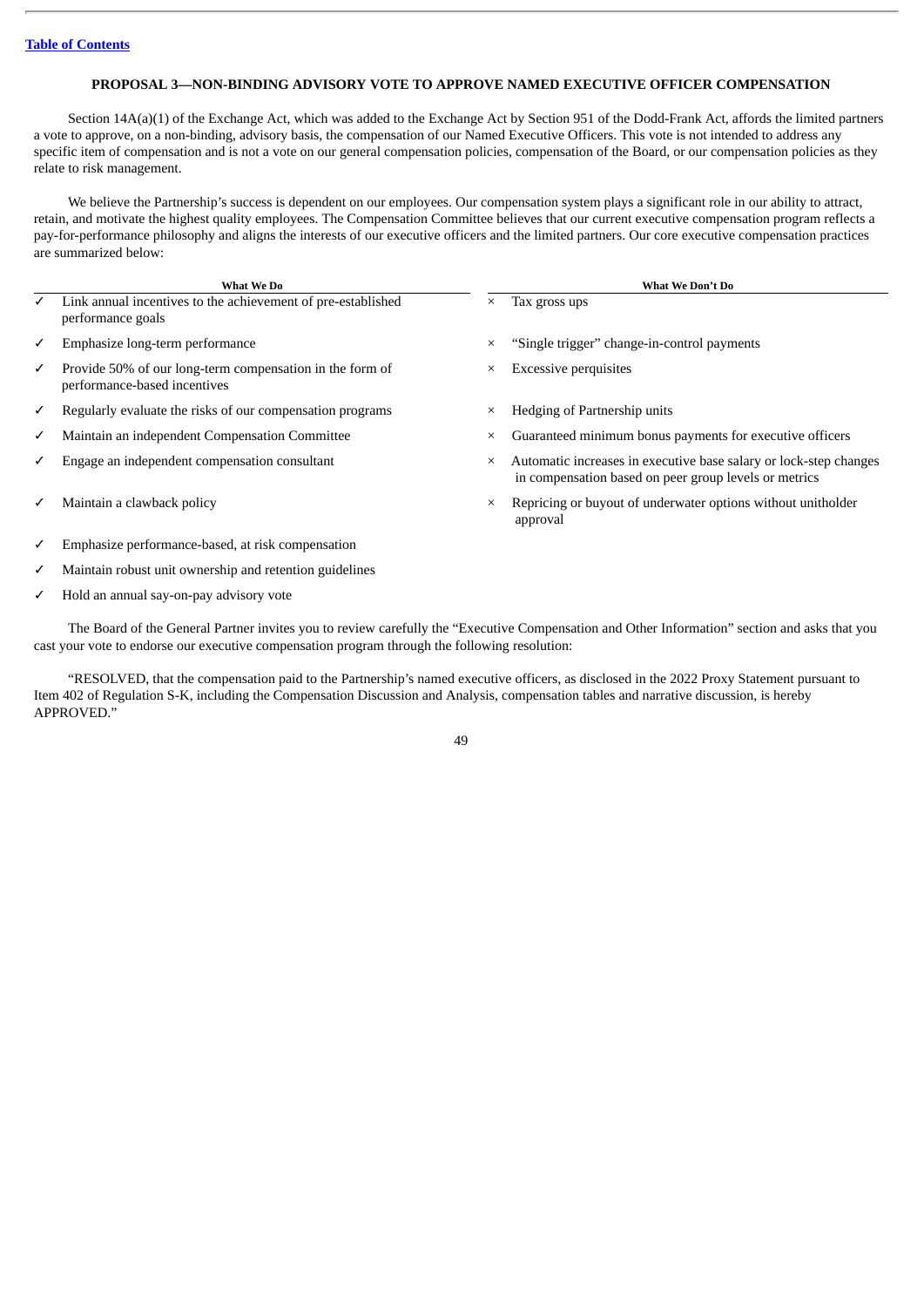Pursuant to the Partnership Agreement, this proposal requires approval by a majority of the votes cast by the unitholders entitled to vote at the Annual Meeting. Abstentions and broker non-votes will be counted for purposes of establishing quorum but otherwise will have no effect on this proposal. While this vote does not bind the Board to any particular action, the Board values the input of the limited partners and will take into account the outcome of this vote in considering future compensation arrangements. We include this limited partner advisory vote annually, and we expect that the next such vote will occur at the 2023 Annual Meeting of Limited Partners.

## **THE BOARD UNANIMOUSLY RECOMMENDS A VOTE "FOR" APPROVAL OF THE ADVISORY RESOLUTION REGARDING EXECUTIVE COMPENSATION.**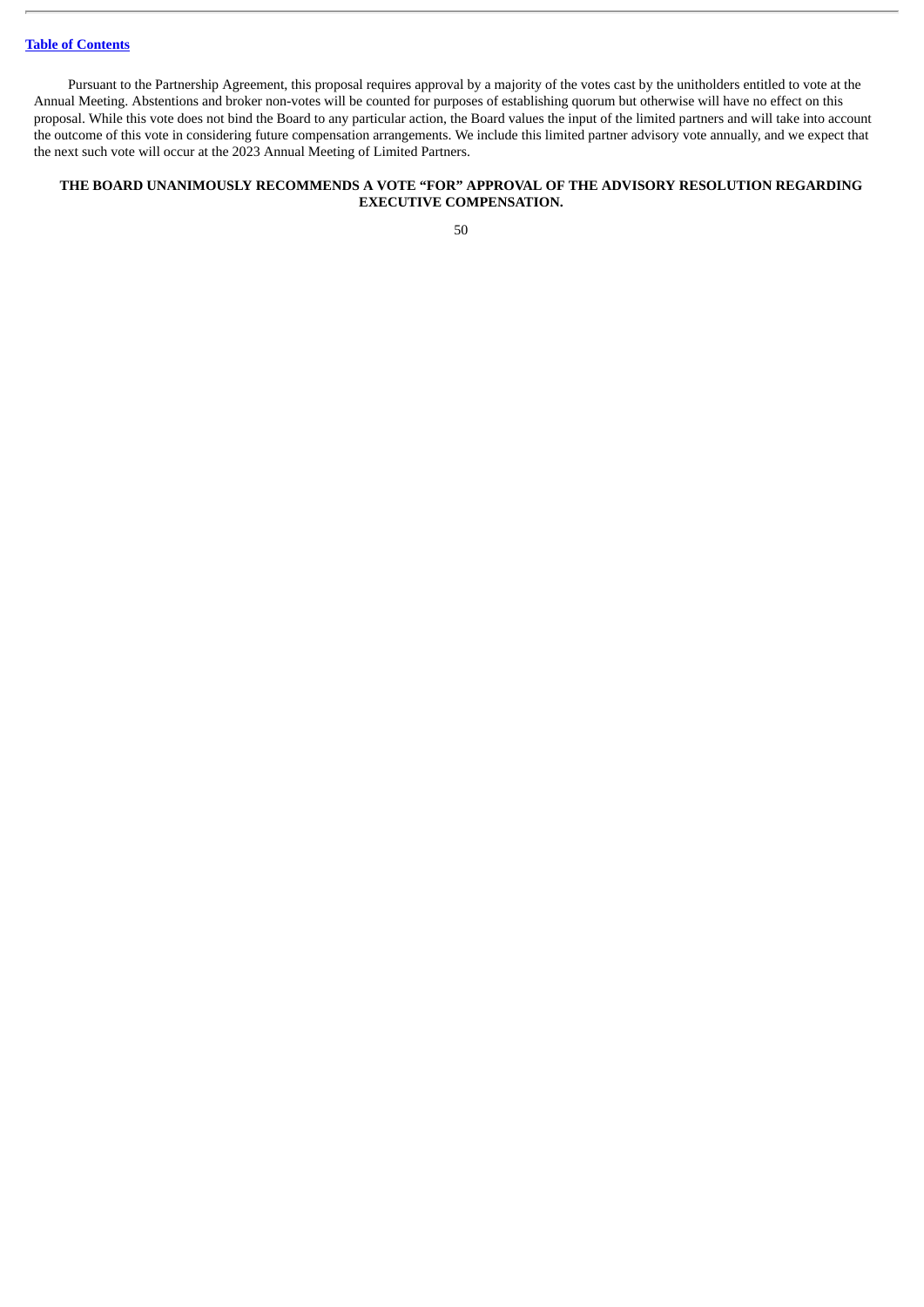## **AUDIT COMMITTEE REPORT**

<span id="page-55-0"></span>The information contained in this Audit Committee Report and references in this Proxy Statement to the independence of the Audit Committee members shall not be deemed to be "soliciting material" or to be "filed" with the Securities and Exchange Commission (the "SEC"), nor shall such information be incorporated by reference into any future filing under the Securities Act of 1933, as amended, or the Securities Exchange Act of 1934, as amended (the "Exchange Act"), except to the extent that Black Stone Minerals, L.P. (the "Partnership") specifically incorporates such information by *reference in such filing.*

The Board of Directors of the Partnership's general partner (the "Board") has determined that all current Audit Committee members are (i) independent, as defined in Rule 10A-3 promulgated under the Exchange Act, (ii) independent under the standards set forth by the New York Stock Exchange, and (iii) financially literate. In addition, Ms. Carin M. Barth qualifies as an audit committee financial expert under the applicable rules promulgated pursuant to the Exchange Act.

The Audit Committee has reviewed and discussed with the Partnership's management the audited consolidated financial statements in the Partnership's Annual Report on Form 10-K for the year ended December 31, 2021. The Audit Committee discussed with Ernst & Young, the Partnership's independent registered public accounting firm for the year ended December 31, 2021, matters required to be discussed by standards of the Public Company Accounting Oversight Board ("PCAOB").

Ernst & Young also provided to the Audit Committee the written disclosure required by applicable requirements of the PCAOB regarding Ernst & Young's communications with the Audit Committee concerning independence. The Audit Committee discussed with Ernst & Young the firm's independence.

Based on the Audit Committee's discussions with management and Ernst & Young, and the Audit Committee's review of the report of Ernst & Young to the Audit Committee, the Audit Committee recommended that the Board include the audited consolidated financial statements in the Partnership's Annual Report on Form 10-K for the year ended December 31, 2021, filed with the SEC.

> The Audit Committee: Carin M. Barth Jerry V. Kyle, Jr. William E. Randall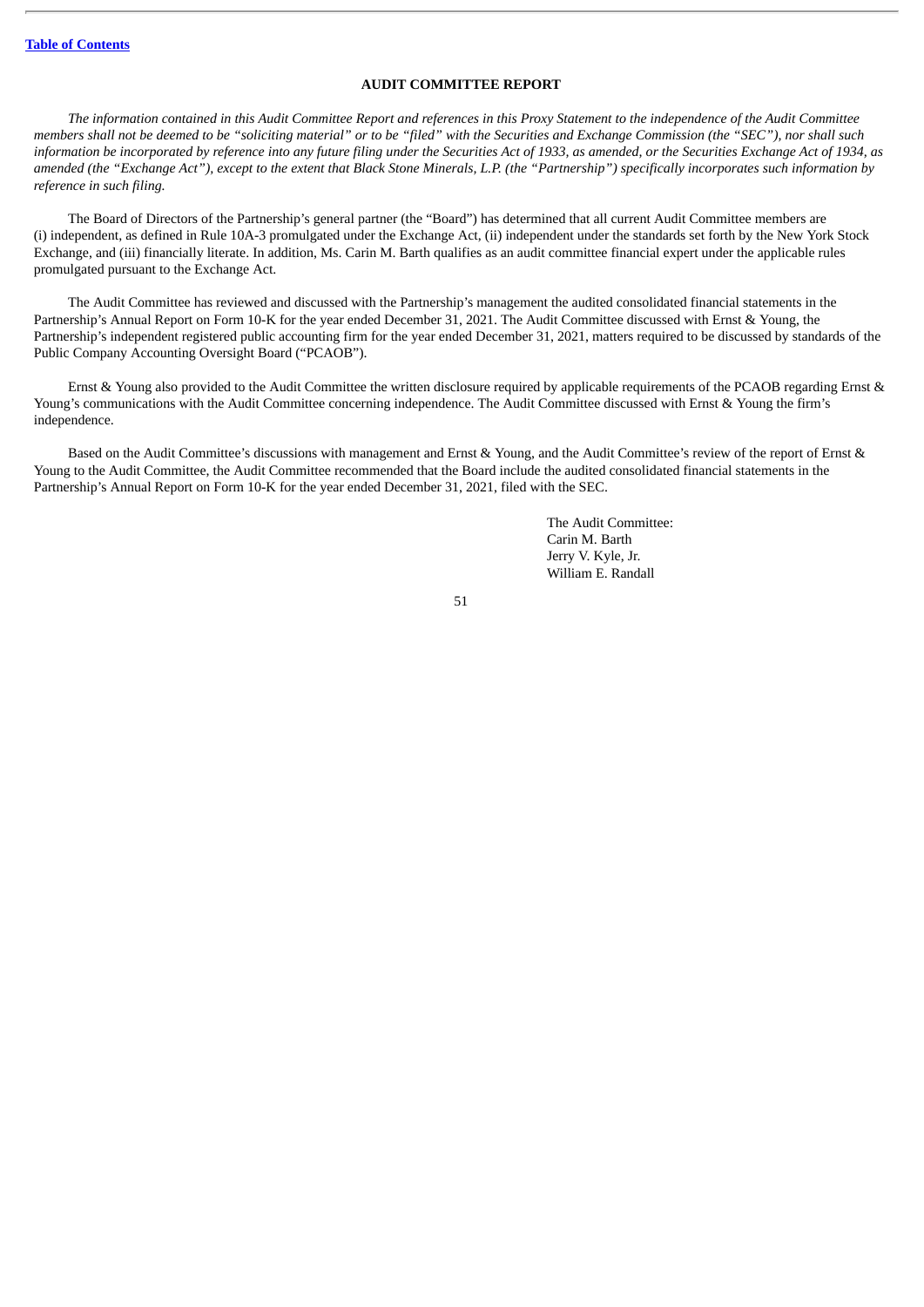#### **OTHER MATTERS**

<span id="page-56-0"></span>As of the date of this Proxy Statement, the Board does not intend to present any matters other than those described herein at the Annual Meeting and is unaware of any matters to be presented by other parties. If other matters are properly brought before the Annual Meeting for action by the unitholders, proxies will be voted in accordance with the recommendation of the Board or, in the absence of such a recommendation, in accordance with the judgment of the proxy holders.

### **PROPOSALS AND NOMINATION OF DIRECTOR CANDIDATES FOR THE 2023 ANNUAL MEETING**

<span id="page-56-1"></span>If our 2023 Annual Meeting is held within 30 days before or 70 days after June 16, 2023, in order to nominate a person for election to the Board of the General Partner, notice must be received in writing by our Investor Relations Department at our principal executive offices at 1001 Fannin Street, Suite 2020, Houston, Texas 77002, no later than the close of business on March 18, 2023, and no earlier than February 16, 2023. If our 2023 Annual Meeting is held more than 30 days before or 70 days after June 16, 2023, the nomination notice must be received in writing by our Investor Relations Department at the address listed above not earlier than the close of business on the 120th day prior to the 2023 Annual Meeting and not later than the close of business on the later of the 90th day prior to the 2023 Annual Meeting or the 10th day following the day on which public announcement of the date of the 2023 Annual Meeting is first made by us or the General Partner. All such unitholder nominations must also be otherwise eligible for election under the terms set forth in the Partnership Agreement. For additional information, please read "Governance Matters—Director Nominations." In addition, to comply with the universal proxy rules (once effective), unitholders who intend to solicit proxies in support of director nominees other than persons nominated for election by the Board of the General Partner, must provide notice that sets forth the information required by Rule 14a-19 under the Exchange Act no later than April 17, 2023.

Any unitholder who wishes to submit a proposal for inclusion in the proxy materials and for presentation at the 2023 Annual Meeting may do so by following the procedures set forth in Rule 14a-8 under the Exchange Act. In accordance with Rule 14a-8, unitholder proposals should be received by our Investor Relations Department not later than January 2, 2023. Any unitholder who wishes to submit a proposal for inclusion in the proxy materials for our 2023 Annual Meeting must submit such proposal by the date referred to above, or it will be considered untimely.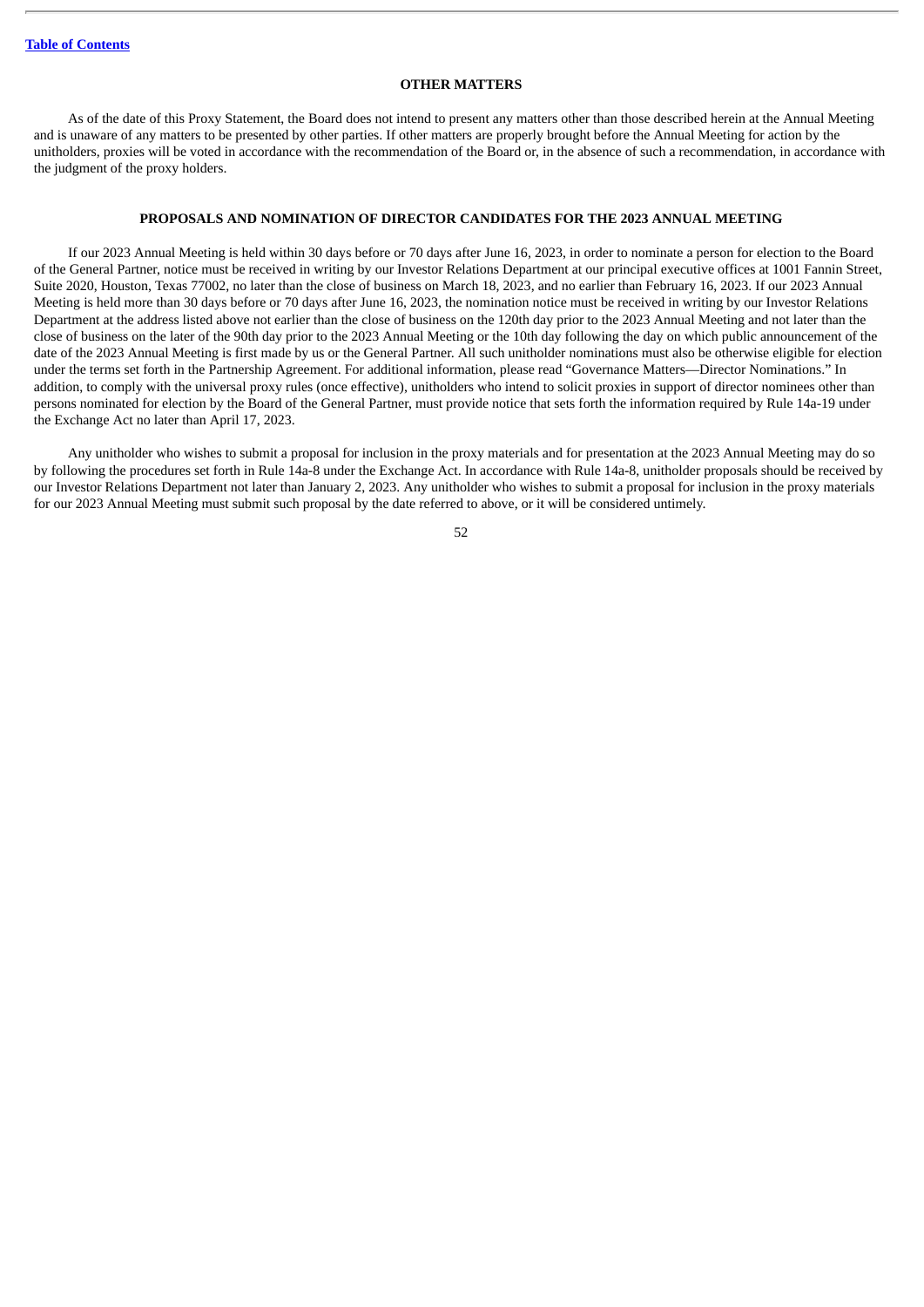## **ANNUAL MEETING OF LIMITED PARTNERS OF**

# **BLACK STONE MINERALS, L.P.**

**June 16, 2022**

**GO GREEN**

e-Consent makes it easy to go paperless. With e-Consent, you can quickly access your proxy material, statements and other eligible documents online, while reducing costs, clutter and paper waste. Enroll today via www.astfinancial.com to enjoy online access.

#### **NOTICE OF INTERNET AVAILABILITY OF PROXY MATERIAL:**

The Notice of Meeting, proxy statement, proxy card, and Black Stone Minerals, L.P.'s Annual Report on Form 10-K are available at http://www.astproxyportal.com/ast/20065

## Please sign, date and mail your proxy card in the envelope provided as soon as possible.

Please detach along perforated line and mail in the envelope provided.  $\overrightarrow{v}$ 

## 21030300000000000000 4 061622

|                                                                                                                                                                                                                  | THE BOARD OF DIRECTORS RECOMMENDS A VOTE "FOR ALL NOMINEES" IN PROPOSAL 1,<br>"FOR" PROPOSAL 2, AND "FOR" PROPOSAL 3.<br>PLEASE SIGN, DATE AND RETURN PROMPTLY IN THE ENCLOSED ENVELOPE. PLEASE MARK YOUR VOTE IN BLUE OR BLACK INK AS SHOWN HERE ⊠                                                                                                                |                                               |                                                                                                          |       |                                                                                                                                                                                                                                                                                                                                                                      |                                                                                                                                                                                                                                                                                                                                                                                                                                                                                                                                                                                          |                                         |   |  |
|------------------------------------------------------------------------------------------------------------------------------------------------------------------------------------------------------------------|--------------------------------------------------------------------------------------------------------------------------------------------------------------------------------------------------------------------------------------------------------------------------------------------------------------------------------------------------------------------|-----------------------------------------------|----------------------------------------------------------------------------------------------------------|-------|----------------------------------------------------------------------------------------------------------------------------------------------------------------------------------------------------------------------------------------------------------------------------------------------------------------------------------------------------------------------|------------------------------------------------------------------------------------------------------------------------------------------------------------------------------------------------------------------------------------------------------------------------------------------------------------------------------------------------------------------------------------------------------------------------------------------------------------------------------------------------------------------------------------------------------------------------------------------|-----------------------------------------|---|--|
| П                                                                                                                                                                                                                | 1. Election of directors to the board of directors of Black Stone Minerals, L.P.'s<br>general partner, each to serve until the 2023 annual meeting of limited partners<br>and thereafter until such director's successor shall have been duly elected and<br>qualified, or until such director's earlier death, resignation or removal:<br><b>FOR ALL NOMINEES</b> | ◯                                             | <b>NOMINEES:</b><br>Carin M. Barth                                                                       |       | ending December 31, 2022.                                                                                                                                                                                                                                                                                                                                            | 2. Ratification of the appointment of Ernst & Young<br>LLP as Black Stone Minerals, L.P.'s independent<br>registered public accounting firm for the year                                                                                                                                                                                                                                                                                                                                                                                                                                 | FOR AGAINST ABSTAIN<br>$\Box$<br>$\Box$ | □ |  |
| □                                                                                                                                                                                                                | WITHHOLD AUTHORITY<br><b>FOR ALL NOMINEES</b>                                                                                                                                                                                                                                                                                                                      | O<br>$\circ$<br>$\circ$                       | Thomas L. Carter, Jr.<br>D. Mark DeWalch<br>Jerry V. Kyle, Jr.<br>Michael C. Linn                        |       | ended December 31, 2021.                                                                                                                                                                                                                                                                                                                                             | 3. Approval on a non-binding advisory basis, of the<br>compensation of the executive officers of Black<br>Stone Minerals, L.P.'s general partner for the year                                                                                                                                                                                                                                                                                                                                                                                                                            | FOR AGAINST ABSTAIN<br>$\Box$<br>□      | п |  |
| □                                                                                                                                                                                                                | <b>FOR ALL EXCEPT</b><br>(See instructions below)                                                                                                                                                                                                                                                                                                                  | O<br>$\circ$<br>O<br>$\circ$<br>O<br>$\Omega$ | John H. Longmaid<br>William N. Mathis<br>William E. Randall<br>Alexander D. Stuart<br>Allison K. Thacker |       | In their discretion, the proxies are authorized to vote upon such other business as<br>may properly come before the Annual Meeting. This proxy when properly<br>executed will be voted as directed herein by the undersigned unitholder. If no<br>direction is made, this proxy will be voted FOR ALL NOMINEES in Proposal<br>1, FOR Proposal 2, and FOR Proposal 3. |                                                                                                                                                                                                                                                                                                                                                                                                                                                                                                                                                                                          |                                         |   |  |
| $\Box$<br>To change the address on your account, please check the box at<br>right and indicate your new address in the address space above.<br>Please note that changes to the registered name(s) on the account |                                                                                                                                                                                                                                                                                                                                                                    |                                               |                                                                                                          |       |                                                                                                                                                                                                                                                                                                                                                                      | To withhold authority to vote for any individual nominee(s), mark<br><b>INSTRUCTIONS:</b><br>"FOR ALL EXCEPT" and fill in the circle next to each nominee you<br>wish to withhold, as shown here: $(•)$ .<br>To cumulate your vote for one or more of the above nominee(s), write<br>the manner in which such votes shall be cumulated in the space to the<br>right of the nominee(s) name(s). If you are cumulating your vote, do<br>not mark the circle. If you wish to cumulate your votes, you must vote<br>by using the proxy card rather than voting by telephone or the Internet. |                                         |   |  |
|                                                                                                                                                                                                                  | may not be submitted via this method.<br>Signature of Unitholder                                                                                                                                                                                                                                                                                                   |                                               |                                                                                                          | Date: | Signature of Unitholder                                                                                                                                                                                                                                                                                                                                              |                                                                                                                                                                                                                                                                                                                                                                                                                                                                                                                                                                                          | Date:                                   |   |  |
|                                                                                                                                                                                                                  |                                                                                                                                                                                                                                                                                                                                                                    |                                               | such. If signer is a partnership, please sign in partnership name by authorized person.                  |       |                                                                                                                                                                                                                                                                                                                                                                      | Note: Please sign exactly as your name or names appear on this Proxy. When units are held jointly, each holder should sign. When signing as executor, administrator,<br>attorney, trustee or guardian, please give full title as such. If the signer is a corporation, please sign full corporate name by duly authorized officer, giving full title as                                                                                                                                                                                                                                  |                                         |   |  |